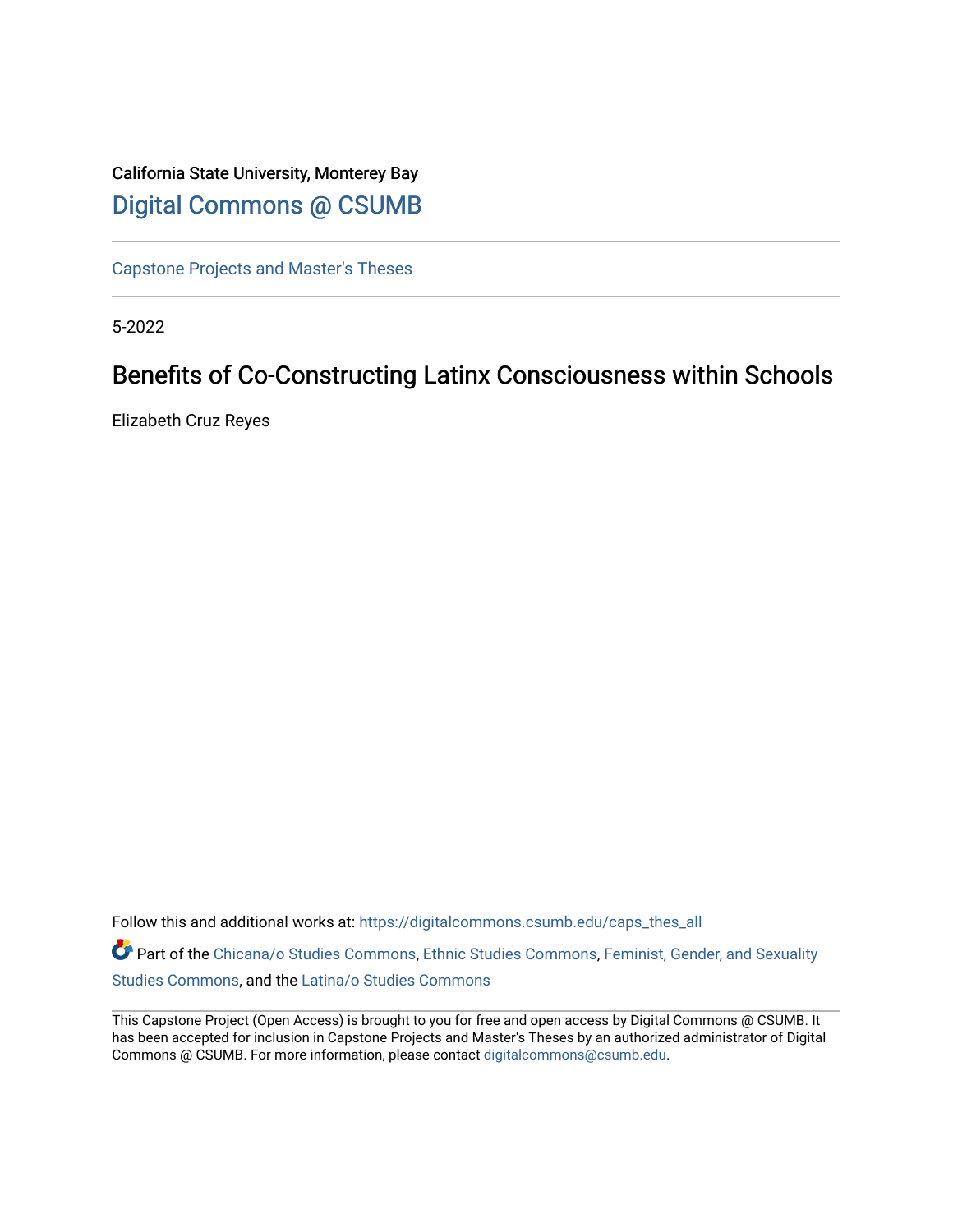Benefits of Co-Constructing Latinx Consciousness within Schools

Elizabeth Cruz Reyes

California University of Monterey Bay

LS 400-01

Dr. Thao

17 May 2022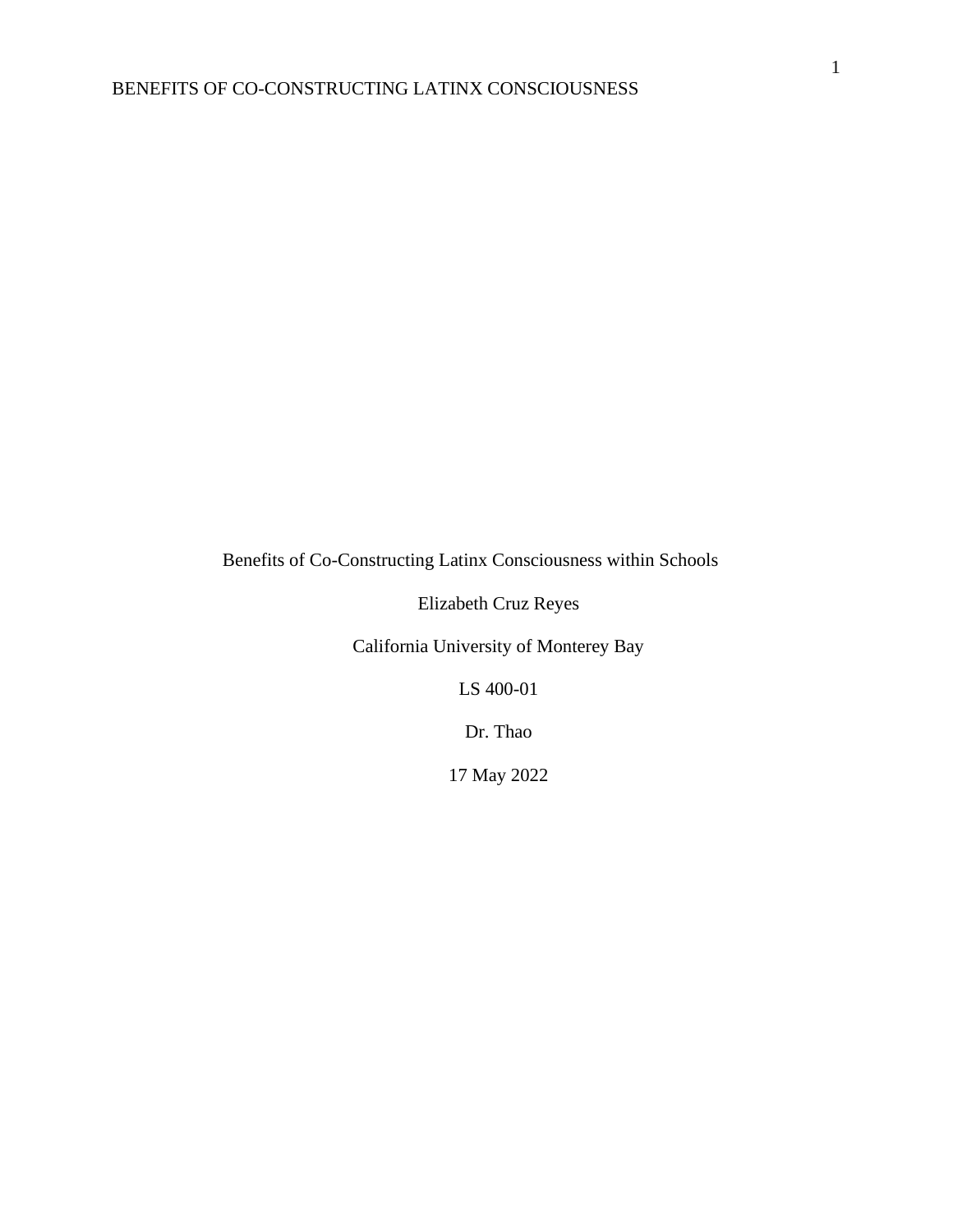# **Table of Contents**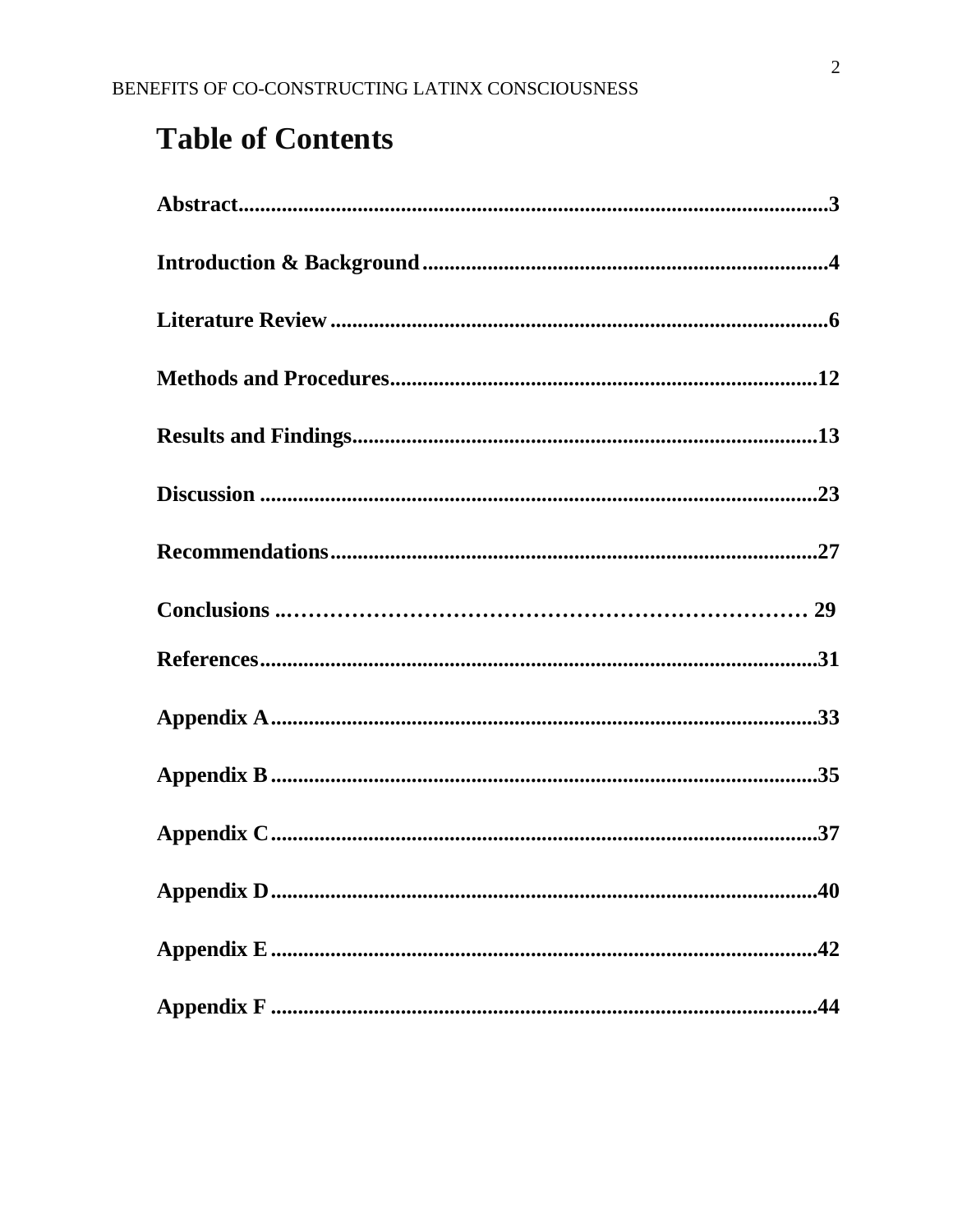#### **Abstract**

<span id="page-3-0"></span>Within the Latinx community, there are arguments about identity labels, who can speak better Spanish, who is a better Latinx, and how Latinx culture should be maintained. Latinx consciousness originates from Gloria Anzaldúa's (1987) concept of mestiza consciousness and the respective work that Gloria Anzaldúa has inspired. Latinx consciousness involves the complex: spiritual, personal, social, political, economic, and historic factors that influence the lives of Latinx students. This senior capstone defines Latinx consciousness and examines the benefits of coconstructing Latinx consciousness. The benefits are framed within the context of education, Latinx attitudes, language use, language loss, and cultural longevity. The benefits of co-constructing Latinx consciousness are investigated with a literature review and the results from fifteen pláticas. The results revealed that this new paradigm of Latinx consciousness: raises awareness about the Latinx community, strengthens connections with Latinx students, and encourages a culturally pluralistic society.

*Keywords*: Latinx, Latino, consciousness, education, cultural longevity, and culture loss.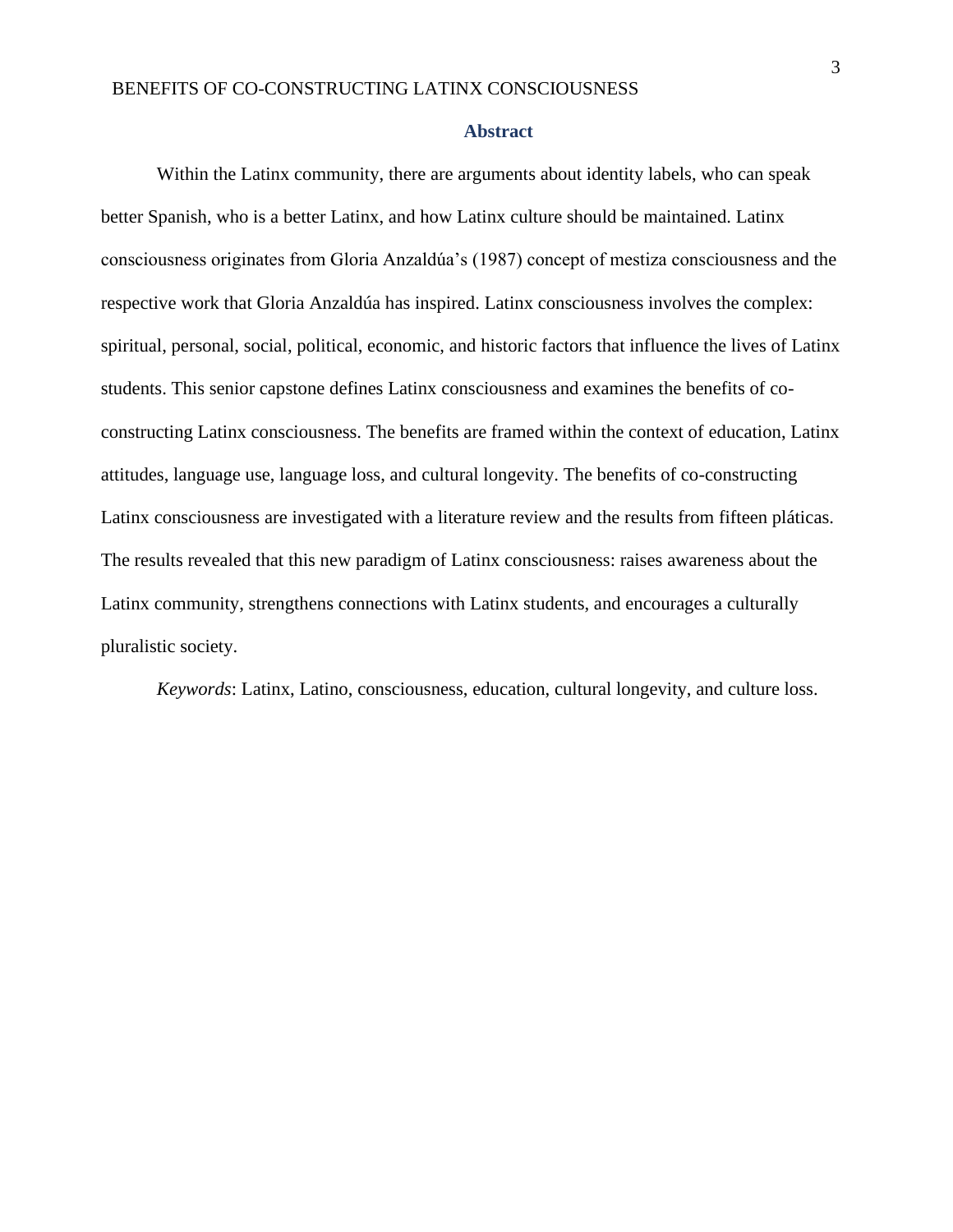## **Introduction & Background**

<span id="page-4-0"></span>This project has been created on Coast-Miwok and Esselen land to connect formal American education and cultural wisdom to improve the lives of Latinx students. Healing from a wound takes time and can become worse if the wound is not managed properly. Disregarding the home cultures of Latinx students has caused decades worth of damage to Latinx communities. Latinx students face: low academic retention, significant Spanish loss after first-generation migration, internalized oppression, and loss of native culture as an effect of American colonization in schools (Arriagada, 2005; Monzó, 2016; Solórzano & Yosso, 2006). Assessing the damage from a wound is critical, but to heal we must work on finding remedies. Focusing on cultural revitalization is one remedy to counter harmful colonization in schools. Moving forward from the damage of European-American assimilation means illustrating the complex desires and life positions of Latinx students (Villenas, 1996).

Tuck (2009) points out how focusing only on cultural damage has limited value in research and asks if it is "worth the long-term costs of *thinking of ourselves as damaged*?" (p. 415). Moving forward to heal means we use the varying Latinx positions about identity, language, attitudes, and cultural maintenance to uplift instead of diminish. Gloria Anzaldúa's (1987) concept of a mestiza consciousness (MC) is a healing method that can be used in education. Mestiza consciousness shifts us away from a "Western" way for thinking to "divergent thinking" (Anzaldua, 1987, p. 101). Latinx consciousness is rooted in MC and heals wounds that are an effect of colonization. A liberated way of thinking makes it easier for educators to link the complexities around Latinx culture in schools. As adults, we have the power to re-imagine schools to heal the damage of cultural and identity demoralization. Students deserve to learn in a classroom that uplifts who they are and does not denigrate them.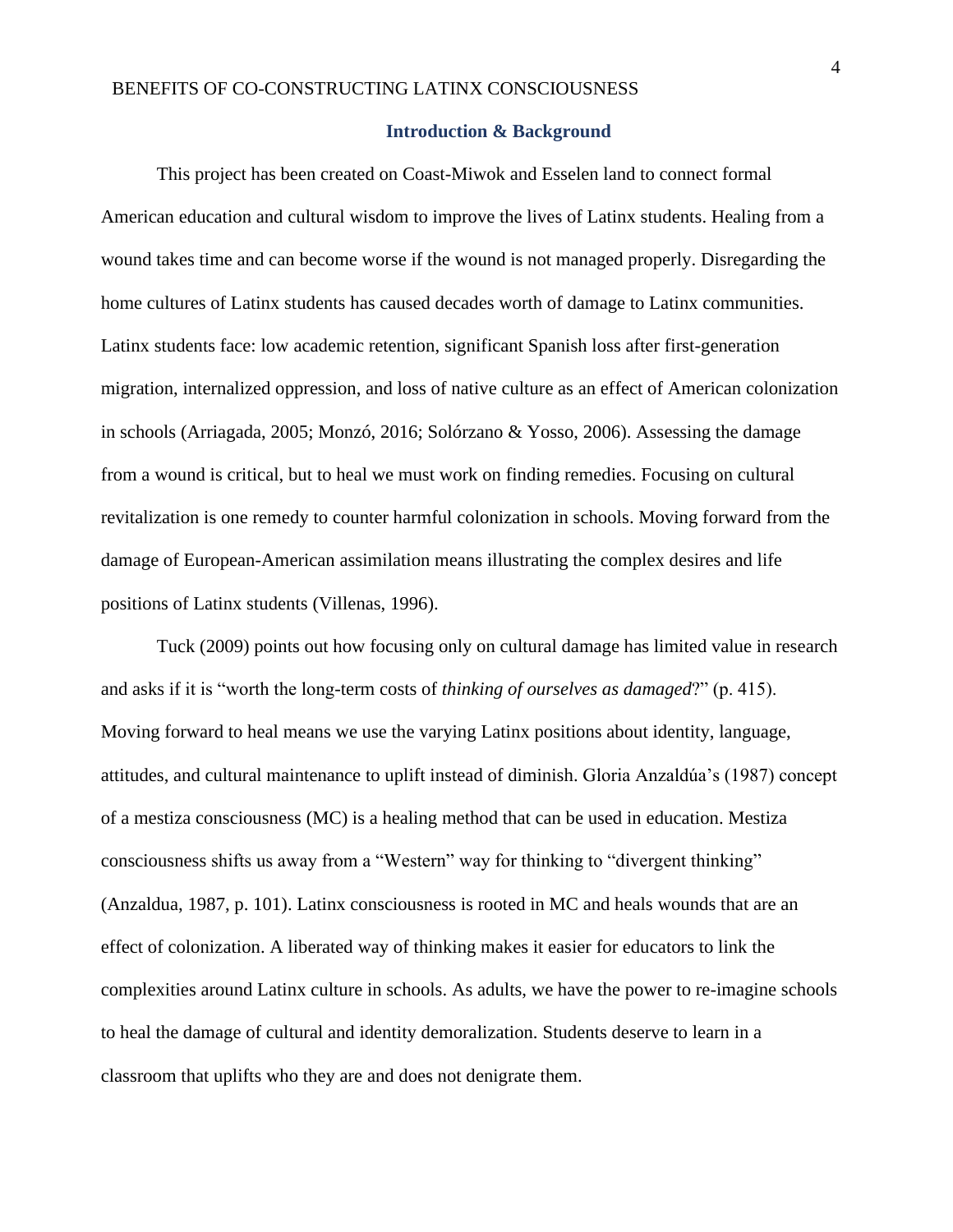Co-constructing Latinx consciousness is a path to heal cultural wounds within our communities, but what does it look like? Are modern American schools able to do this? Co-constructing Latinx consciousness is examined within the context of K-16 education and shaped by the voices of fifteen Latinx students, parents, and teachers. This paper contains a literature review, methodology summary, plática results, and a discussion about co-constructing Latinx consciousness. The benefits from co-constructing LC in schools is also emphasized in this paper. The end of this paper contains recommendations about co-constructing Latinx consciousness (LC) in schools and the limitations of this study. The primary research question for this project is: *"how can Latinx consciousness be co-constructed in schools?"*

The secondary research questions are:

(1) How is co-constructing Latinx consciousness defined? Where did the idea(s) of Latinx consciousness come about?

(2) Given the new paradigm of co-constructing Latinx consciousness, why is it important for Latinx students? Are there benefits in maintaining and sustaining it?

(3) What does the research say about the benefits of co-constructing Latinx consciousness among Latinx youth?

(4) Are there resources available for schools should they want to incorporate the coconstruction of Latinx consciousness into the curriculum?

The benefits of co-constructing Latinx consciousness are explored with the previous research questions and a review of literature. The next part will delve into the literature that has been reviewed to answer the research questions.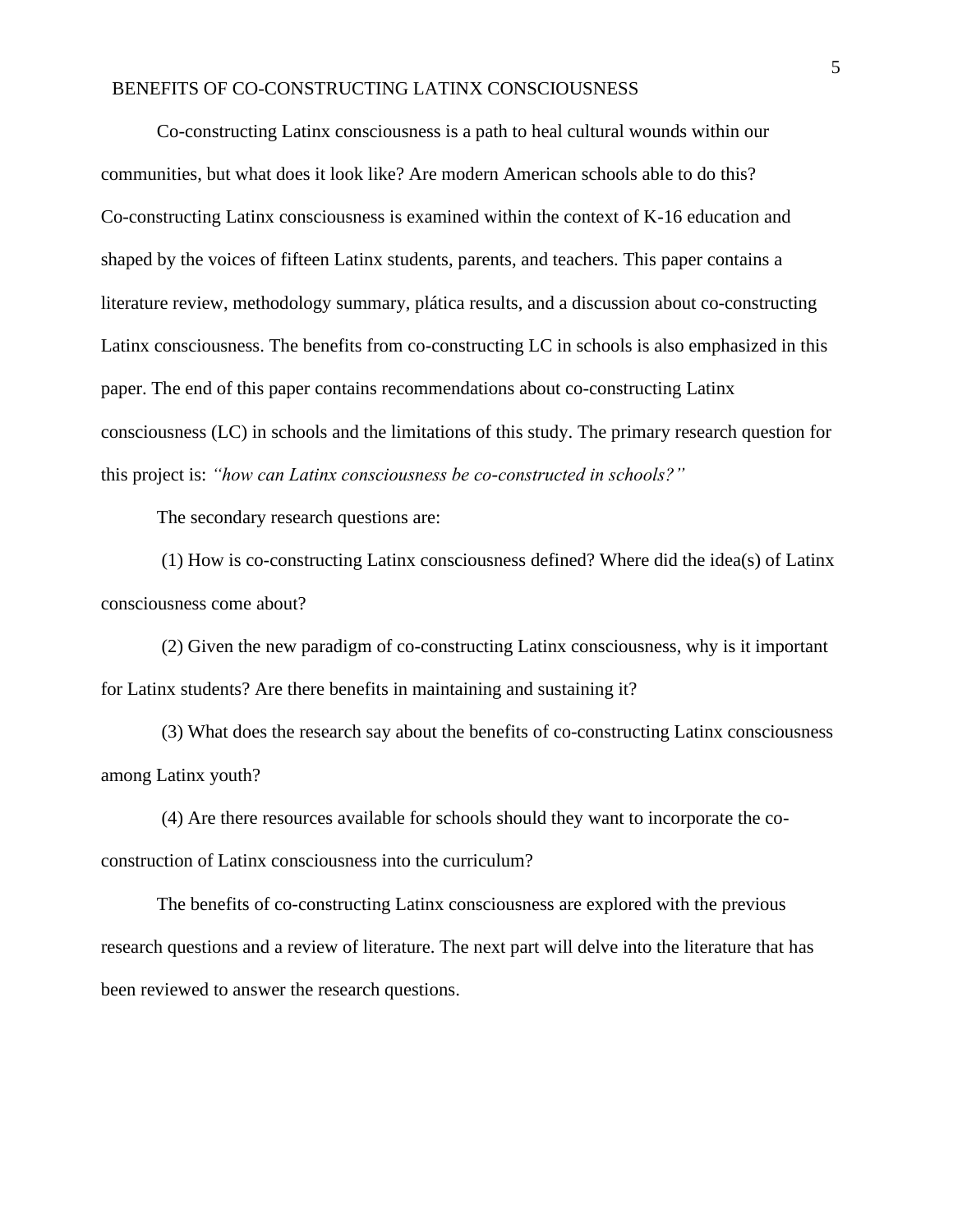#### **Literature Review**

<span id="page-6-0"></span>This literature review will assess the hurt caused by education and identify how to treat the pain. The literature that is used for this review is from 1987 to 2020. The articles all relate to Anzaldua's (1987) mestiza consciousness, literature influenced by Anzaldua's work, cultural longevity, or education. These next paragraphs will illustrate how American schools have influenced Latinx students to keep and lose their home cultures. The aspects of Latinx culture and personhood that are investigated are identity, language, attitudes, and cultural maintenance. A portion of the spiritual, social, political, economic, and historic factors that affect schooling for Latinx students are also explored. This literature review is structured to assess the hurt in Latinx communities and then illustrate how educational tools can alleviate the injuries.

Each of us is uniquely entrenched and influenced by our cultural realities, but traditional schooling fails to meaningfully recognize cultural richness. American schools rarely develop student identity, language, attitudes, and cultural maintenance in relation to a students' native culture. Multiculturalism in schools is also softened to prevent challenging the "status quo" (Sleeter, 2011, p. 7). The dominance of European-American culture is promoted in American schools under the disguise of neutrality and actively erases non-European cultures (de los Ríos et al., 2015). Monzó (2016) describes how "la cultura matanza or the culture killing" occurs when European-American education actively forget "people of color" and frame the lives of marginalized communities through deficit frameworks (p. 150). "La cultura matanza" can be seen in the scarce representation of Latines in schools that perpetuate the cultural erasure in education (Monzó, 2016, p. 150).

Latinx students are likely to attend schools that do not provide meaningful cultural representation or institutional support. Solórzano and Yosso (2006) write that "Chicana/os" are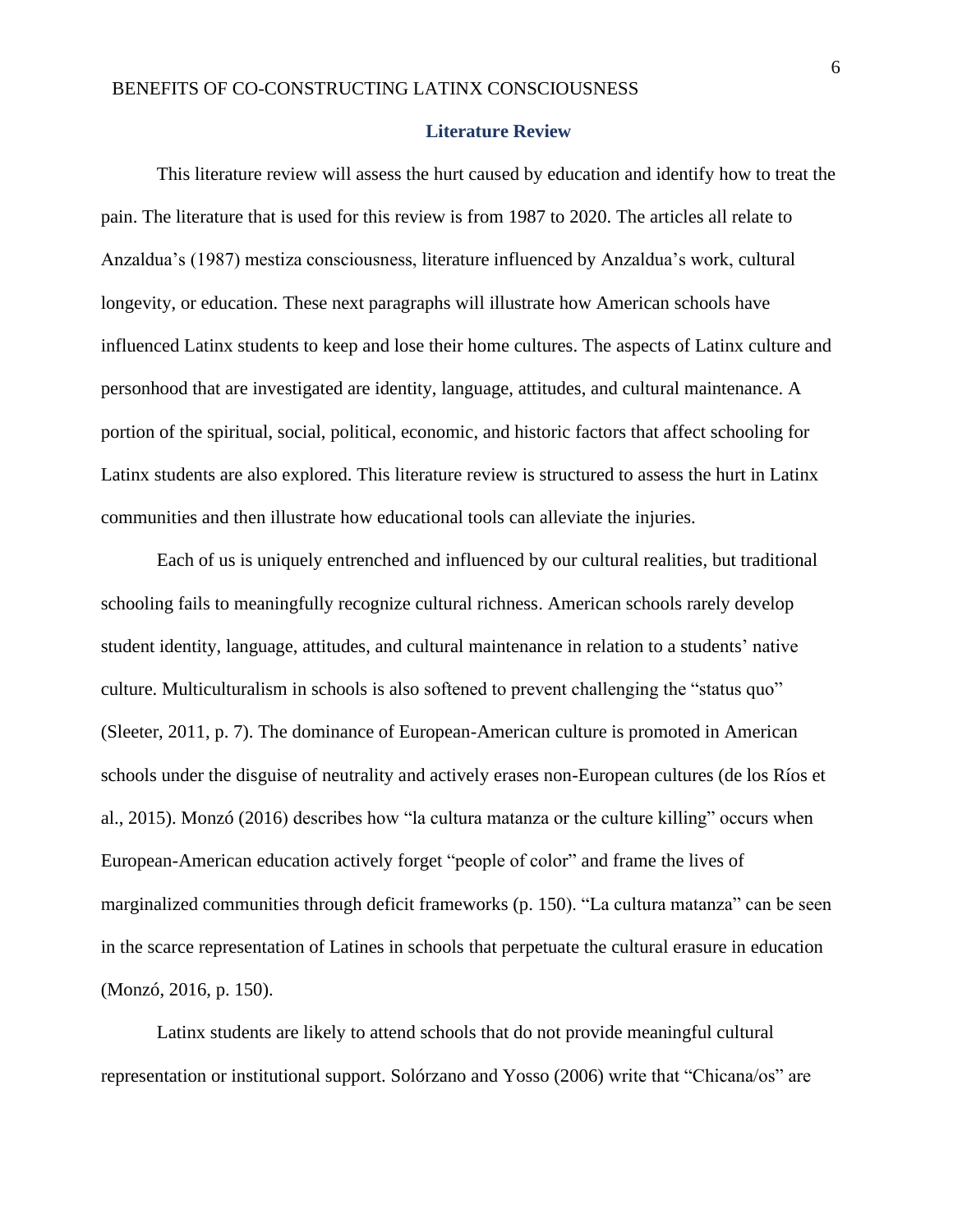likely to attend schools that have fewer supplies, are segregated, underfunded, and educators are not sufficiently prepared (p. 2). Sleeter's (2011) analysis of California's 2002 history and social science curriculum found that Latines are in "1 percent" of the K-12 curriculum (p. 2). Contemporary schools are failing to provide Latinx students with consistent, high-quality cultural education and academic environments. Schools prefer to prepare Latinx students "for low-skill labor" by emphasizing exams and English-dominance (Monzó, 2016, p. 150). Furthermore, the federal focus on standardized testing and uniform schooling limits the time available to implement "culturally empowering pedagogies" (de los Ríos et al., 2015, p. 186). The dominance of English in the classroom is an example of uniform schooling and contributes to language loss for Latinx students.

When individuals receive conflicting life directives and values, there is a cultural "choque" or crash (Anzaldúa, 1987, p. 100). Cultural choques are prevalent for multicultural individuals and the choque creates new circumstances for students. Latinx students are often inbetween cultures, like being part of a home and school culture that may not be culturally congruent. Cultural choques influence students to maintain or reject the facets of a culture. (Anzaldúa, 1987). Language use is an example of how cultural choques manifest new dynamics and demonstrate cultural congruence/incongruence. Spanish does not align with the English standards of American schools and causes cultural incongruence, where Latinx students adapt their language use. Cultural choques between schools and language dynamics demonstrate the improvement that must occur in American education.

Teaching Spanish in the twentieth century led to teachers losing their credentials and students speaking Spanish would be disciplined "corporally" (Babino & Stewart, 2017, p. 20). The American education system is still working to actively uplift Spanish speakers in the classroom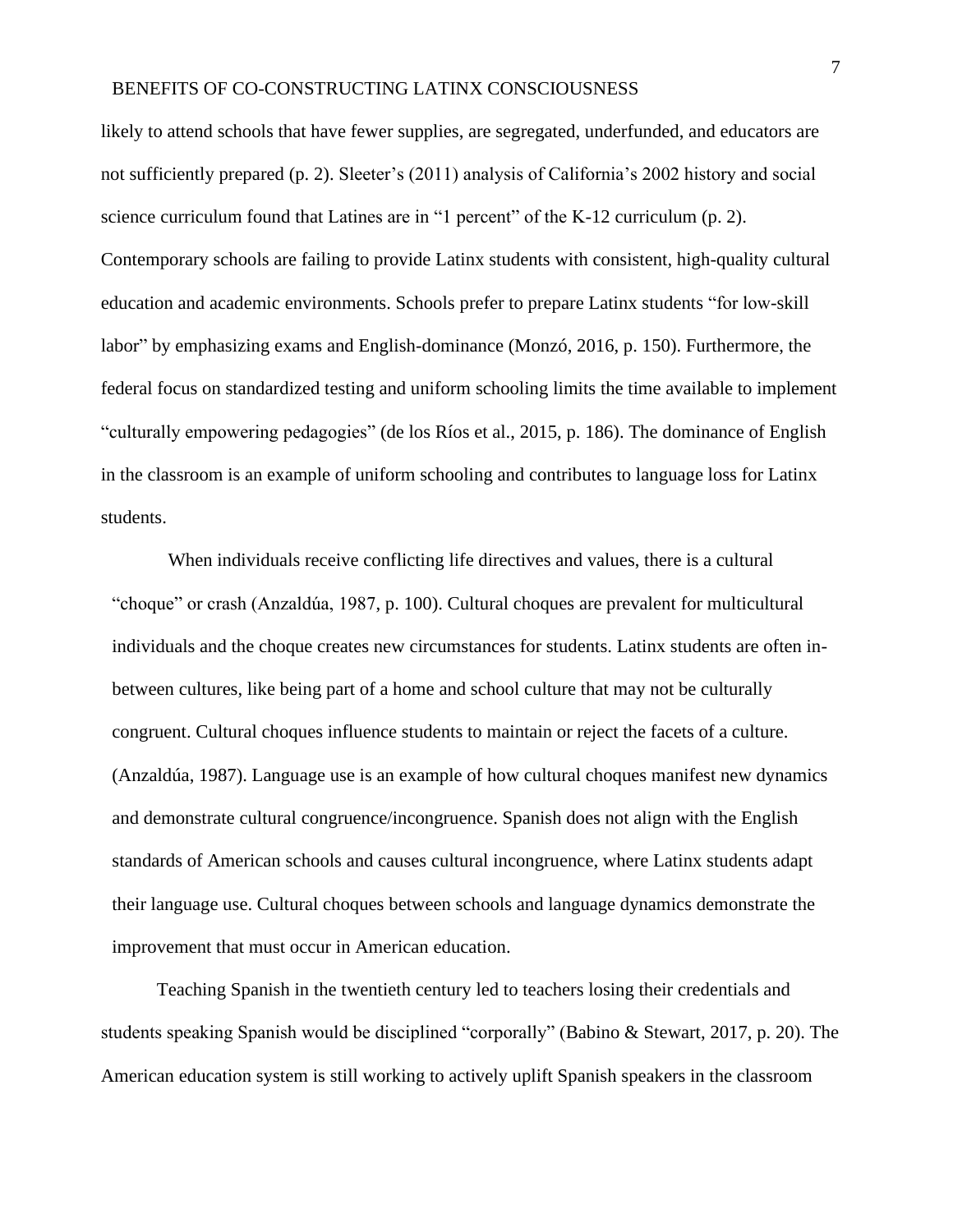and soothe the physical damage inflicted on Spanish speakers in the past. Despite the modern promotion of multilingualism, some Latinx students prefer to speak English and see few benefits to retaining their Spanish proficiency (Babino, & Stewart, 2017). Arriagada (2005) found that Latinx students are more inclined to be Spanish proficient when encouraged by their family and their environment. Latines are likely to keep their Spanish fluency if they are women due to gender socialization and the pattern persists for second and third generation Latines (Arriagada, 2005). Babino and Stewart (2017) found that dual immersion programs are an efficient way to promote the retention of Spanish in Latinx students, but Latinx students are still likely to assign more value to speaking English.

Babino and Stewart (2017) illustrate how internalized oppression and language devaluing occurs even when Latinx students are in Spanish dominant classrooms. Linguistic injuries for some Latines in the U.S are illustrated in how Latines communicate with each other. In a study about dual immersion students, the Latinx students preferred to use a hybrid of English and Spanish unless speaking to a monolingual speaker (Babino & Stewart, 2017). Loss of language and linguistic disempowerment happens when Latinx students become "deslenguadas" (to lose one's tongue or to have it removed) to become English dominant (Anzaldúa, 1987, p. 80).

Anzaldúa (1987) states that Latines in academia have an "internalized belief" that their Spanish is insufficient, and some feel apprehensive about speaking Spanish. When first meeting, "Chicanas" use English as a "neutral language" with one another, because there is are insecurities tied to speaking Spanish (Anzaldúa, 1987, p. 80). Latines reinforce linguistic verguenza (shame, embarrassment, and dishonor) in and outside of academia in casual ways to deal with linguistic wounds. Part of the healing process from the damage of cultural erasure and internalized oppression is to reclaim confidence in lost and forgotten languages. However, there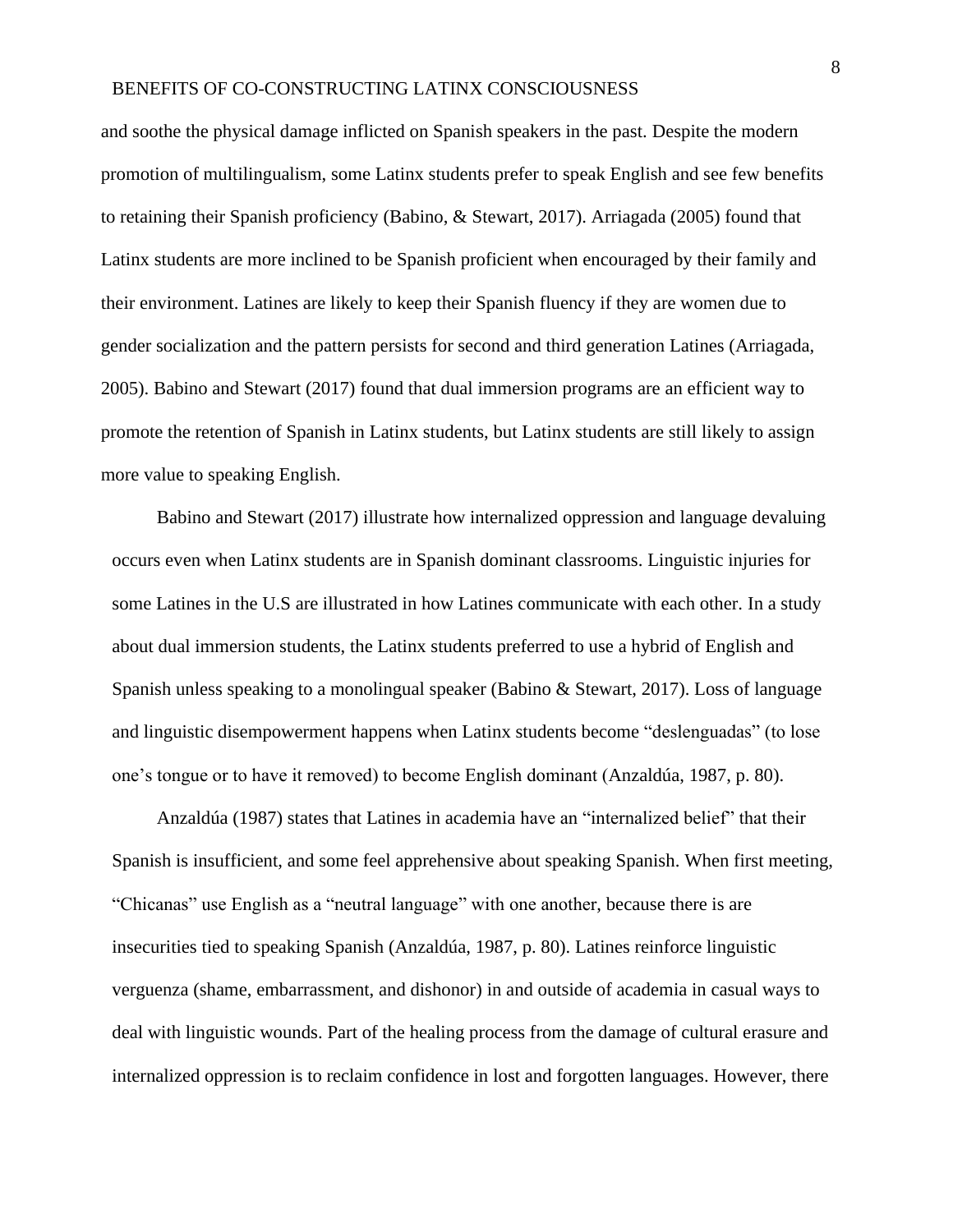are conflicting attitudes about language retainment and assimilation within Latinx communities. Conflicting attitudes make language retainment and re-empowerment difficult for some Latinx students (Babino & Stewart, 2017).

"Internalized oppression" causes conflicting conversations in Latinx communities about "who is too Anglo, who has greater Spanish and/or English skills. It projects a 'defensive othering'" (Monzó, 2016, p. 149). Internalized oppression leads to community fragmentation and is directly linked to Latinx students disconnecting from their families. Latinx families are "often denigrated" in academia if they do not have the "professional knowledge" that educators possess (Monzó, 2016, p. 150). More specifically, Latina mothers who do not possess formal education are treated as incompetent and "with symbolic violence" by school officials (Monzó, 2016, p. 150). There are Latinx students who reject their family for being "out of touch" with American education because they have internalized negative messages about their family (Monzó, 2016, p. 154). American schools have the power to turn students away from their family.

When generating positive social change, there is a significant focus on the damage within marginalized communities, but direct community desires are often dismissed. The "desires" (a desire-based framework) of the community involve the wants of the community that are contradicting, varying, and related to positionality (Tuck, 2009). Focusing on the desires of a community provides antidotes to counter the pain within Latinx communities. Despite academia's disregard for Latinx mother work, Guzmán (2012) argues that Latinx mothering is "a form of compassionate teaching for Latina girls" and is a Guerrera/warrior praxis (p. 47). The author states that Latinx mothers teach their children life lessons through everyday pláticas. In daily routines, Latinx mothers teach their daughters how to develop self-reliance, to be anti-racist and to "disrupt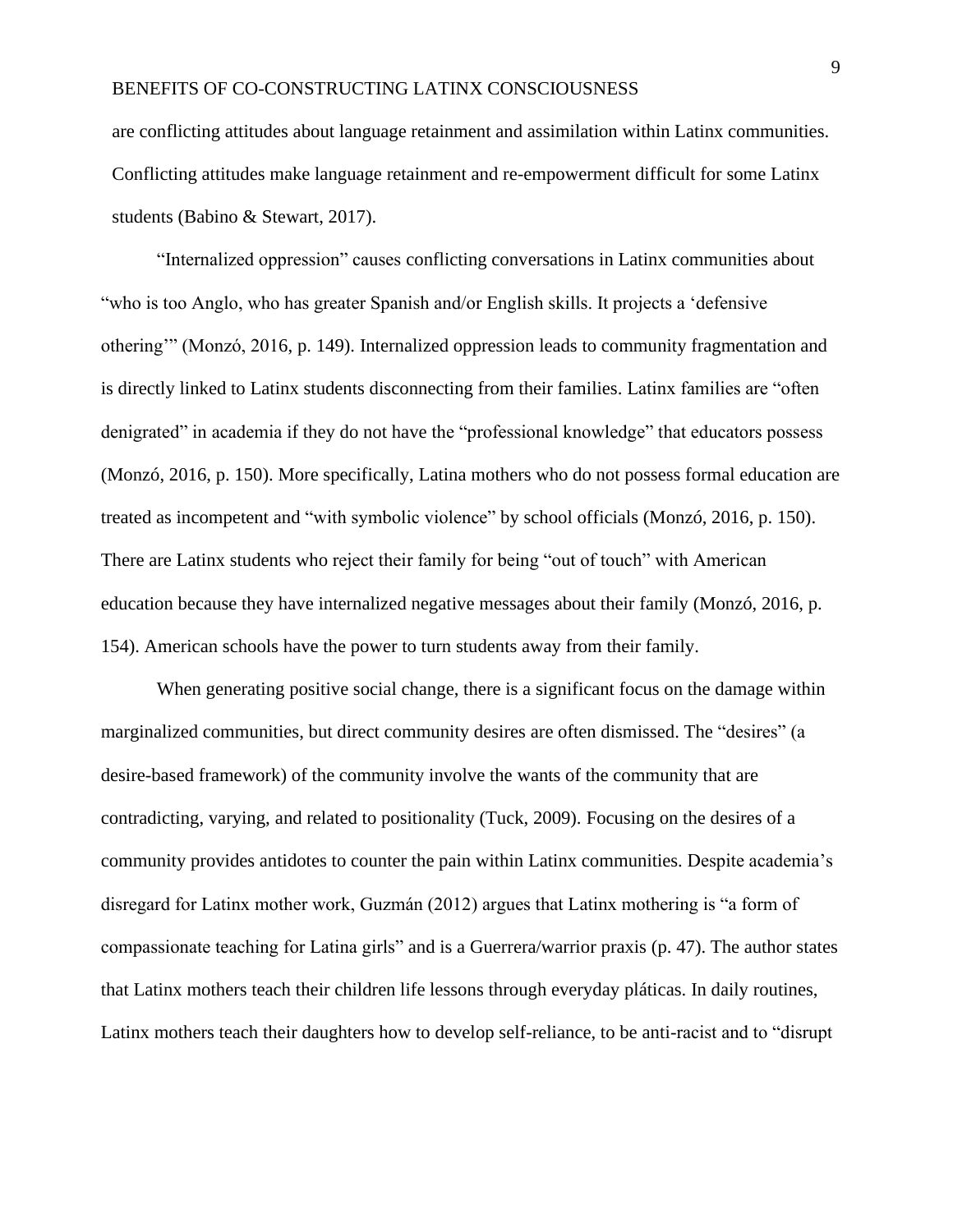the current systems of oppression" (Guzmán, 2012, p. 50). In addition to Latina mothering, informal wisdom is dismissed in Western education.

Community cultural wealth is made up of familial, social, navigational, resistant, linguistic, and aspirational capital that are not exclusive skills. The different types of capital "build on one another" to help students of color move in the world (Yosso, 2005, p. 77). The cultural wealth model illustrates deficit teaching models as inaccurate and short-sighted. Yosso (2005) demonstrates how all students bring wisdom and unique abilities to a classroom. Familial capital is demonstrated by the life-experiences of Latinx families, but few educators meaningfully connect their lesson plans and Latinx family cuentos/stories. The inclusion of the cultural wealth model in schools can be used as salve to cure wounds by validating Latinx student cultural skills.

Building Latinx consciousness with intent to heal requires connecting Latinx experiences, culture, and scholarship. Trenzaje y mestizaje is a multi-methodical approach that weaves together experiential knowledge, formal research, cultural skills, and cultural consciousness (Gonzalez, 2001, p. 646) Trenzaje y mestizaje braids together multiple disciplines and critical analysis that cultivates ''sociopolitical consciousness'' and motivate individuals to be agents of change. Another remedy to counter the rifts caused by European-American schooling is to create conscientious research that centering community voices. Scholars do not need to dominate community narratives, because research participants are active and authentic "creators of knowledge" (Villenas, 1996, p. 730). The creation of knowledge by participants returns power to the community and validates experiential knowledge from pláticas (conversations), consejos (advice) and cuentos (stories). Villenas (1996) discusses how qualitative research about marginalized communities fails to recognize the power dynamics between academia, researchers, and research stakeholders. Guzman (2012), Villenas (1996) and Gonzalez (2001) emphasize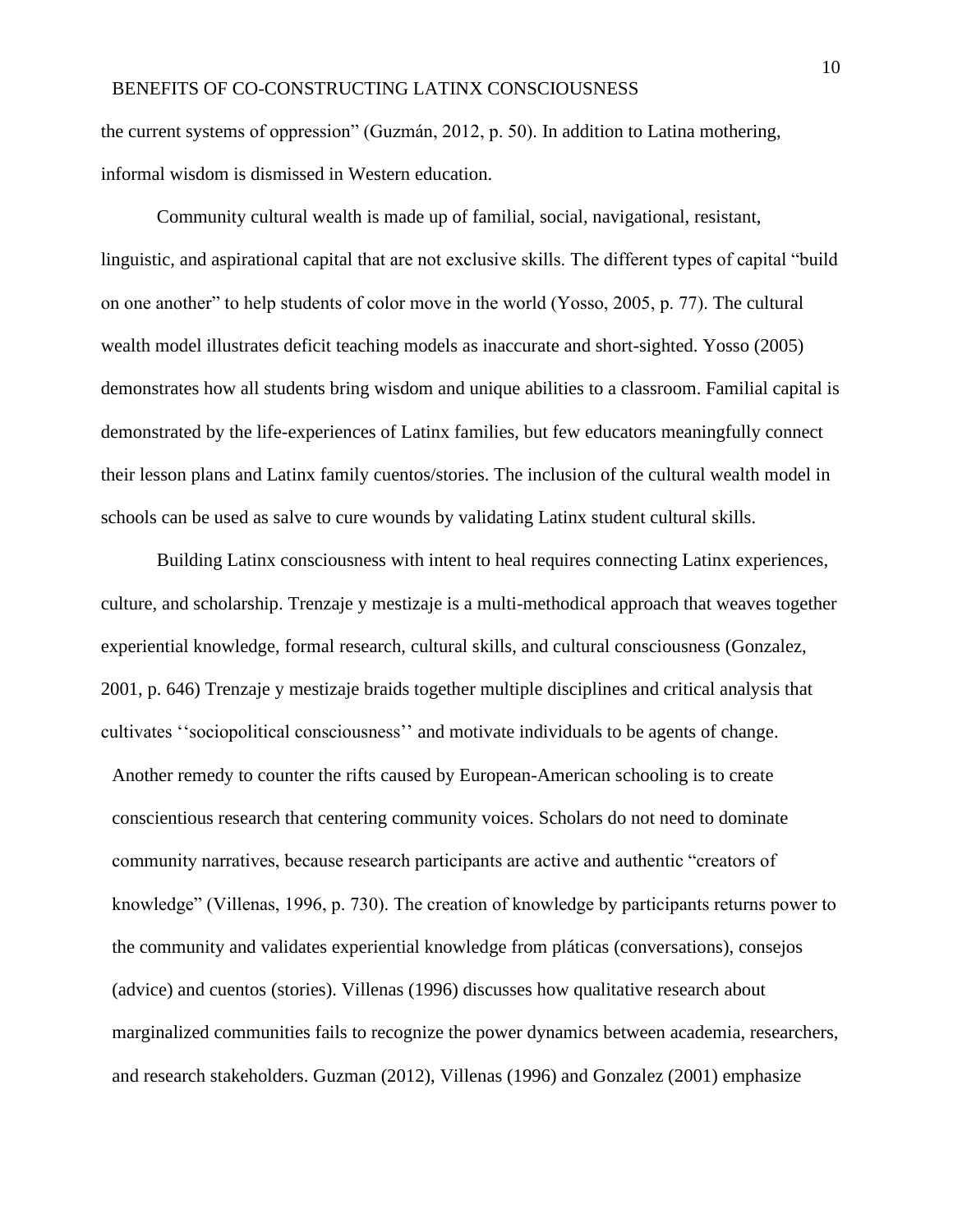using pláticas, cuentos and consejos to gather information from Latinx communities and validate community wisdom.

Chicana feminist epistemology (CFE) centers Chicana cultural intuition to fix systemic ruptures in education. CFE counters traditional epistemology that diminishes "non-Eurocentric knowledge systems" (Calderon, et al., 2012, p. 515). CFE requires the "bodymindspirit" to be recognized as essential and linked to academia (Calderon, et al., 2012, p. 534). CFE is shaped by the work to heal communities by creating scholarly work that puts love forward instead of community damage.

Even if one does not identify as a Chicana, co-constructing cultural awareness can be achieved by using "Chicana feminism" and a mestiza consciousness framework (Kasun, 2018, p. 116). Kasun (2018) explains how seeing the world through a Latinx lens influences European-American students to "understand the oppression they can never physically embody" (p. 124). Kasun describes how community pláticas and community inclusion helped build her conocimiento. Conocimiento is defined by Anzaldúa (2015) as the "heightened consciousness or awareness" that can be perceived as love and "initiates the relationship between self-knowledge and creative work" (p. 40).

The literature review illustrates the harmful effects of culture erasure, complexity within Latinx culture, the type of research that works best for Latines and how to remedy detrimental reactions from assimilation. The next part describes the Methods and Procedures used to find the answers to the research questions. The Introduction and Background section contain the research questions for this study.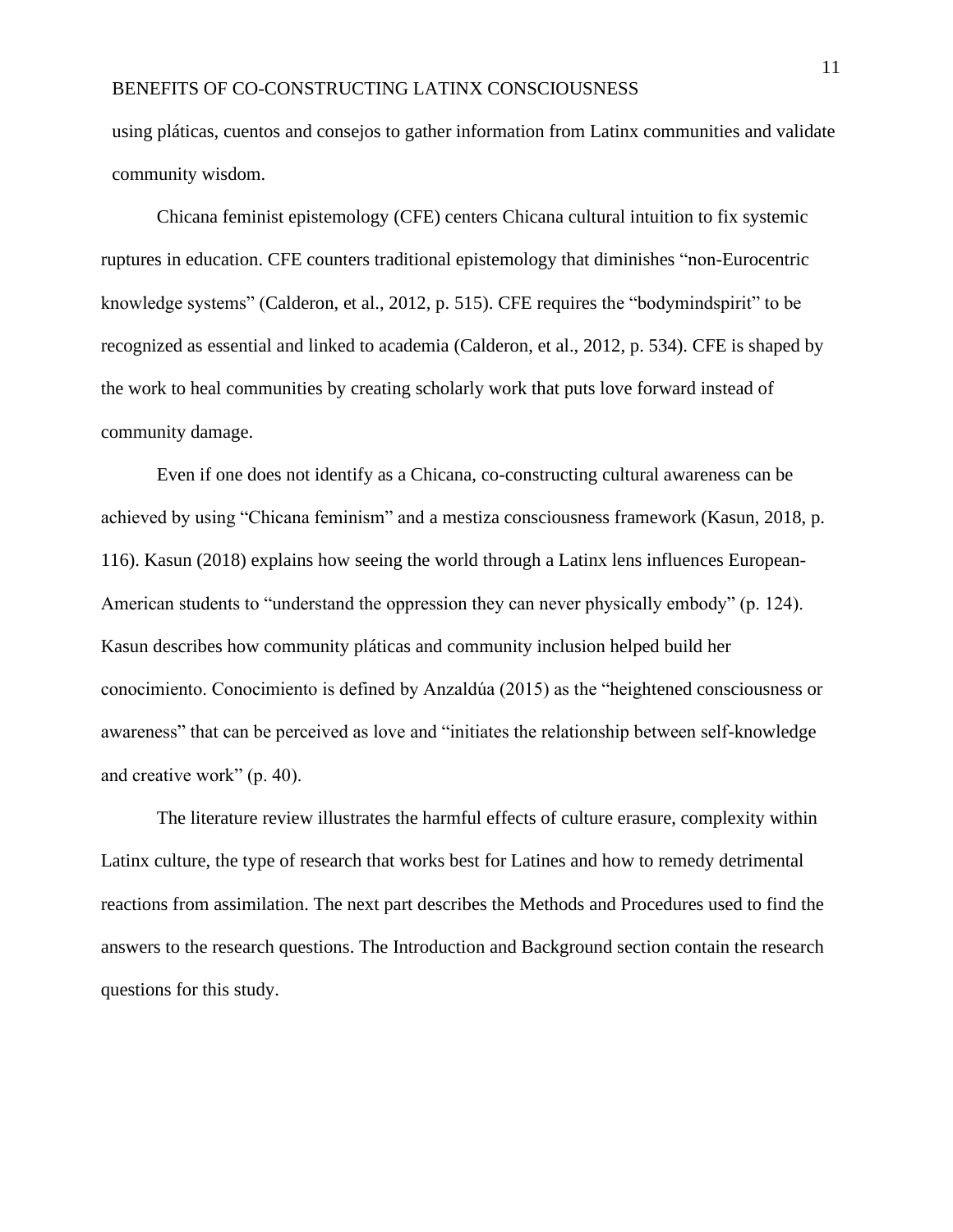#### **Methods and Procedures**

<span id="page-12-0"></span>To answer the primary and secondary questions, an extensive literature review has been conducted to analyze how Latinx students: are educated in America, are affected by assimilation in schools and how to counter the negative effects of assimilation. The literature reviewed the historical, educational, political, social, and economic factors that illustrate how Latinx students can heal by co-constructing their Latinx consciousness. The next section describes the rationale behind the methodology and procedures used in this study.

Latinx students, pre-service teachers, current teachers and Latinx parents were selected for this project because they are the people that Latinx students encounter the most. The plática participants were selected due to their experiences in the California's K-12 system and their willingness to discuss their experiential knowledge. 15 people participated in this project: 5 Latinx parents, 2 current California teachers, 4 Latinx students and 4 pre-service teachers were interviewed. This project uses participant pláticas, consejos, and cuentos to profoundly connect with participants about culture and education. Participants chose to conduct the pláticas in person or through a video call. All the participants verbally agreed to an audio recording of the plática, and the audio was used afterward to quote direct statements. A phone to record audio, online video calls, a notepad, and questionnaires were used to conduct the pláticas. The participants expressed what they desired to keep in their cultural consciousness and re-imagined how schools can be transformed to co-construct Latinx consciousness.

The participants described their desires around Latinx culture, the various forms of Latinx identification, language use (Spanish, Spanglish, and English) and the role of cultural clashes in their lives. We also re-imagined schools to co-construct Latinx consciousness, and how schools influenced the participant's cultural awareness. The participants received their respective plática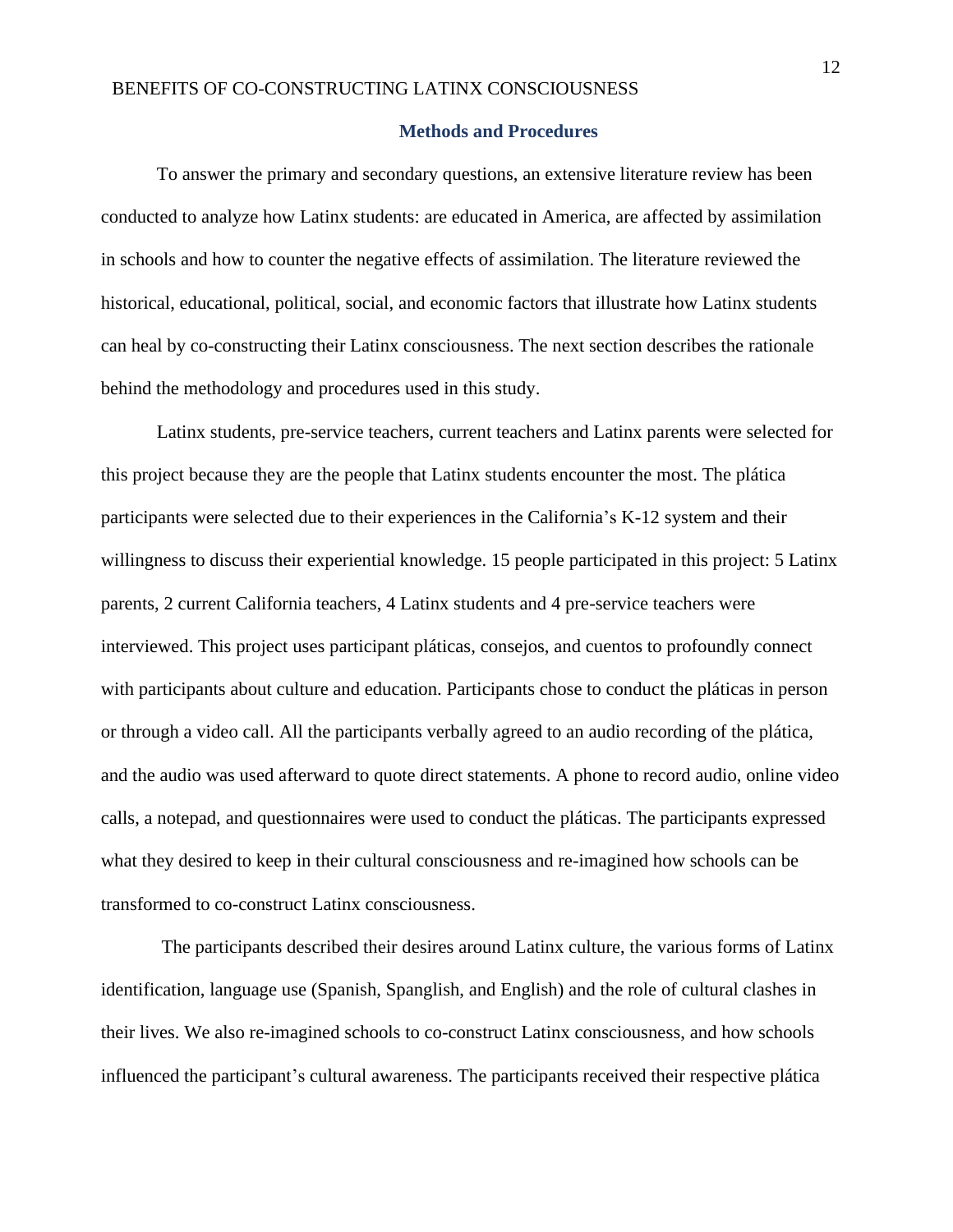questions (Appendixes A-D), a letter to explain the purpose of the project (Appendix E), a set list of definitions to clarify terms (Appendix F), and an audio consent form. Appendix A is the plática questions for Latinx students, Appendix B is for Latinx parents, Appendix C is for current teachers and Appendix D is for pre-service teachers. The appendixes below do not have the CSUMB header, and the audio consent form was omitted to preserve space. In the next section, the results and findings of the investigation will be synthesized to answer the research questions.

#### **Results and Findings**

<span id="page-13-0"></span>In the next section, the secondary research questions will be answered first and will lead to responding the primary research question. The secondary research questions answer facets of the primary research question. Before explaining how schools can co-construct Latinx consciousness (LC), we must explore what LC is and where it comes from. The research is synthesized to illustrate the benefits of co-constructing and maintaining LC. The resources to co-construct LC are provided at the end of the Results and Findings.

Latinx consciousness comes from an extensive literature review, participant "bricks and mortar," and "my own feminist architecture" (Anzaldúa, 1987, p. 44). The literature review describes a few of the foundations of LC like: Anzaldua's (1987) concept of mestiza consciousness, Villenas' (1996) concept of colonized/colonizer, Tuck's (2009) call to concentrate on the desires of the community, Gonzalez' (2001) concept to weave academia and personal experiences together, Guzman's (2012) Latina mothering as Guerrera praxis and Yosso's (2005) community cultural wealth model. Co-constructing Latinx consciousness responds to the damage of colonization by emphasizing the complex wants of the Latinx community.

Co-constructing cultural awareness is a way to counter the damage from colonization like assimilation and cultural denigration. LC is defined by important cultural elements, desires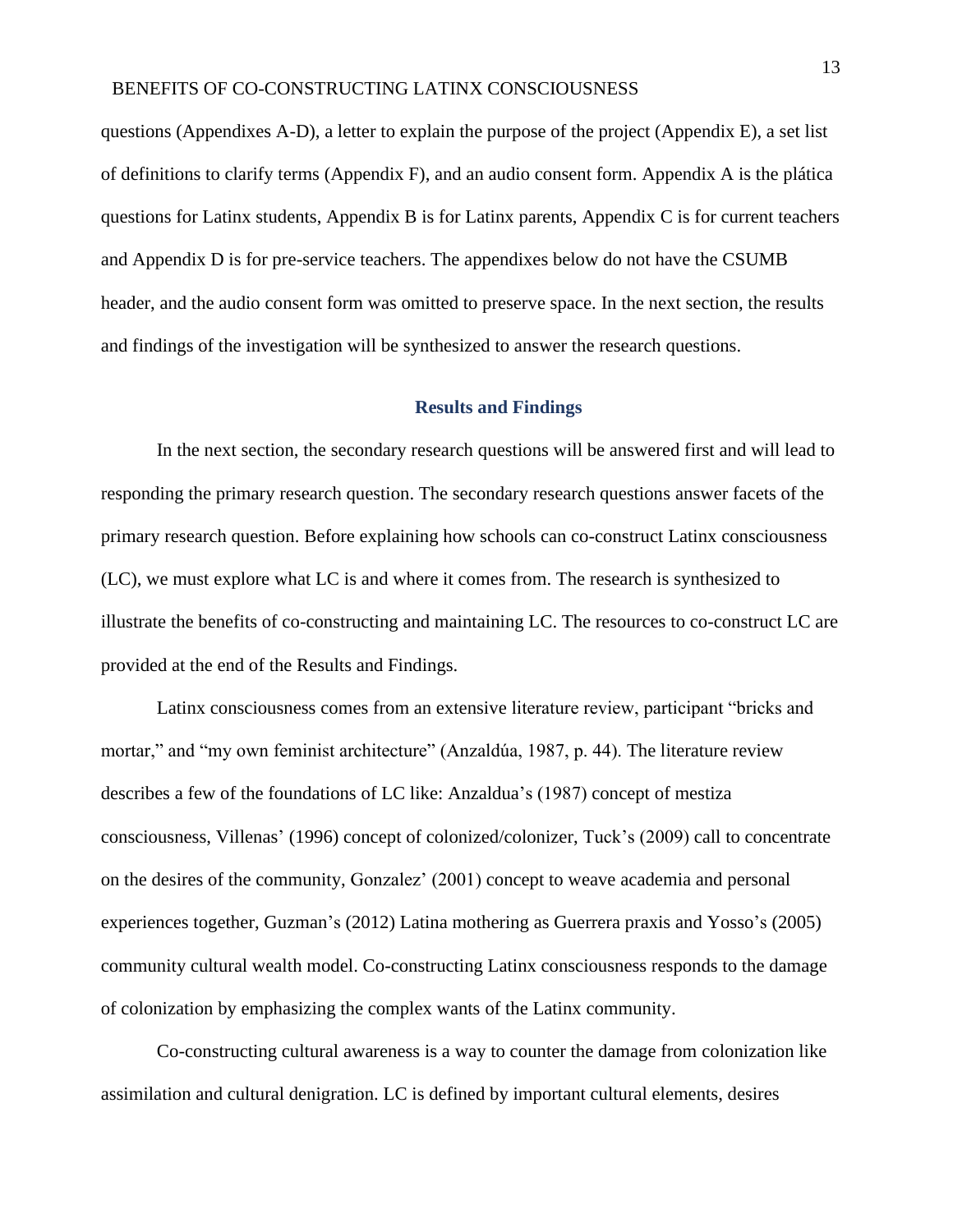surrounding cultural longevity, participant unique awareness, self-identity, attitudes, parenting  $\&$ language use. Except for one participant, all the interviewees are of Latinx descent. The participant age range is from the twenties to sixties, and no participants identified as non-binary or transgender. Five participants willingly disclosed being part of the LGBTQIA+ community. The participants varied from having high school education to a doctorate degree. While this project focuses on Californian schools, the participants have experience from schools in Oregon, Mexico, and China.

The co-construction of LC requires developing a dialogue about Latinx identity and critical cultural education. The participants discussed personal and formal definitions of terms like Latinx, Latina, Hispanic and Chicana. (All the plática questions are located in Appendix A-D.) The consensus on the different terms varied each time because every person had varying opinions. "I'm not gonna sit here and say I know each and every one of them, because I don't. When I do say what I consider myself, I say Latina, because I am a Latina woman and I'm proud of it." (Survey respondent 2, Personal Communication, 25 March, 2022).

Another person said, "I reject 'Hispanic' just cause it doesn't feel like me." (Survey respondent 11, Personal Communication, 28 March, 2022). Two participants said they do not identify with "Chicano" while also acknowledging that the textbook definition fits who they are. Two participants are not fans of the term "Latinx" and simultaneously emphasized on the need for gender fluid language. These previous statements show the understanding and contradiction that occurs when Latines begin to categorize their identities. The responses from Latines about categorizing their identity ranged from participants rejecting a term to completely embracing all the terms. Anzaldua (2015) explains that the conversation about identity is more important than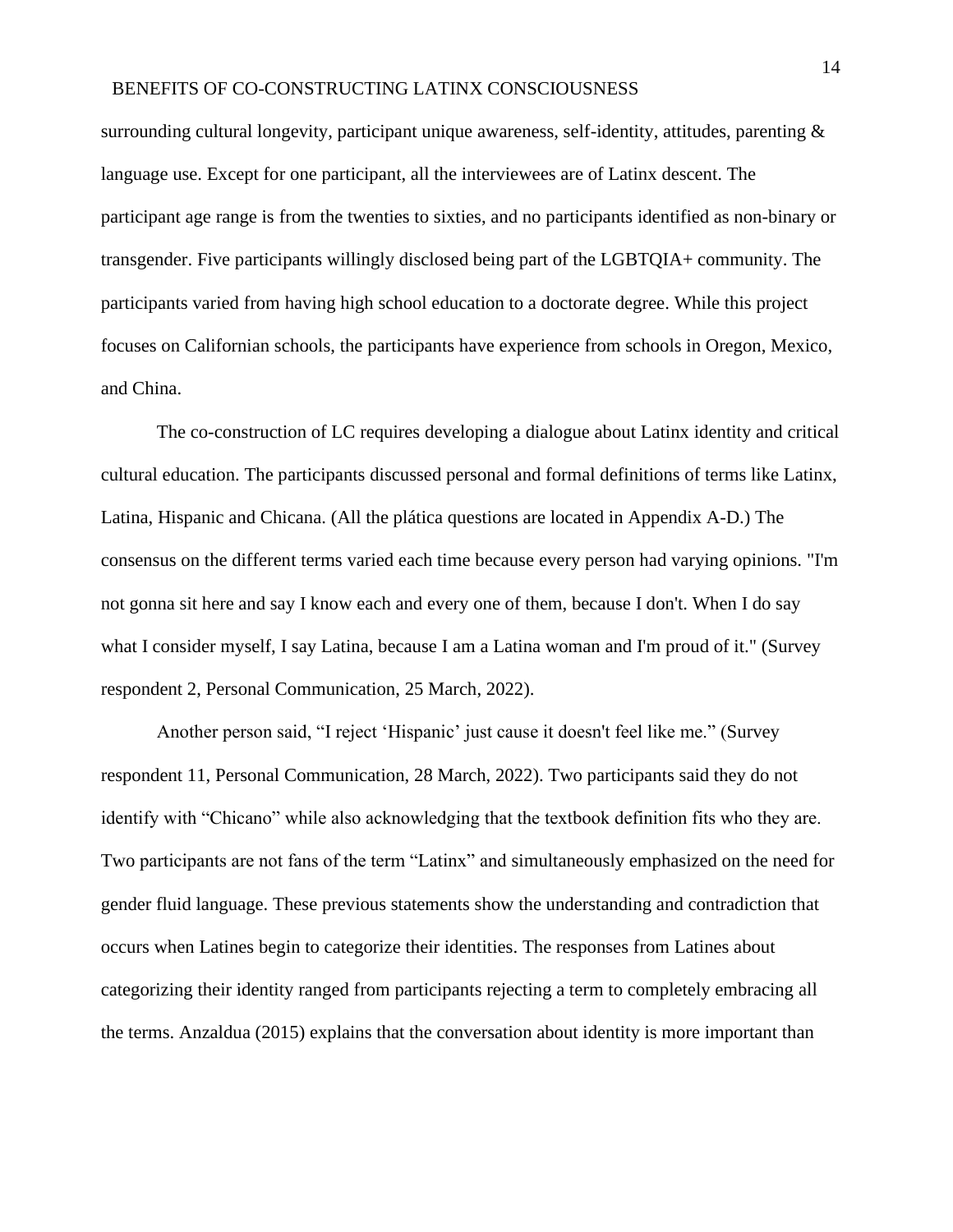consensus on one identity label and the pláticas supported the idea that identity is not easy to generalize.

Latines are not a "monolithic group" and have "multiple and sometimes contradictory views related to their positioning in society" (Monzó, 2016, p. 156). The value participants placed on cultural elements also varied and are related to their positionality. "La música trae nostalgia y comida de transporta." The music brings nostalgia, and the food transports us (Survey respondent 2, Personal Communication, 25 March, 2022). Love, food, family, community, traditions, flags, style of dress, appreciating indigenous people from the Americas, respect, Spanish use, historical movements, spiritual faith, music, and art summarize all the valued cultural elements that are used to co-constructing LC.

The pláticas revealed that the most important elements of cultural awareness are love, social connections, philosophies of life and personal expression. Philosophies of life mean "treating people how you want to be treated" (Survey respondent 14, Personal Communication, 30 March, 2022). Respecting community elders was explicitly stated in over half of the pláticas. All participants talked about the influence of social connections, like familial knowledge because interacting with family builds a Latinx student's cultural awareness. Personal expression can be seen in an individual's way of dress and religious faith. The love in the pláticas is seen in the orgullo/the pride that people express about their loved ones and important cultural factors. By examining the cultural desires of Latines, we can learn what educators need to incorporate into classrooms to suture the ruptures that hurt students.

Consistent with the literature review, the pláticas revealed wounds that manifest themselves as linguistic verguenza/shame. A way to heal these wounds is to build confidence and in using Spanish. Mixing English and Spanish (Spanglish) was accepted by all participants as a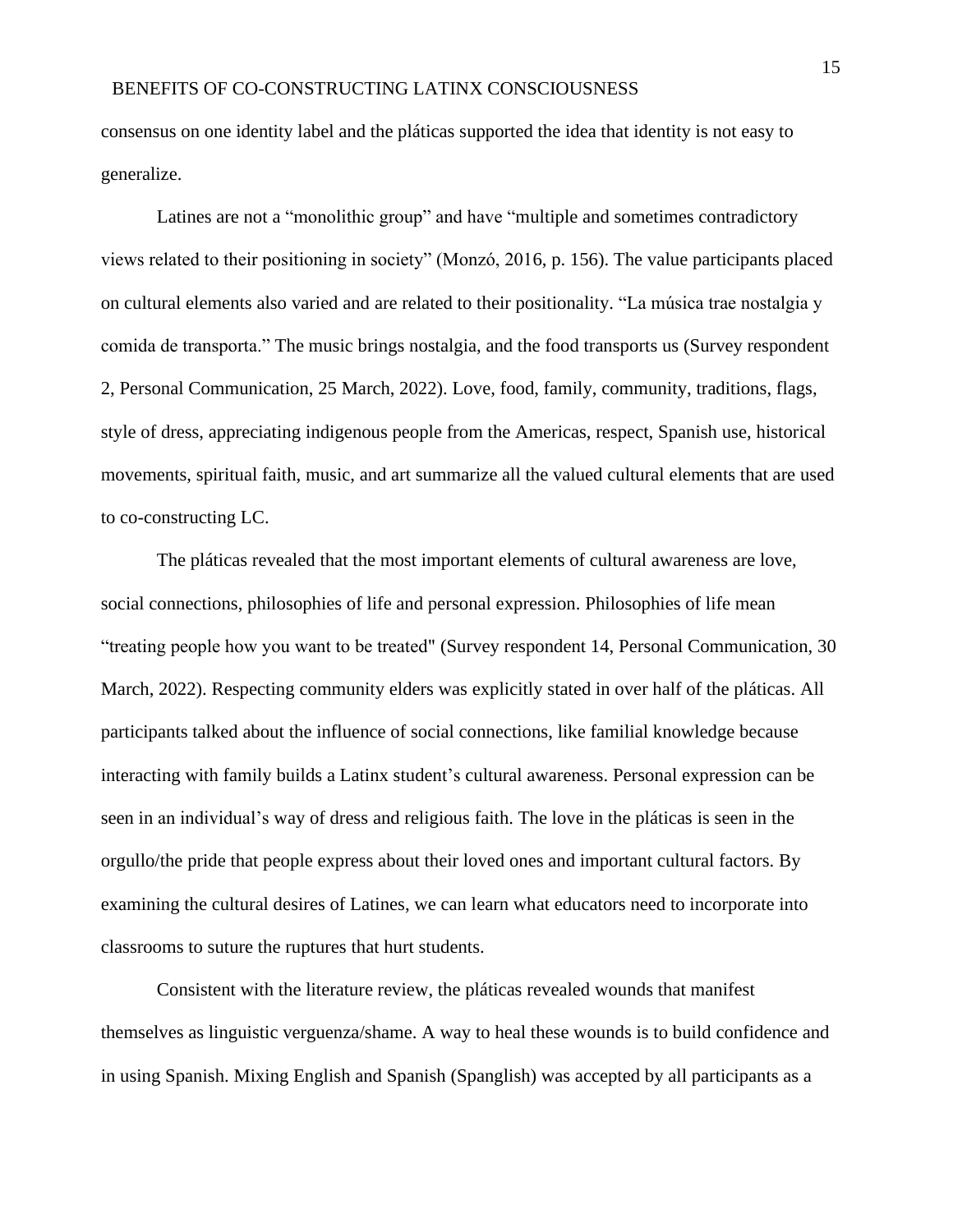valid way to convey meaning, but participants acknowledged how some Latines do not accept mixing Spanish and English. The expectations around language use were relaxed in the pláticas, but each participant expressed how their language expectations manifested at home and at school. Ten of the pláticas illustrated a feeling of linguistic verguenza/shame associated with speaking Spanglish and a desire to improve their Spanish proficiency. One person clearly described Spanglish as a "superpoder" (superpower) that Latines have (Survey respondent 3, Personal Communication, 25 March, 2022). Another participant accepted Spanglish use and was wary about Spanglish being perceived as "lazy" by fluent Spanish speakers (Survey respondent 5, Personal Communication, 25 March, 2022).

Every single participant talked in depth about their childhood and parental influence in their lives. Parents during the pláticas credited their own mothers and fathers as . Latina mothers discussed how their mothers taught them about motherhood by watching her persevere and listening to cuentos. Guzman's (2012) concept that Latina mothers teach their daughters valuable lessons through daily practice is reflected in the pláticas. One participant models her own parenting on how her mom raised her and expressed that she will "never be half the woman that my mom is" (Survey respondent 12, Personal Communication, 28 March, 2022). Recognizing the influence of Latina mothers on Latinx students was a prevalent theme for participants.

One participant discussed how when he learned to cook, he bought many cookbooks but did not utilize his mom's cooking knowledge. Then he stated how, "I was buying cookbooks, but I have a whole cookbook in my mom" (Survey respondent 12, Personal Communication, 26 March, 2022). Another participant brought up how formal education ignores Latina mothers that do not have sufficient schooling (Survey respondent 8, Personal Communication, 26 March, 2022), (Monzó, 2016). The participant asked if schools are willing to use the wisdom of Latinx mothers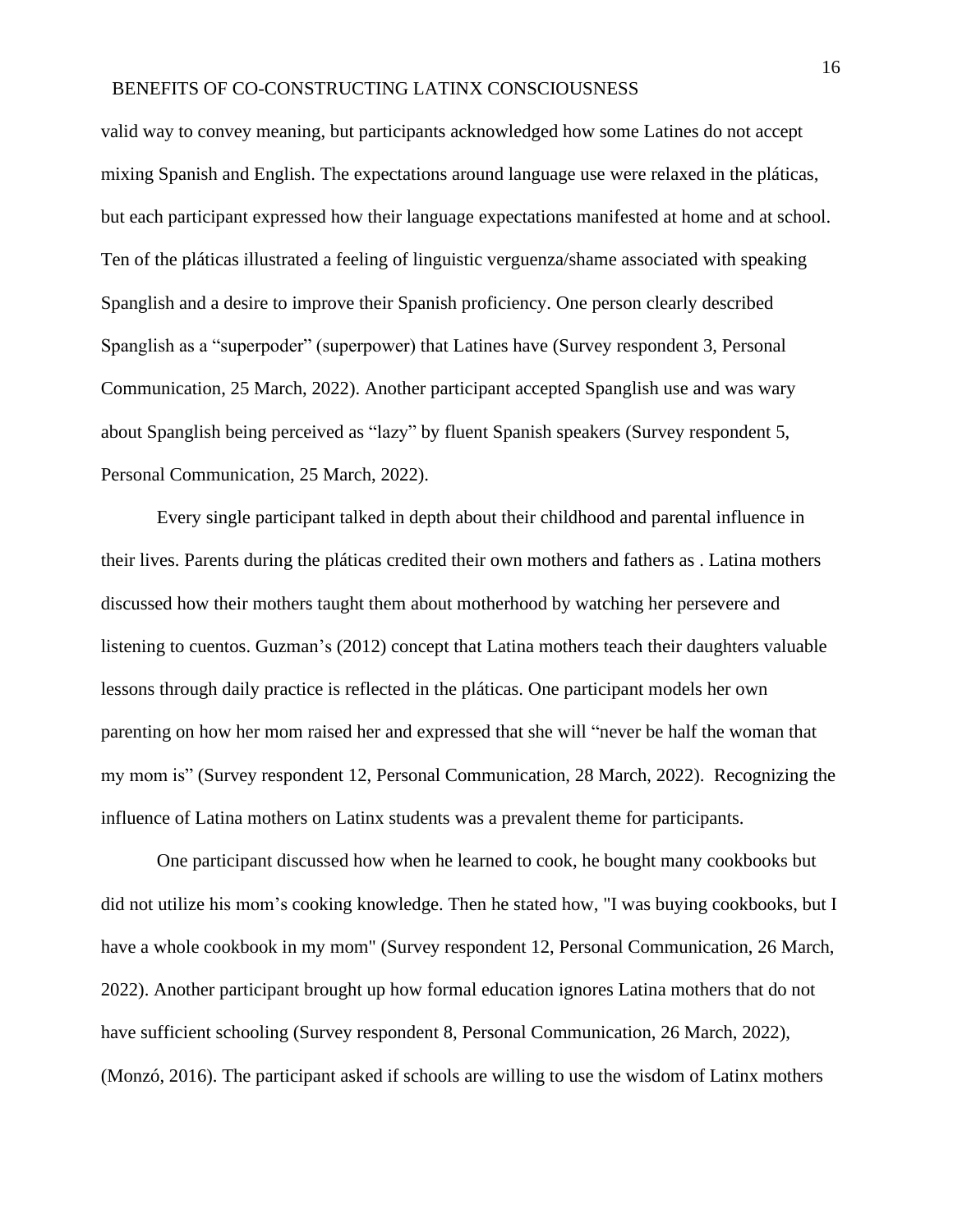in the classroom, "if you ask, are you gonna do it?" (Survey respondent 8, Personal Communication, 26 March, 2022).

Co-constructing Latinx consciousness is defined by the voices of Latina mothers and Latinx students who are directly affected by educational institutions. The steps that academia must take to heal from cultural erasure can be heard directly from the community. A participant passionately stated how "we should be able to present and teach the class in Spanish" and that all professors should honor non-English use in the classroom (Survey respondent 5, Personal Communication, 25 March, 2022). Even at CSUMB, future teachers on the bilingual pathway learn Spanish, but not how to teach Spanish. This means that bilingual pathway students learn to teach each other out of necessity, and outside the mainstream curriculum structure. An elementary teacher stated how she was specifically told not to use Spanish in the classroom to instruct or help students (Survey respondent 14, Personal Communication, 30 March, 2022). A college professor explained how using Spanish in the classroom can make administrators upset, so educators must find innovative ways to uplift a student's linguistic abilities (Survey respondent 14, Personal Communication, 30 March, 2022). To help build a student's LC, we must teach students to balance systemic realities and unique, personal realities that clash with each other.

When cultural choques appear in the lives of Latinx students, the crash creates a new reality where students lose/keep facets of culture (Anzaldua, 1987). Cultural choques illustrate the healing work that must occur when new realities are hurtful for Latinx students. Participants who identified as queer were asked how sexuality ties into their culture and identity expression. Being queer, Latinx and from a religious family caused hurt for participants and a sense of pride. One participant described the contradicting feelings he had about being gay and having traditional Latinx parents, it is "not as laid out for you. Hard but exhilarating. Orgulloso to be here at the

17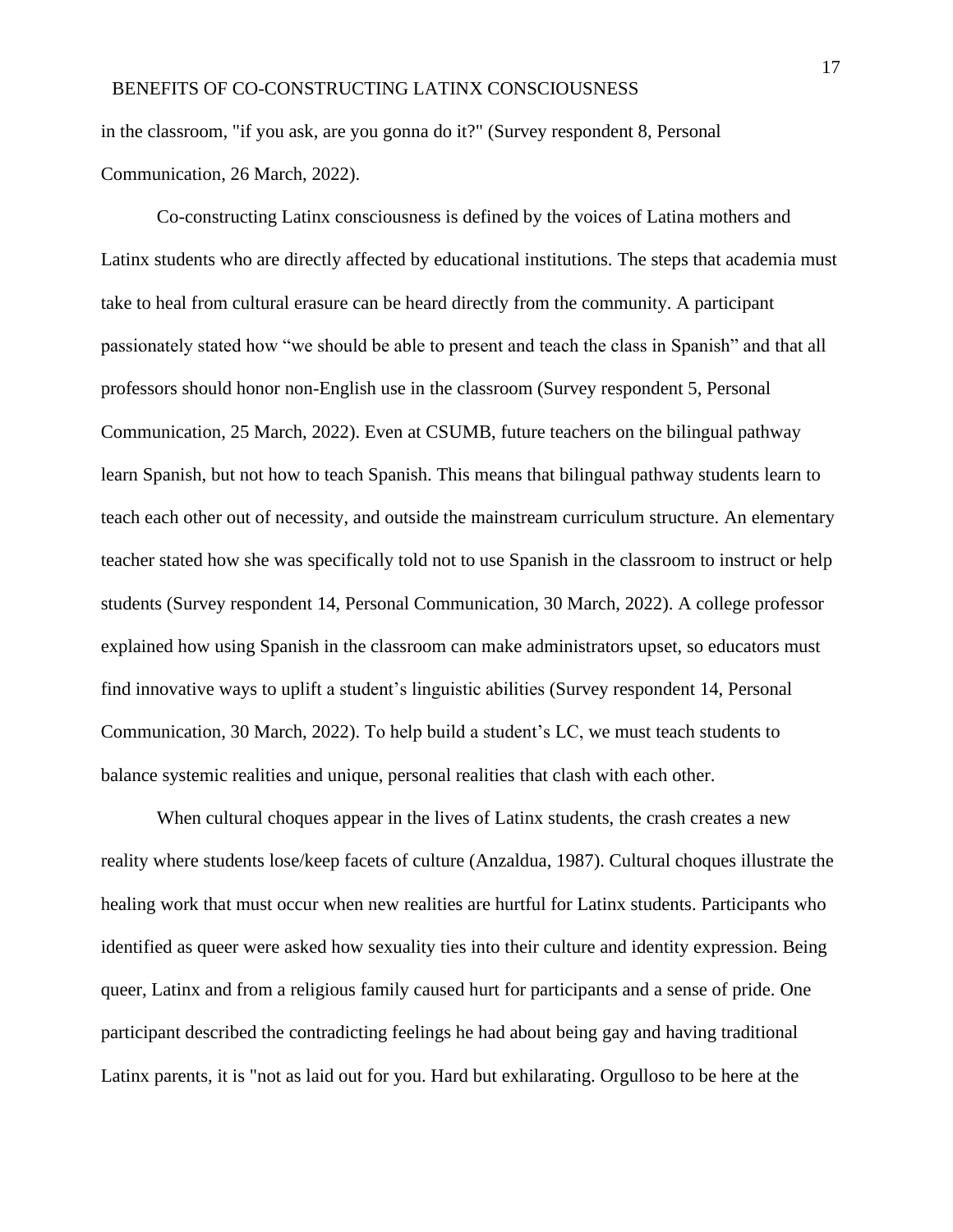forefront. To be on the precipice of change" (Survey respondent 6, Personal Communication, 25 March, 2022). Queer Latinx students often face cultural choques about language, sexuality, cultural expectations, and find themselves creating new cultural realities.

The battle between an anti-queer religion and being gay was painful for participants to describe. Another participant said that he did not want to disappoint his Christian faith and family because of his sexuality. The participant explains how he found "spirituality in my own way" (Survey respondent 4, Personal Communication, 25 March, 2022). To co-construct LC is to address the injuries that prevent growth of the "bodymindspirit" and restrict people from expressing their sexuality (Calderon, et al., 2012, p. 534). Queer Latinx students discussed how they balance being authentic to themselves and to their culture. The idea to "include the good of our own culture and leave the bad" was expressed by all participants (Survey respondent 9, Personal Communication, 25 March, 2022). While co-constructing Latinx consciousness is a new paradigm it is important for Latinx students because they can learn to use cultural choques as sources of inspiration instead of negativity.

While some argue that assimilating students to align with European-American culture aids national unity, there can be nasty repercussions to this ideology. The side effects of racially neutral methods with a goal of European-American assimilation include internalized oppression, student disempowerment, disengagement, loss of mother language and culture (Monzó, 2016). Internalized oppression can also cause personal, internal pain and creates fragmentation within cultural communities. Multiple participants actively blamed themselves for the lack of meaningful cultural education in their lives and reflected on the wounds they had hidden as children. An interviewee explained that when he was a kid, he wished he was not from a Spanish-speaking home and thought that would improve his English skills. Now as an adult, he can recognize how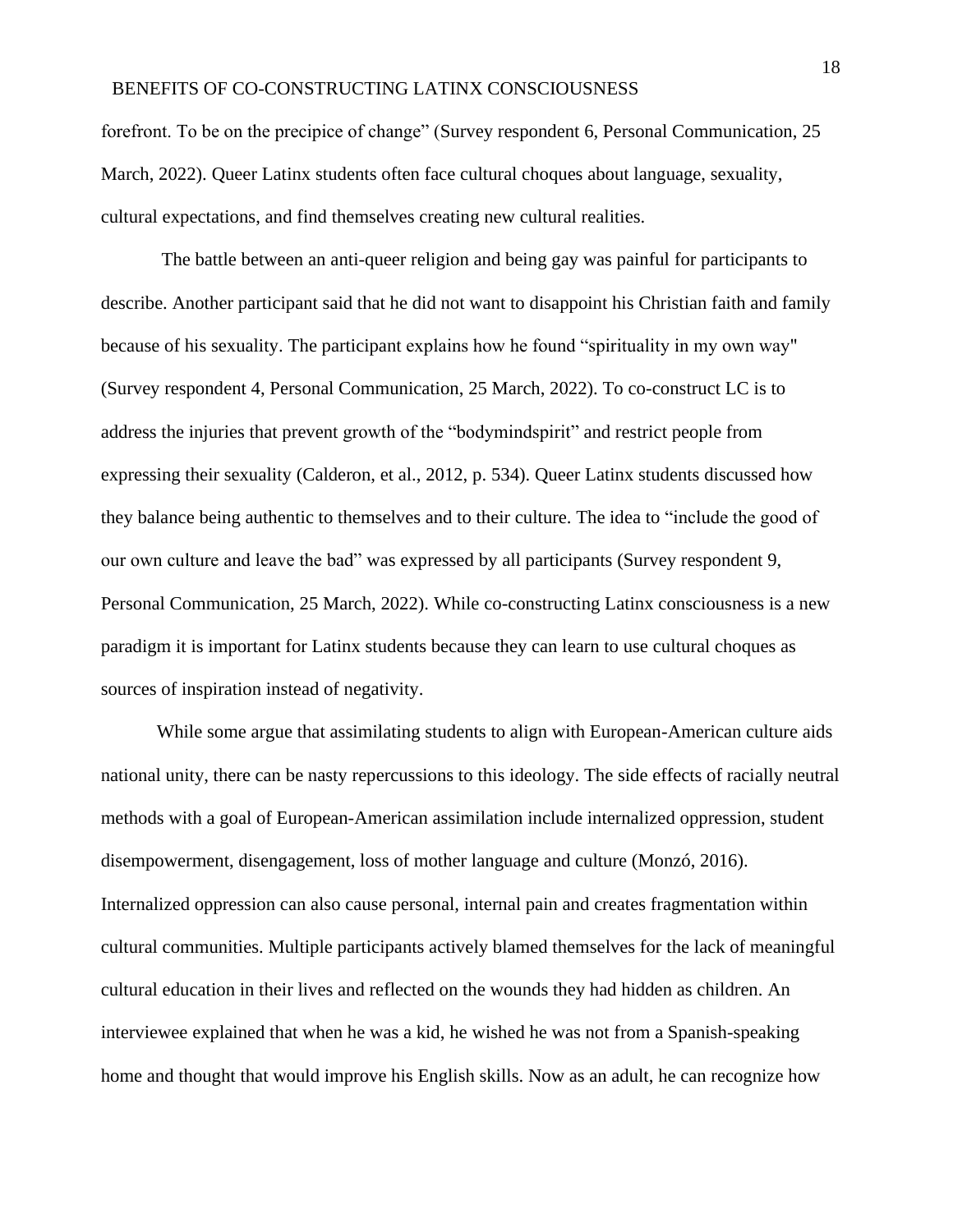his schooling experience did not value Spanish and being born into a Spanish speaking home is not a reason to "fail" (Survey respondent 13, Personal Communication, 28 March, 2022). Co-constructing Latinx consciousness helps combat linguistic verguenza and cultural denigration by utilizing non-convention skills in education.

Another participant explained that he saw teachers prioritize, "losing accents and learning standardized vocabulary" so he purposely stopped using Spanish in elementary school (Survey respondent 9, Personal Communication, 25 March, 2022). Yosso's (2005) community cultural wealth model demonstrates how using familial, linguistic, navigational, aspirational, resistant, and social capital re-empowers students from marginalized communities. Survey respondent 9 stopped using his linguistic capital to navigate through a system that emphasized English-only methods. There needs to be a shift in education, so that Latinx students do not feel disempowered to speak Spanish.

Incorporating multilingualism in a classroom is a way to co-construct LC, because Latinx students may not see the value in non-English languages (Babino & Stewart, 2017). Four participants described how using Spanish in a traditional classroom can lead to being bullied and how bilingual students are singled out in schools. Additionally, all participants described feeling linguistic shame in schools and how it affects their language use today. Linguistic verguenza and wounds for Latinx students come in different forms. However, there was a surprising linguistic pattern that arose for all participants despite their varying positionalities. Individuals with higher fluency and confidence in one language expressed discomfort speaking in the other. Those who have greater Spanish fluency and confidence expressed feeling discomfort speaking English in English dominant spaces. Conversely, English fluent people reported feeling discomfort speaking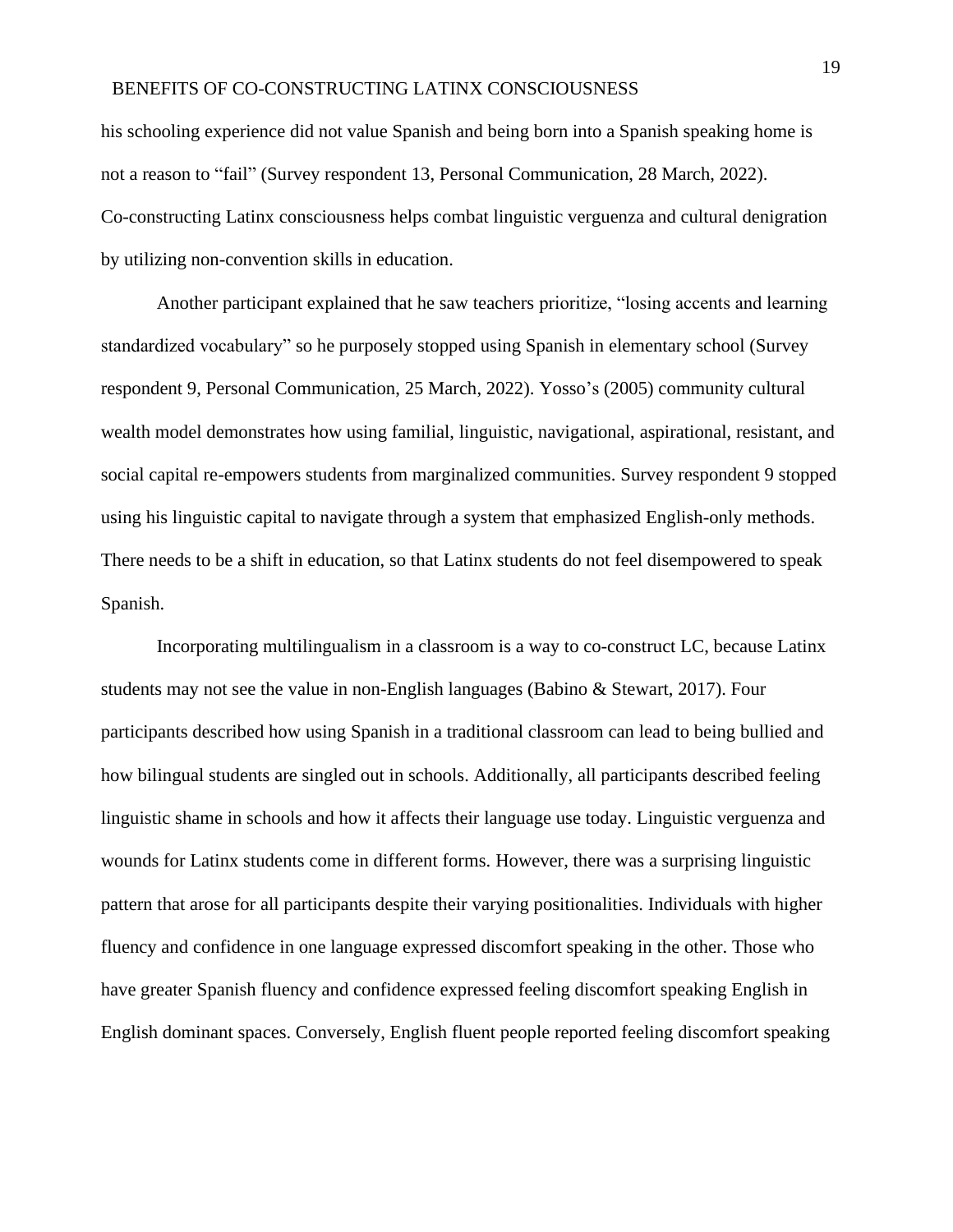Spanish to other Spanish speakers. The three people who felt comfortable speaking in Spanish and English had worked to improve their linguistic confidence.

Villenas (1996) describes how colonized scholars can become colonizers to others if we do not examine and halt our role in damaging cycles. One of the participants changed her Spanish minor during her undergraduate education, because she felt "judged" for her Spanish and for being the only Black woman in the classes (Survey respondent 1, Personal Communication, 24 March, 2022). Co-constructing Latinx consciousness is critical, because this path stops Latines from "defensive othering" that exacerbates community fragmentation and personal damage (Monzó, 2016, p. 150). The Social Justice Education Project or the SJEP was an educational model aimed at Chicanx/a/os that emphasized Latinx community strength and influence. Sleeter (2011) found that the educational model helped students see their role within their community and how we are all intertwined to influence each other.

The benefits of maintaining and sustaining Latinx consciousness can be seen in the literature review and plática responses. All the parents expressed the importance of teaching children about their Latinx heritage to promote cultural longevity. Sleeter (2011) and de los Ríos et al (2015) both argue that ethnic studies combat the negative effects of cultural erasure. Sleeter (2011) disproves the critique of ethnic studies being "'divisive' and un-American" by illustrating how ethnic studies improves human relations. The benefits of ethnic studies are academic success, insight into varying cultures, improving cross-cultural communication, and boosting student self-esteem (Sleeter, 2011).

The benefits of co-constructing "student critical consciousness" are improving student confidence, boosting student literacy skills, knowing how to enact positive social change and innovative opportunities to record personal stories (de los Ríos et al., 2015, pp. 186). The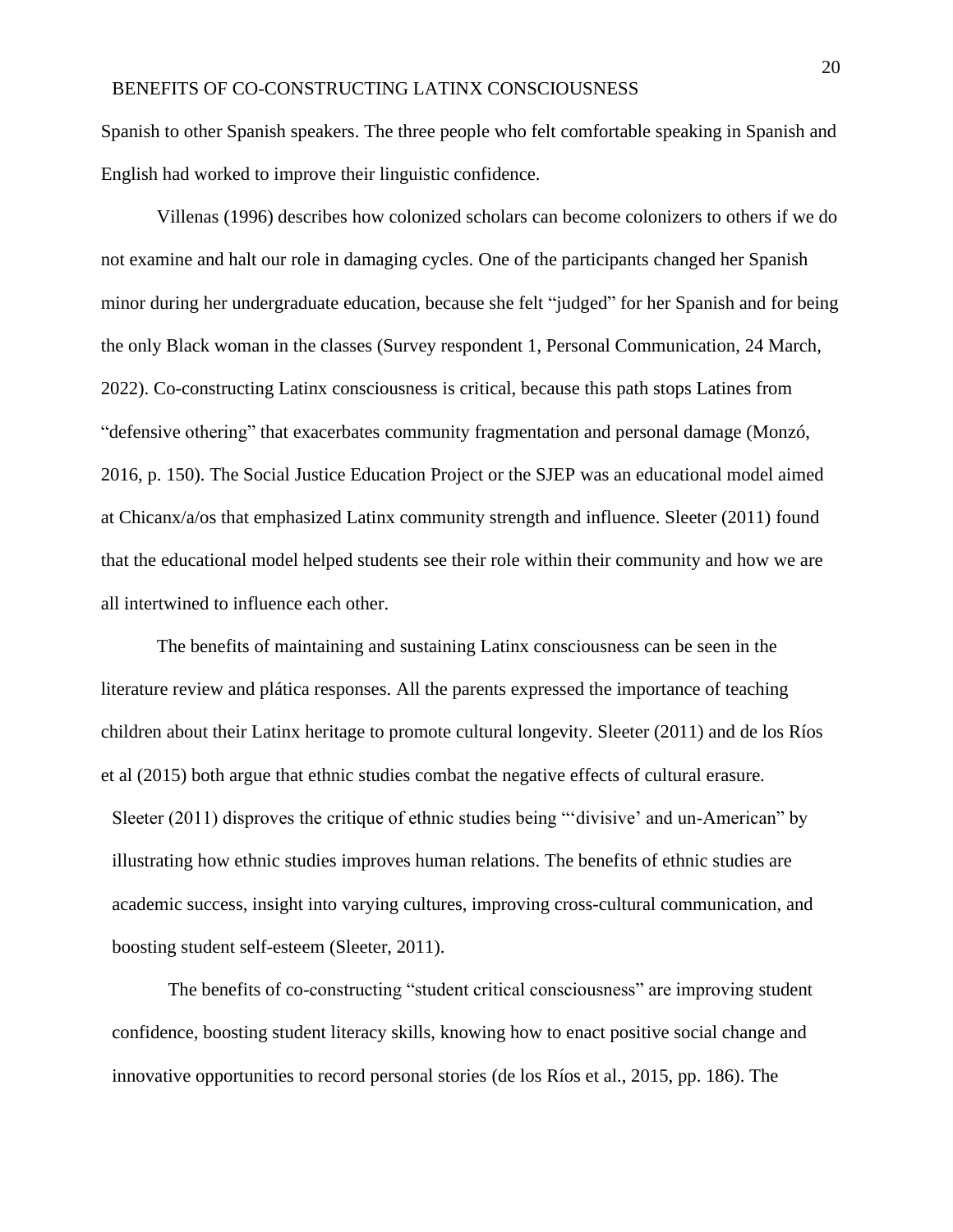benefits of the Social Justice Education Project were academic success, motivation, long-term planning, increased graduation, and test scores (Sleeter, 2011). The benefits of co-constructing Latinx consciousness can be seen with the positive outlook that Latinx students gain from this process. Participants described how co-constructing Latinx consciousness strengthens an individual's connection to family and community. The positive aspects of co-constructing Latinx consciousness are not limited to academic spheres. The direct benefits of co-constructing Latinx consciousness are analyzed above and improve a Latinx student's physical, mental, and spiritual well-being.

Multiple participants pointed out that to decolonize ourselves by reclaiming a colonized language like Spanish is paradoxical and displays the contradictions that lie within Latinx identity. Chicana feminist epistemology (like trenzaje y mestizaje) create bodies of knowledge that start controversial discussions about what it means to be Latinx to encourage spiritual, intellectual, and physical growth (Calderon, et al., 2012; Gonzalez, 2001). Analyzing personal decolonization tools, linguistic complexities and repression is beneficial, because Latinx students become confident in their linguistic capital. Furthermore, all the participants expressed concern and called for immediate change to prevent third-generation U.S. Latinxs from completely losing their Spanish. Preventing damage from occurring to future generations is a benefit of co-constructing Latinx consciousness.

Maintaining Latinx culture and consciousness required participants to listen to family cuentos, ask provoking questions, regain native language fluency, and actively restore cultural roots. One person explained how the "body has a yearning" for personal cultural growth and "you do it, not because it's [negative] work, it's the right thing to do" (Survey respondent 7, Personal Communication, 26 March, 2022). Participants articulated how they learned about Latinx culture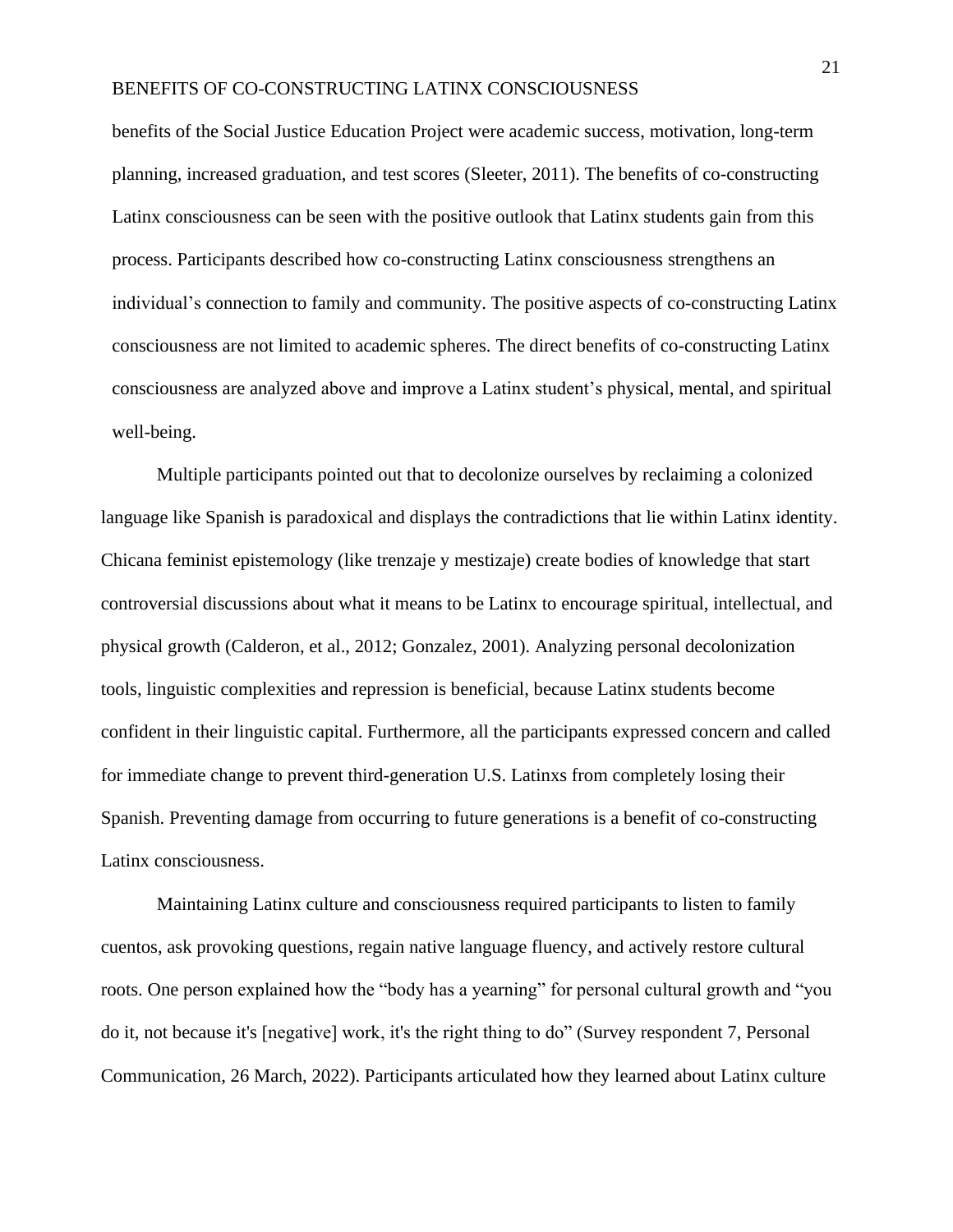through personal experiences and cuentos from familia/family. Latinx students who maintain their Latinx culture in schools oppose "la cultura matanza or the culture killing" and prolong their cultural existence (Monzó, 2016, p. 150).

Furthermore, students who keep their culture(s) in schools tend to succeed academically and fortify themselves against "la cultura matanza" (Monzó, 2016, p. 150). Bicultural students who actively practice their native cultures in mainstream society gravitate towards academic success (Sleeter, 2011). Yet, the combined power of academic success and cultural rejuvenation in underutilized in schools. Only one participant was able to provide a consistent, detailed recollection of connecting Latinx culture and K-12 schooling. The participant attends CSUMB, went to a dual-immersion elementary school and has taken multiple years of Spanish classes. Despite attending schools designed to promote bilingualism, she worked to become confident in her language skills on her own time (Survey respondent 5, Personal Communication, 25 March, 2022). Maintaining native language and culture within schools is not a priority, so Latinx students must reach outside of formal education to embrace cultural wisdom on their own.

Schools have a plethora of options to co-construct Latinx consciousness in schools and move away from reductive instruction. Both de los Ríos et al., (2015) and Sleeter (2011) propose conscious-raising and challenging cultural education to promote cross-cultural understanding and student agency. De los Ríos et al., (2015) and Sleeter (2011) describe how to co-construct Latinx consciousness in schools by using; Mexican corridos, family histories, literature about Latinx movements, political involvement like attending council meetings, student examination of their positionality and community experiences.

All the skills listed in the cultural wealth model can be used in traditional classrooms at no cost and encourage students to actively use these skills (Yosso, 2005). Linguistic capital can be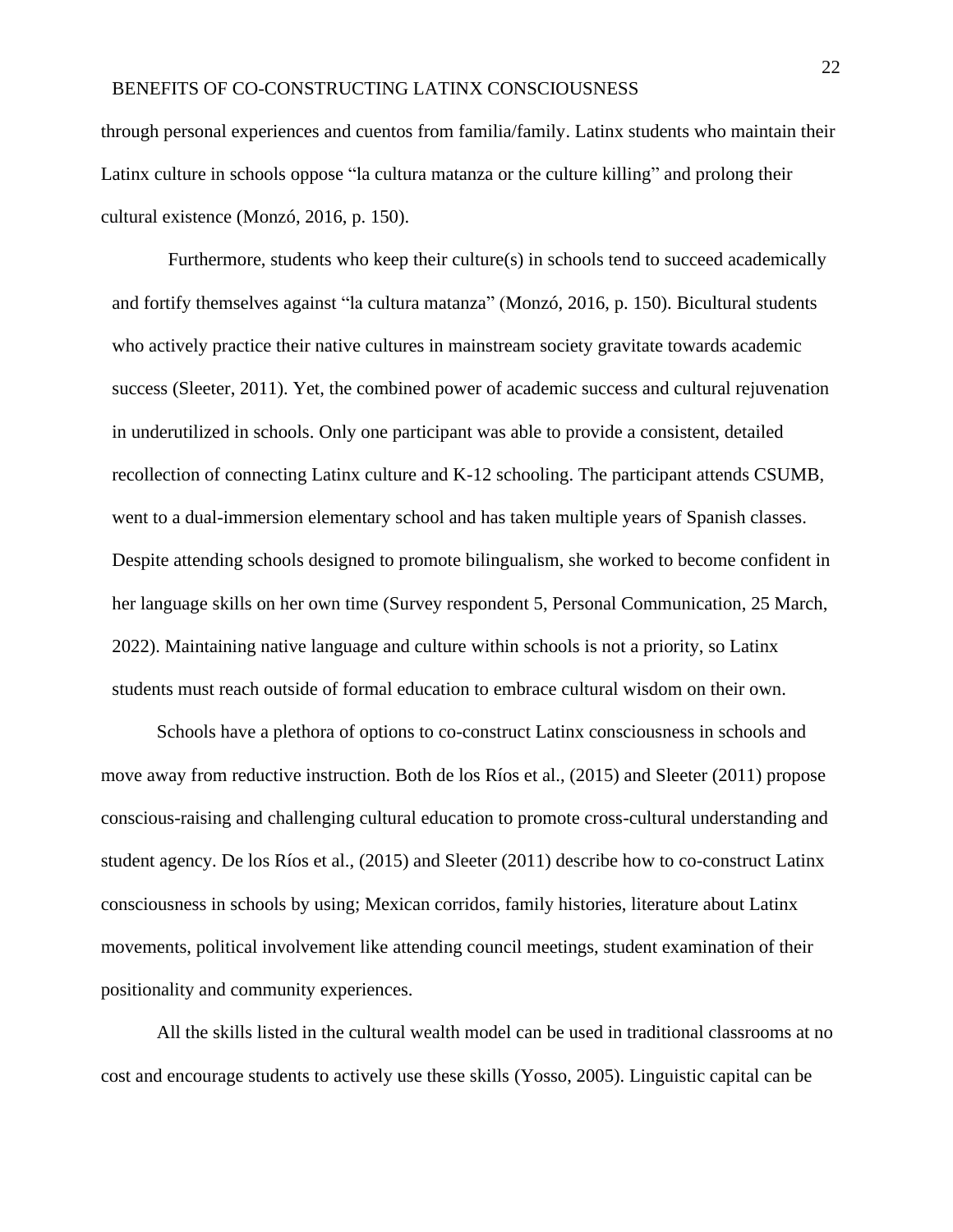used by enthusiastically linking Spanish and other non-English languages to schoolwork. Familial capital relies on experiential knowledge like cuentos, pláticas and consejos that help a Latinx student build their cultural awareness. Sleeter (2011) reviewed the Social Justice Education Project (SJEP) from Tucson, Arizona and found that the school was successful in providing a balance of academic success and culturally empowering education. The co-construction of LC in schools is achieved by centering the voices of the Latinx community and focusing on cultural complexities instead of minimizing human experience.

The resources available for schools to incorporate the co-construction of Latinx consciousness into the curriculum are scattered. Hopefully there will be more resources in the future and this paradigm will need further examination. This project brought together the pieces that make up this paradigm, the benefits for Latinx students and explain its development in education. A consistent resource that has been emphasized in this project is the voices and cultural wealth of Latinx communities. A simple solution is not available to meet the needs of every student, but educators can rely on experiential knowledge to co-construct LC. Educators must also seek positivity and healing as a supply in co-constructing LC, because simply focusing on problems is not a solution.

The results and findings have been organized to answer the research questions with the data compiled. The next portion will elaborate on the origin of Latinx consciousness, its purpose and its future.

#### **Discussion**

<span id="page-23-0"></span>This discussion section will develop Latinx consciousness using a first person narrative and summarizes Latinx consciousness (LC). LC is developed through learning about Latinx culture, using native languages, and improving our cross-cultural understanding. Part of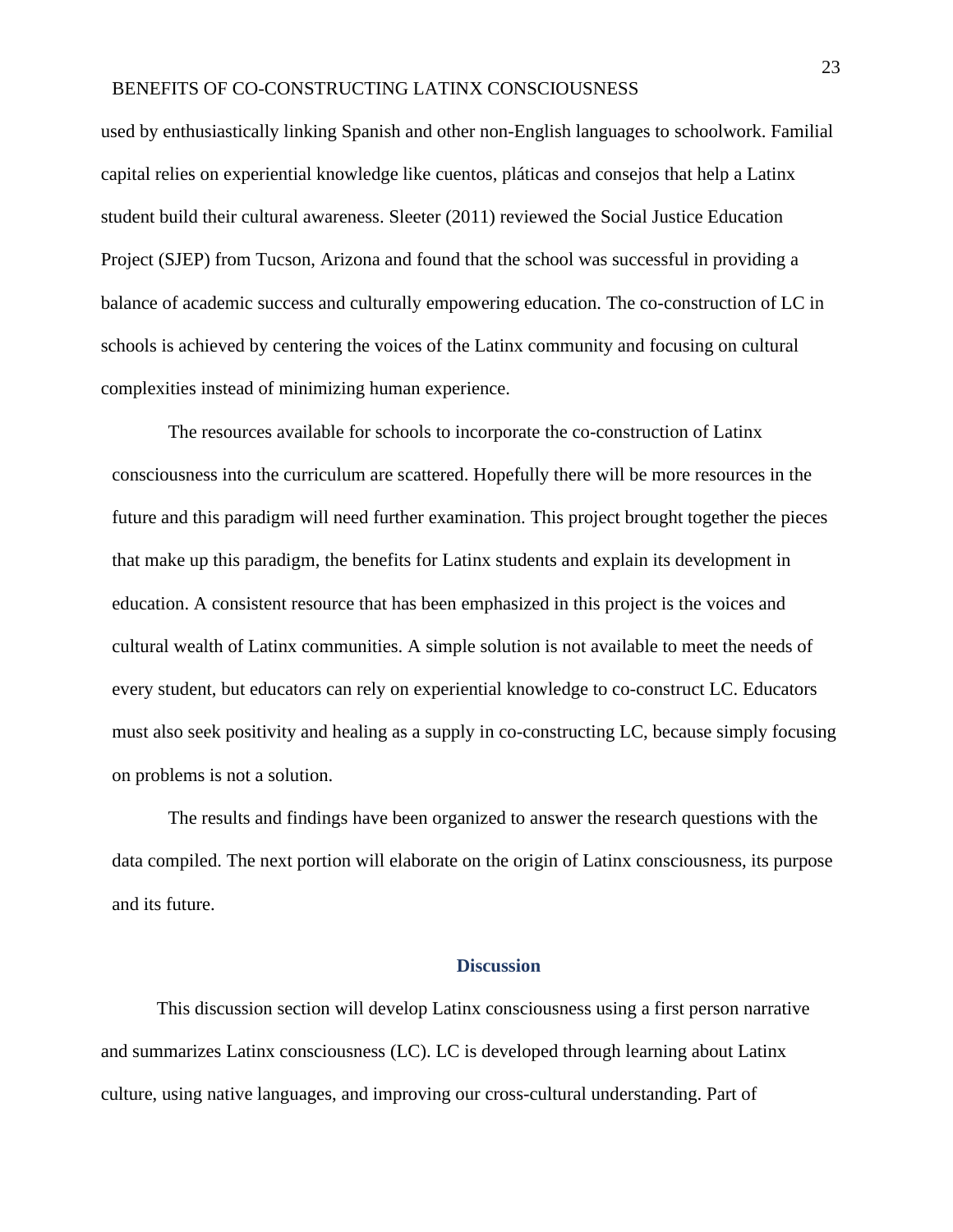co-constructing Latinx consciousness is to negotiate the varying identities and attitudes within Latinx communities. Helping pupils develop cultural awareness is not a priority in modern U.S. schools, and yet, the co-construction of cultural consciousness is seen in various academic fields and pedagogies like ethnic studies and Chicana feminist epistemology. LC uses the conocimiento of those in and out of the Latinx community to create a meaningful shift in how we view education for Latinx students. The co-construction of Latinx consciousness requires a shift from focusing on just the damage and move towards the remedies that liberate all of us.

Identity and language fluidity is modeled authentically in queer spaces. In this project, I used Latines as a plural term and Latinx as a singular term, but they can be used conversely as well. I learned halfway through this project that some queer spaces in Mexico use "Latine" and Latinx interchangeably for linguistic fluidity. Amigos and amigas (Spanish, gender specific words for friend) are transformed in these spaces to *amguis* (ah-ME-gees) which is a gender-neutral word. Latinx/Latine consciousness illustrates how language is fluid and changes with context.

The identification of Latinx people varies from Hispanic, Latin, Latina/o, Latine, Mexican, Mexican American, Salvadoran, Puerto Rican, Nicaraguan, Chicanx/a/o and so many more. Understanding varying attitudes and how language is used helps expand our awareness of Latinx culture. I started this project to deepen my conocimiento/knowledge of the complex identity beliefs that Latines have, but (the paradigm) Latinx consciousness grew as it was shaped by my life, the pláticas and literature review. Unintentionally, I began to co-construct my own Latinx consciousness by working on this project and am working on my own pain that has resulted from colonization in schools. I have experienced most of the things covered in this research study like linguistic verguenza, internalized oppression, subtle cultural denigration and adhering to restrictive binaries to please others. Being a university student comes with its own triumphs and tribulations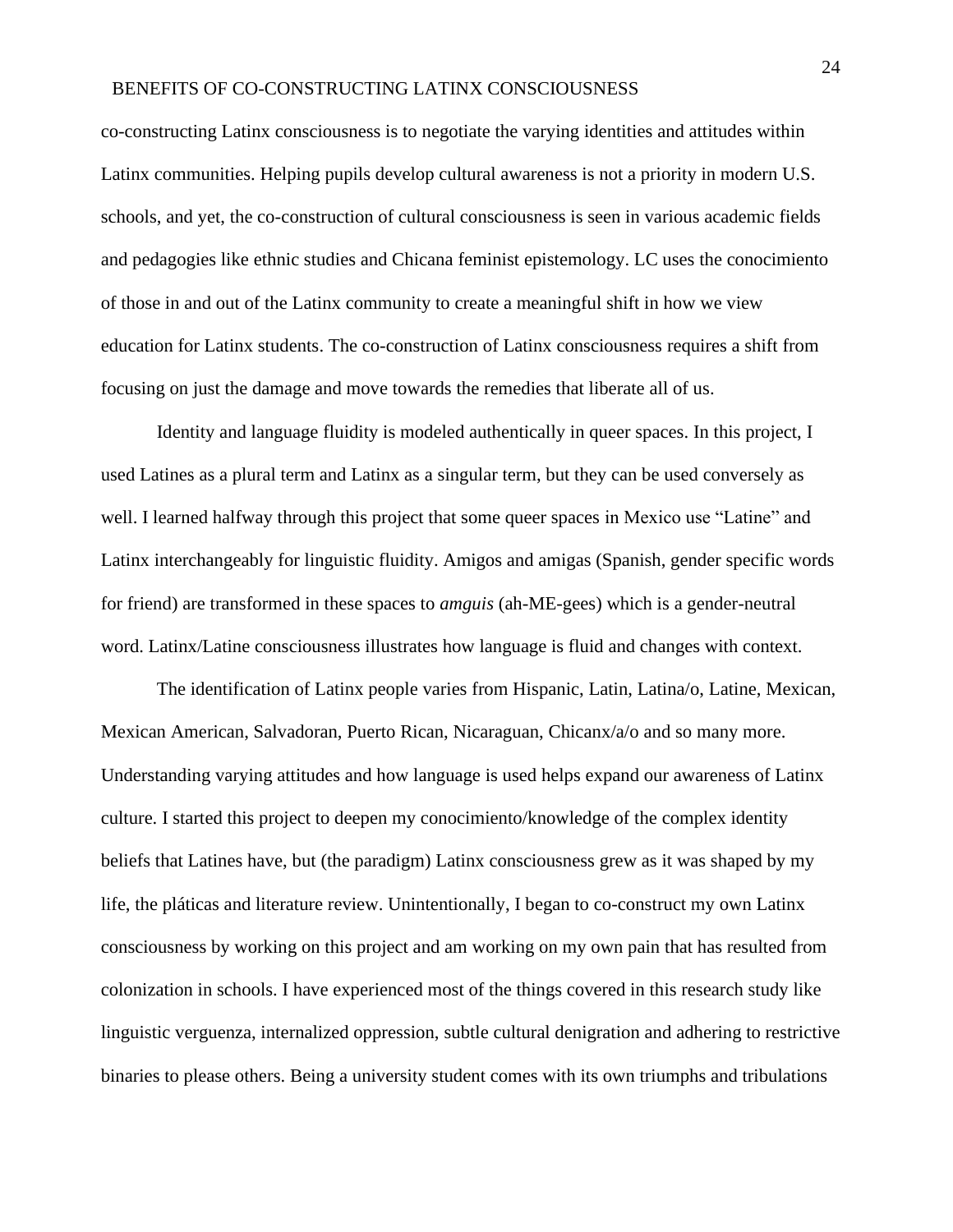that need to be examined, or we take on the role of colonizer as colonized people (Villenas, 1996). I do not want to colonize my future students.

 Co-constructing my Latinx consciousness has helped me make meaning of the colonization process I experienced and heal from the damage inflicted in that process. By coconstructing my Latinx consciousness, I have been able to conscientiously weave together experiential knowledge, academic research and theories that spark change. Co-constructing Latinx consciousness is not the only method to approach healing and begins a dialogue about what we can do about cultural demoralization. I hope others will continue to examine cultural complexities, liminal spaces that transform, re-imagine schooling and personal cultural strengths. I would love to see how people of other cultures write their cuentos about their cultural consciousness and how they are affected by cultural choques.

This section has provided insight into personal hopes and thought processes that arose while working on this project. The next portion explores the Problems and Limitations of this research.

#### **Problems & Limitations**

This next paragraph focuses on the problems within the research and the next paragraph will explain what the limitations were. There is much emphasis in this project to move away from just seeing the damage in Latinx communities, but the damage is still a focus of this project. Tuck (2009) explains the problem in a desire-based framework, where only focusing on desires can also be diminishing. Using this framework is a delicate balance. A problem in this study has been to balance the portrayal of damage and healing to show the complex lives of Latines. Another problem was that by focusing on complex experiences, the results and findings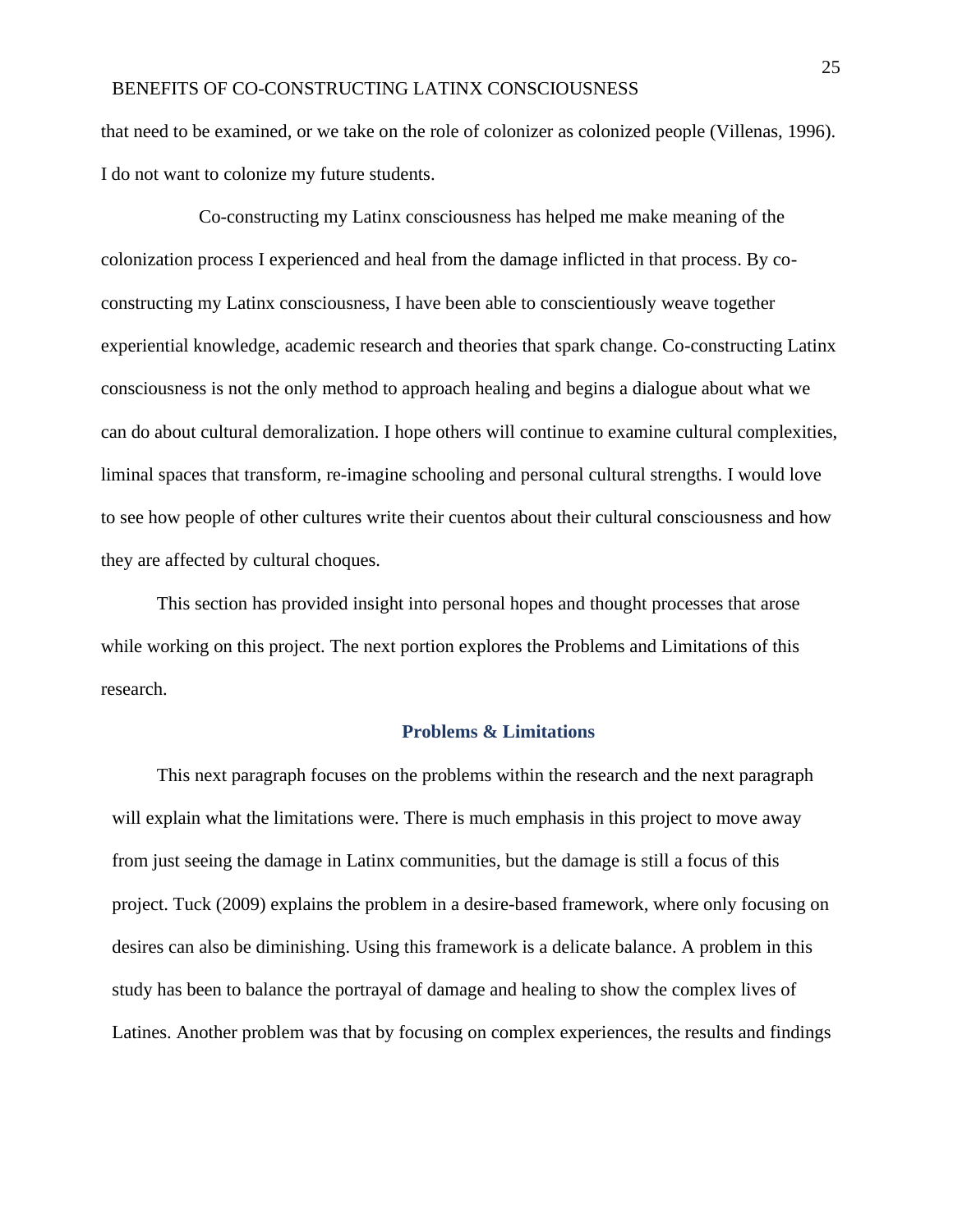are also complex. I had trouble connecting abstract ideas and realities if I became too focused on the intricacies of Latinx culture like language.

Even using the word Latinx is problematic in this research. Latinx is disputed within and outside the Latinx community. Additionally, not all the respondents felt comfortable using Latinx to describe themselves. The participants are mainly of Mexican descent and there is a lack of Latinx diversity in this project. More problems are that participants expressed worry that Latinx consciousness would not properly serve students and teachers have limited time to implement this paradigm. Teachers willing to implement "culturally empowering pedagogies" may not have sufficient time and resources to make meaningful cultural connections with their students (de los Ríos et al., 2015, p. 186).

One limitation for this research was the limited time, because I could have included testimonials, follow-up pláticas, group talks, and more people to participate to receive a wider range of responses. This project could have been developed further if there was more time. Another limitation was that some of the participants were hesitant to offer authentic opinions to avoid being politically incorrect. I reassured participants that they had the freedom to speak how they felt. Despite this reassurance, participant responses were limited for fear of starting controversy. Latinx consciousness is also an active effort and can be perceived as limiting due to its focus on Latinx students. Like cultural competency, it is constantly developed and revisited, so people may be hesitant to develop their LC. This paradigm focuses on the multi-faceted nature of personal and cultural awareness. Due to its multifaceted nature, some may desire the maintenance of a hegemonic and singular culture.

Topics like language loss, forced assimilation, acculturation and damage inflicted within schools had to be "unearthed" from the memories of the respondents. Participants often mentioned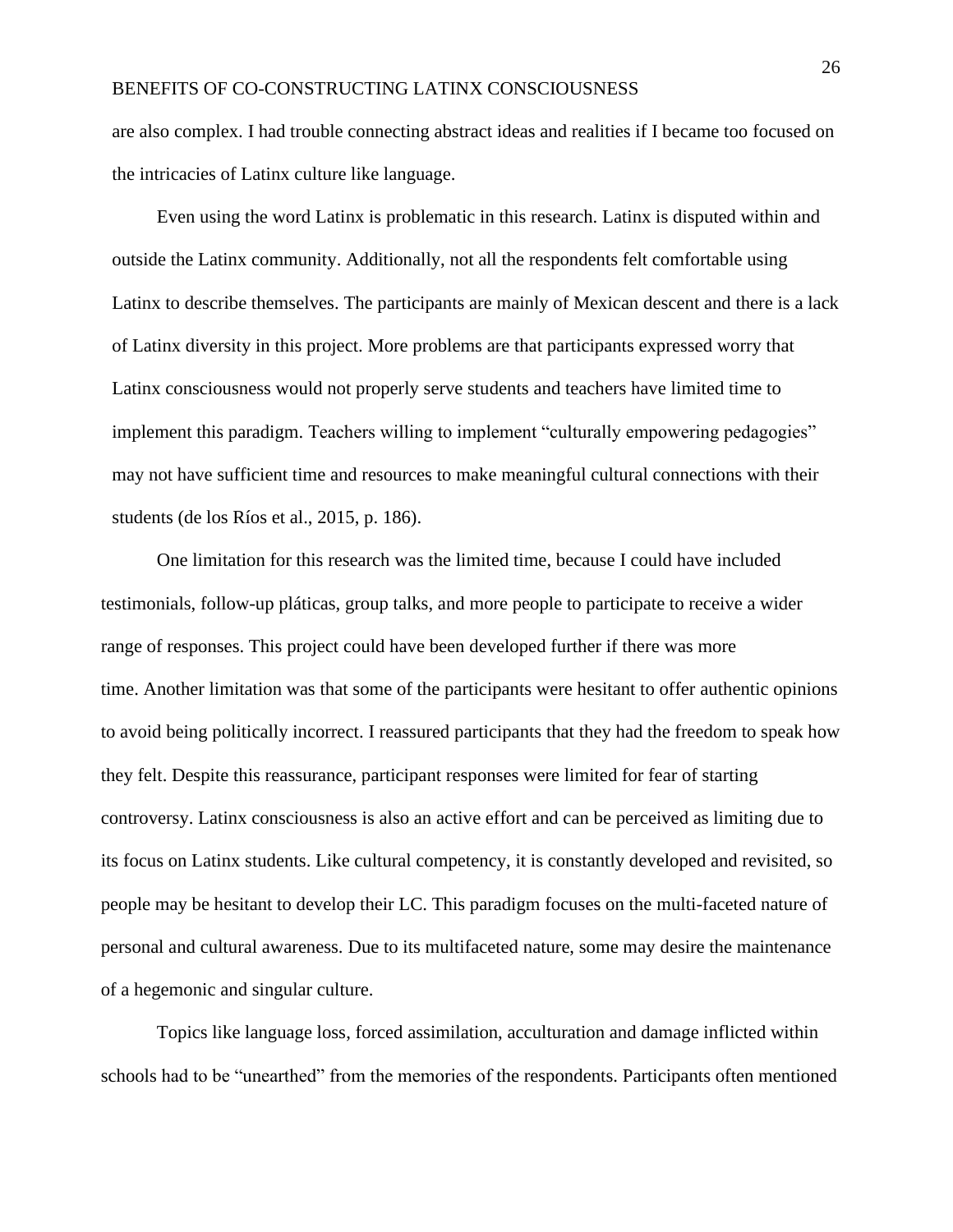that it had been years since they thought of an event and remembered old memories. The project steered away from being too controversial, so there was little discussion about homophobia, antiindigenous and anti-Black sentiments within the Latinx community. The colorism and internalized racism were brought up by participants themselves or we only discussed it briefly. For the future, aspects like nationalism, xenophobia, racism, and language use can be explored in the pláticas to add dimensions to this dialogue.

This section has elaborated the Problems and Limitations within this research. The next section provides recommendations about co-constructing LC in schools. The recommendations come from the pláticas and literature review.

#### **Recommendations**

<span id="page-27-0"></span>This is the recommendations portion with the ways that co-constructing LC can be realized in schools. To co-construct LC in schools, students need a committed, fascinating, culturally sustaining curriculum that focuses on the complex richness of Latinx culture. The participants in the pláticas considered what their Latinx consciousness looks like and how their LC was coconstructed over the years. Ensuring that the co-construction of LC is not superficial or negatively biased should be used as a method to revise the instruction provided.

Latines living in Southern America and Northern America should actively educate ourselves about the other to promote cultural unity (Anzaldúa, 1987). Anzaldúa (1987) states that "a misinformed people are subjugated people" (p. 108). Education about the richness of Latinx culture should emphasize the multitude and diversity of Latines from North to South America. Otherwise, we continue the decentralization of Latines and do not work towards building our Latinx consciousness.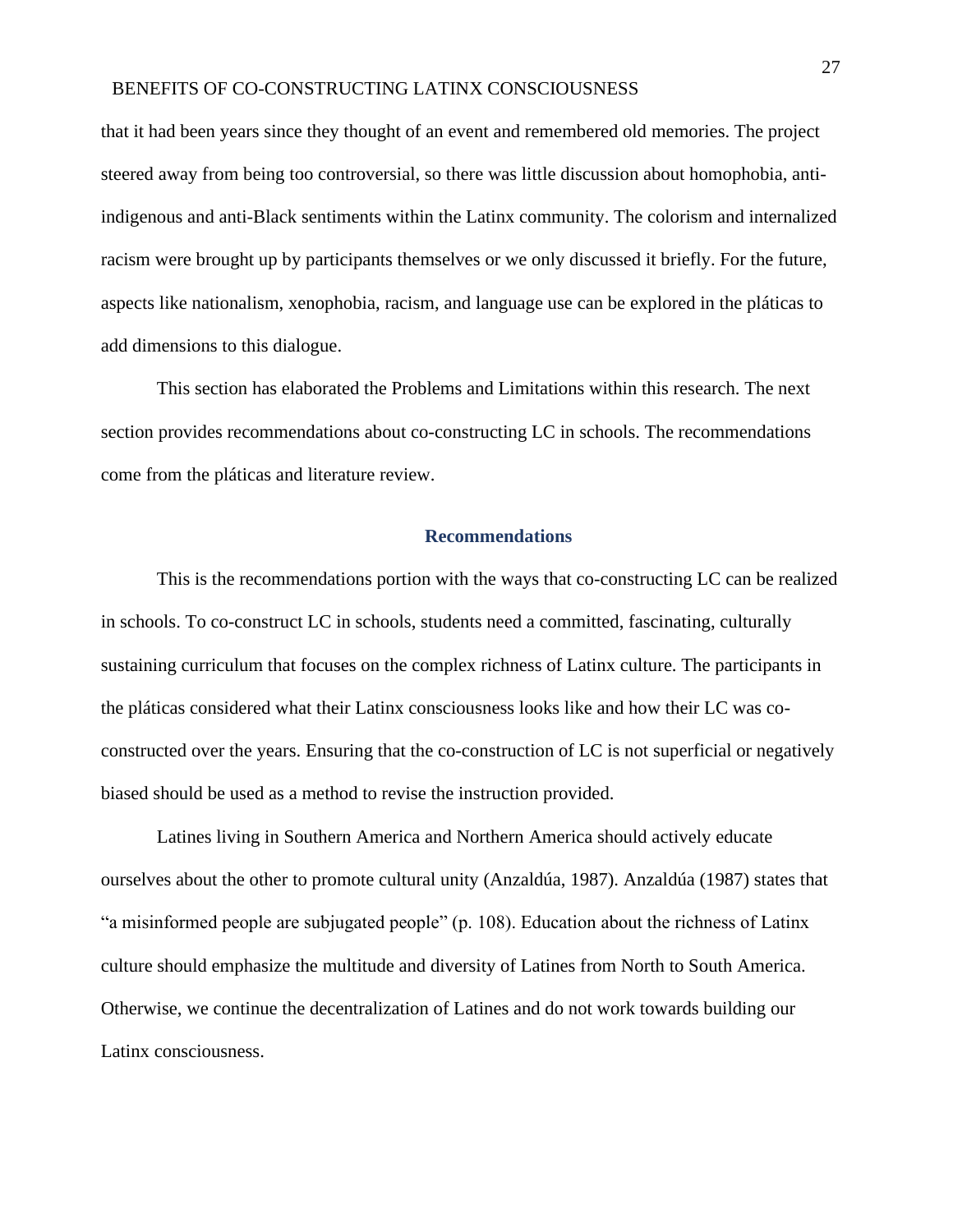We should use art and positivity to increase Latinx student engagement in their culture. Participants mentioned authors that educators should use to co-construct Latinx consciousness like Reyna Grande, Gloria Anzaldúa and Francisco Jimenez. Two participants said schools should use Home Economics classes to incorporate co-constructing LC in schools. Contemporary education should actively use non-English languages and then students can begin to recognize the power of their native languages. There should be a shift in how we teach students to see multilingualism as an invaluable power that can be used within academia and in the community

Teachers should also consider a Latinx student's feelings about using Spanish, because students differ in the motivation they need. Educators should do this work with other change makers for students. Working alone as a teacher can contribute to burn out. Educators should turn to Latinx families for help to connect and engage Latinx students in their culture. Mothers know their kids well and could help teachers connect with students. If teachers are going to ask parents how to teach their kid, we should implement it. An educational curriculum should fully encompass and thoughtfully challenge preexisting cultural, social, political, economic systems and conditions. Otherwise, students are silenced by teaching them how to follow reductive systems instead of learning to resist them.

The work of Latinx mothers and the educational power of consejos, cuentos and pláticas should be recognized in all of society. The role of Latine families should be used by schools to encourage students to become engaged in schoolwork. Latinx consciousness can be co-constructed in schools and should be implemented by using consejos, pláticas and cuentos. The use of consejos, pláticas and cuentos can be used in homework and should be paired with Latinx students seeking familial knowledge. Current methods to nurture Latinx students should be elevated by including and honoring familial experience.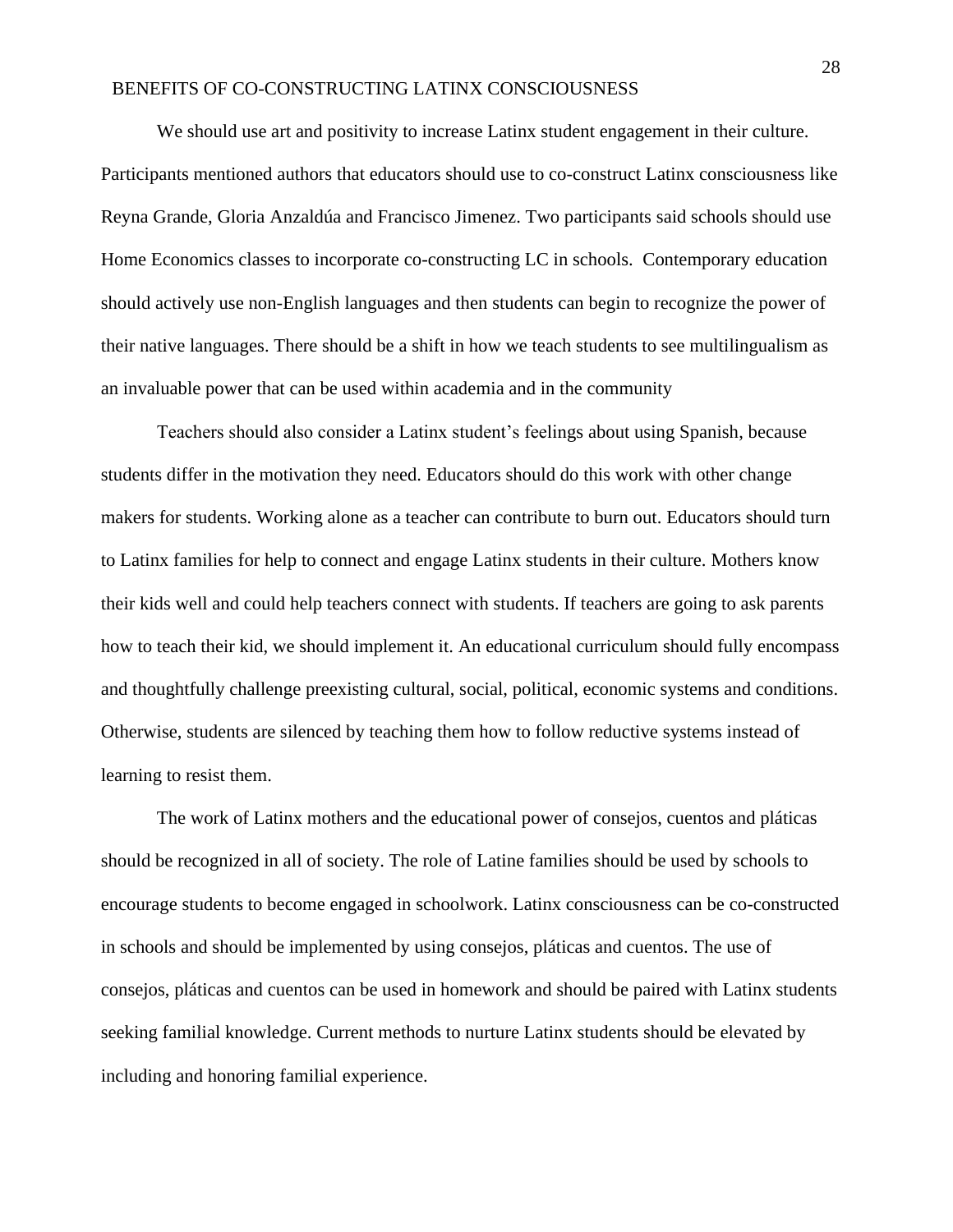The recommendations in this section come from participant desires and scholarly articles. The next section concludes this research.

## **Conclusion**

<span id="page-29-0"></span>The damage of language denigration reaches all levels of American academia, but we can improve schools so students of the future will not face the same devaluing process. This senior capstone research project examines, "how can Latinx consciousness be co-constructed in schools?" The co-construction of LC in schools requires healing through culturally sustaining education and conscious-raising activities. Students co-construct their LC when they learn more about the complexities of Latine culture and use specific cultural wisdom to generate optimistic social change.

Latinx consciousness is defined by the opulent identities and rich body of literature that Latinxs claim and influence. Latinx consciousness is "one that includes rather than excludes" the messy aspects of humanity that are not easily sorted in academia (Anzaldúa, 1987, p. 101). The co-construction of Latinx consciousness involves Latinx individuality, families, unique life experiences, language, and culture. Co-constructing Latinx consciousness in schools may look like a Latinx student doing a project on the different consejos/advice that their family could give them and creating meaningful dialogues with consejos.

The benefits of sustaining Latinx consciousness are academic success, self-agency, reempowerment, and cross-cultural communication. Co-constructing Latinx consciousness in schools heals the injuries inflicted by colonization methods and liberates us from harmful binaries. Teachers can become conscientious change makers instead of unintentionally perpetuating damage for students. The future we are building has no space for education that is repressive and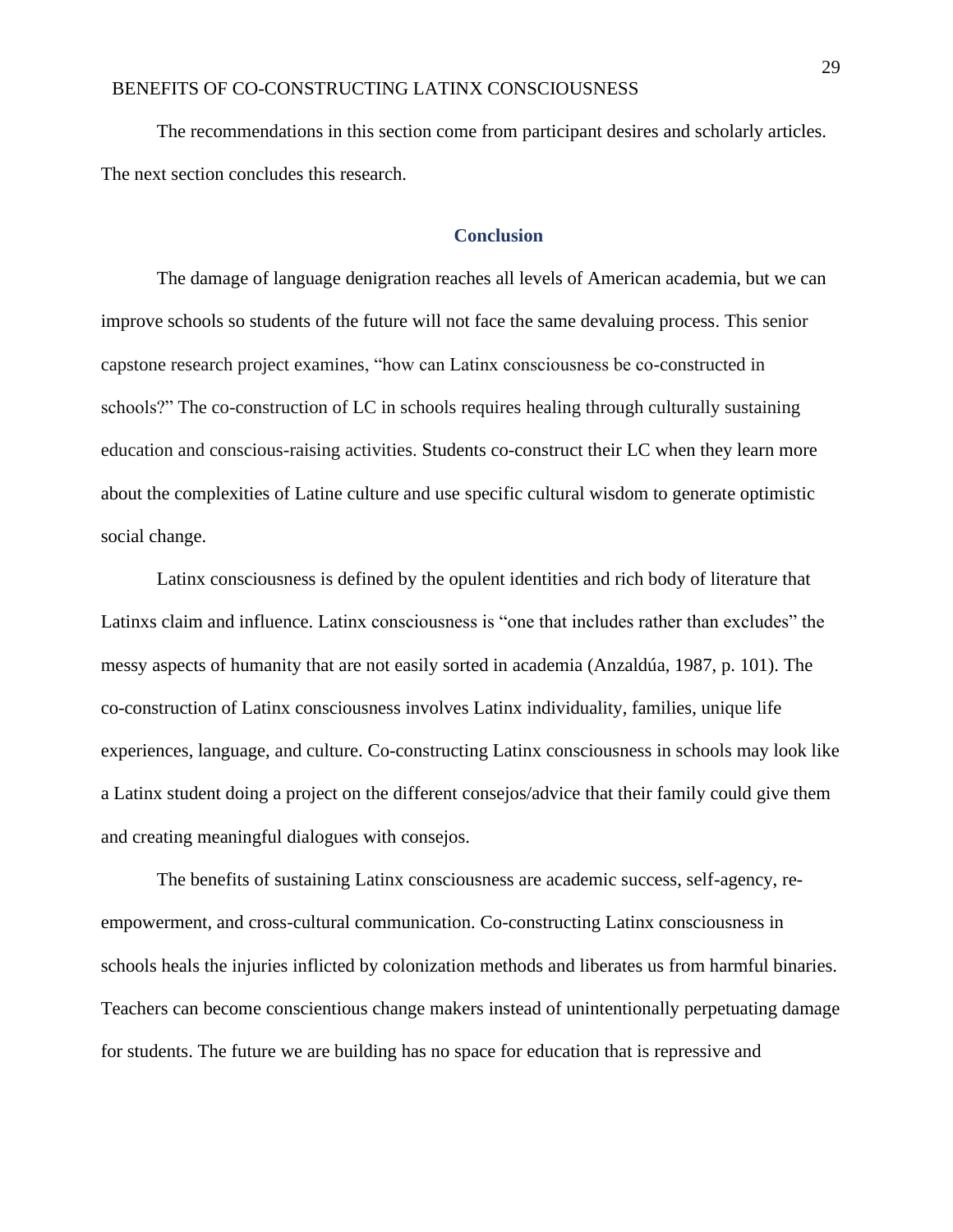detrimental. Students deserve to be nourished in high-quality educational space and we have the power to re-imagine schools to be exceptional for our students.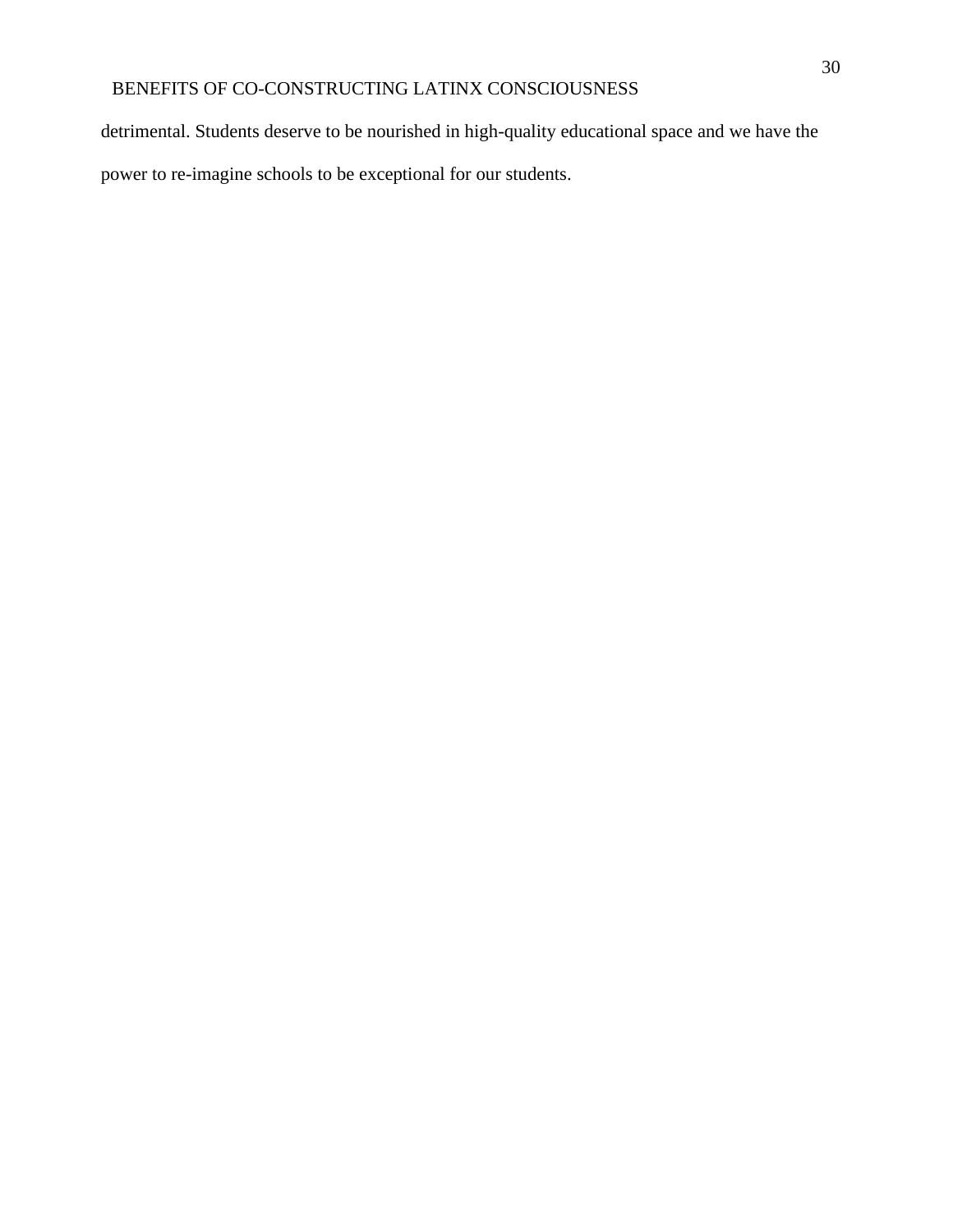#### **References**

<span id="page-31-0"></span>Arriagada, P.A. (2005). Family context and Spanish-language use: A study of Latino children in the United States. *Social Science Quarterly*, 86(3), 599–619. <https://doi.org/10.1111/j.0038-4941.2005.00320.x>

Anzaldúa, G. (1987). *Borderlands/La Frontera*. San Francisco, California. Aunt Lute Books.

- Anzaldúa, G. (2015). Light in the Dark/Luz en lo Oscuro: Rewriting Identity, Spirituality, Reality. In A.L Keating Ed. Durham, North Carolina. Duke University Press Books.
- Bernal, D.D., Calderón, D., Malagón, M., V.N., Vélez & Huber, L.P. (2012). A Chicana Feminist Epistemology revisited: Cultivating ideas a generation later. *Harvard Educational Review*, 82(4), 513-539.

<https://psycnet.apa.org/doi/10.17763/haer.82.4.l518621577461p68>

- Babino, A., & Stewart, M. A. (2017). "I Like English Better": Latino dual language students' investment in Spanish, English, and bilingualism. *Journal of Latinos and Education*, 16(1), 18–29. https://doi.org/10.1080/15348431.2016.1179186
- de los Ríos, C. V., López, J., & Morrell, E. (2015). Critical ethnic studies in high school classrooms: Academic achievement via social action. *Race, Equity, and Education*, 177– 198. [https://doi.org/10.1007/978-3-319-23772-5\\_9](https://doi.org/10.1007/978-3-319-23772-5_9)
- Guzmán, B. (2012). Cultivating a Guerrera spirit in Latinas: The praxis of mothering. *Association of Mexican-American Educators (AMAE) Journal*, 6(1), 45-51.
- Gonzalez, F.E. (2001) Haciendo Que Hacer Cultivating a Mestiza worldview and academic achievement: Braiding cultural knowledge into educational research, policy, practice. *International Journal of Qualitative Studies in Education*, 14(5), 641-656. <https://doi.org/10.1080/09518390110059847>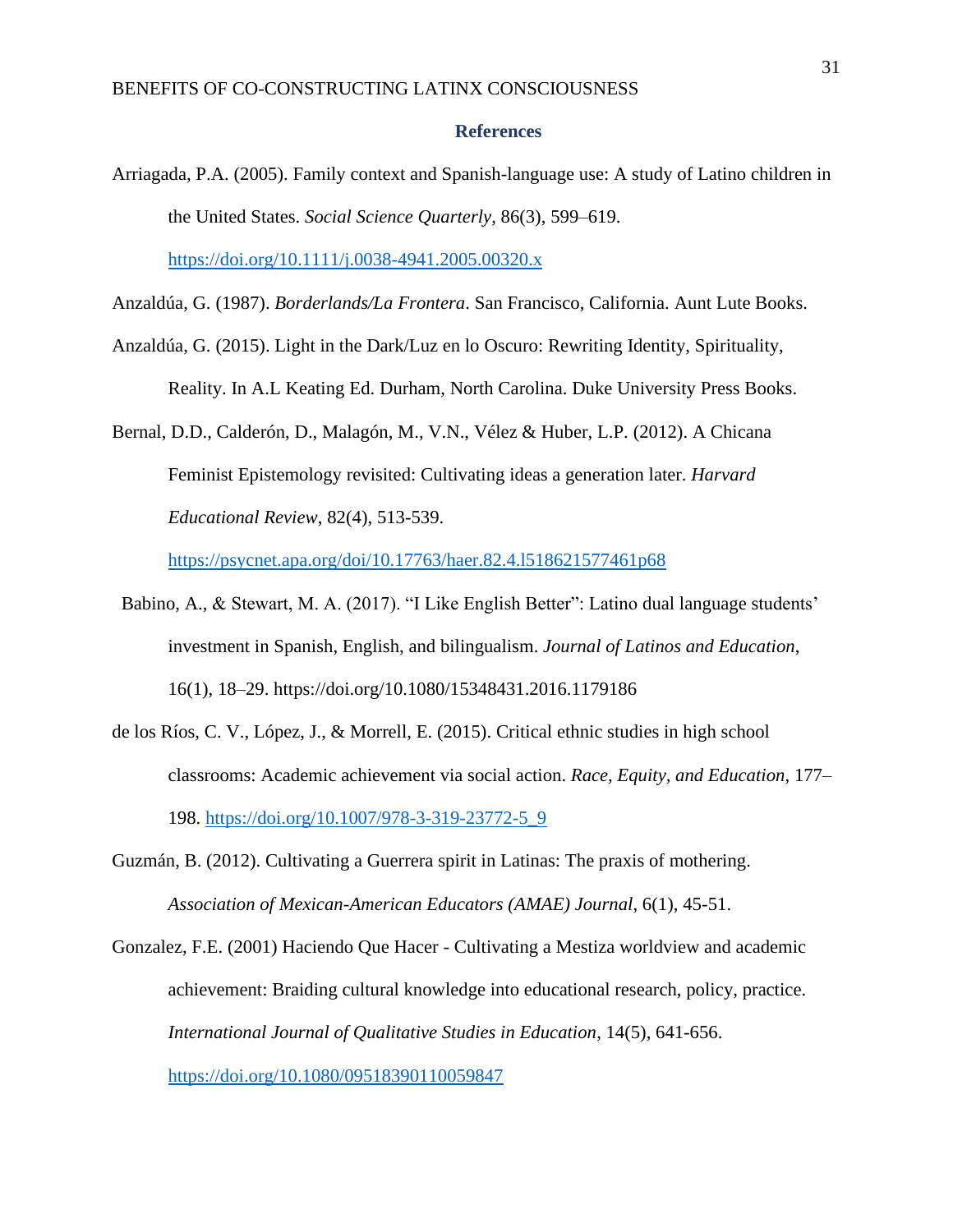- Kasun, S.G. (2018). Chicana feminism as a bridge: The struggle of a white woman seeking an alternative to the eclipsing embodiment of whiteness. *Journal of Curriculum Theorizing*. 32(2), 115-133.
- Monzó, L.D. (2016). "They Don't Know Anything!": Latinx immigrant students appropriating the oppressor's voice. *Anthropology & Education Quarterly*, 47(2), 148–166. <https://doi.org/10.1111/aeq.12146>
- Sleeter, C.E. (2011). The academic and social value of ethnic studies: a research review. *National Education Association Research Department*. 1-38.
- Solorzano, D.G., & Yosso, T.J. (2006). Leaks in the Chicana and Chicano educational pipeline. *Latino Policy & Issues Brief*. Number 13.
- Tuck, E. (2009). Suspending damage: A letter to communities. *Harvard Educational Review*, 79(3), 409–427.
- Villenas, S. (1996). The Colonizer/Colonized Chicana Ethnographer: identity, marginalization, and co-optation in the field. *Harvard Educational Review*, 66(4), [https://doi.org/10.17763/haer.66.4.348367263086548.](https://doi.org/10.17763/haer.66.4.348367263086548)
- Yosso T.J. (2005). Whose culture has capital? a critical race theory discussion of community cultural wealth. *Race, Ethnicity and Education*, 8(1), 69-91[,](https://doi.org/10.1080/1361332052000341006) [https://doi.org/10.1080/1361332052000341006.](https://doi.org/10.1080/1361332052000341006)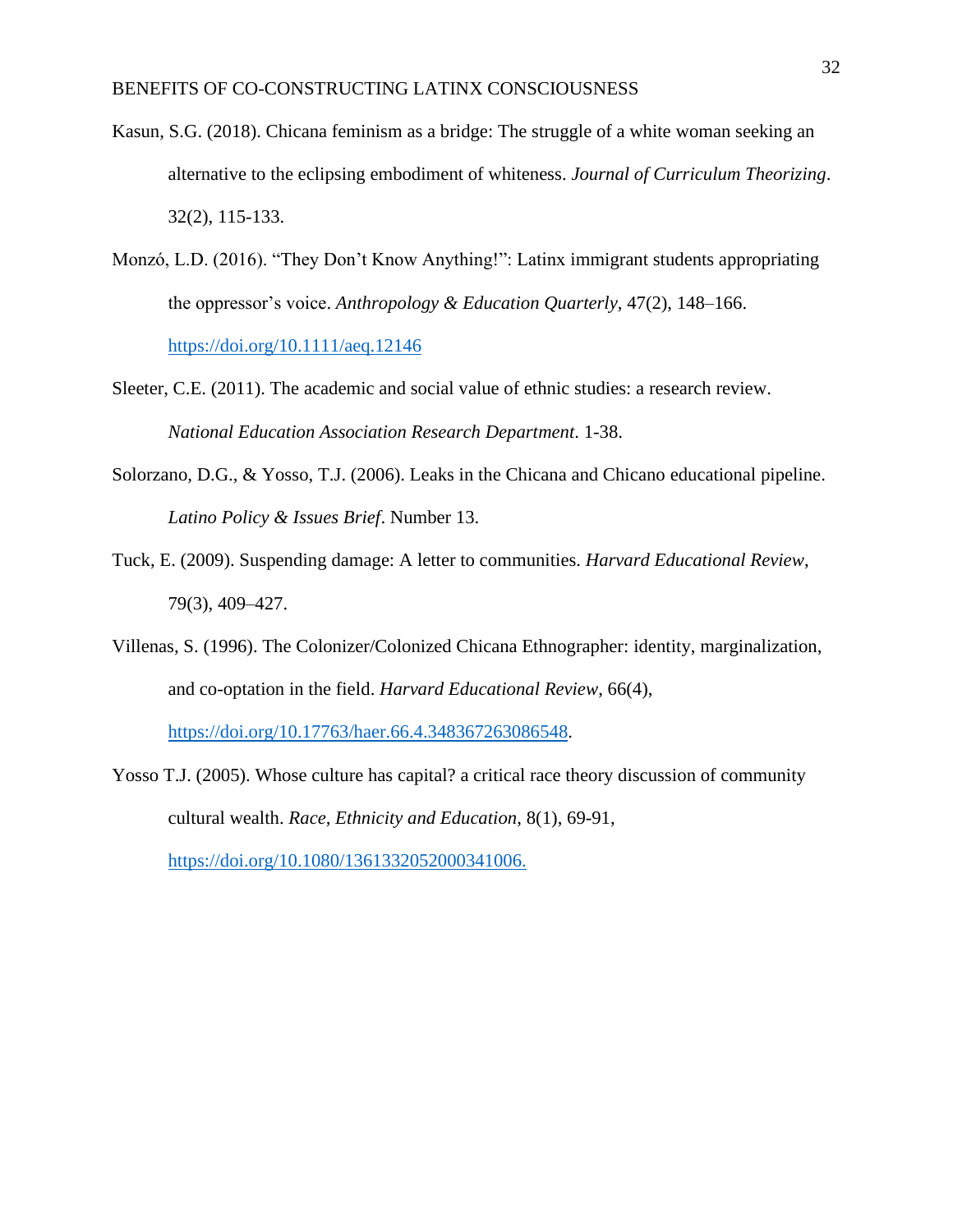<span id="page-33-0"></span>

| Question | Questions for Plática                                                                                                                                                                                                                     |  |
|----------|-------------------------------------------------------------------------------------------------------------------------------------------------------------------------------------------------------------------------------------------|--|
| #1       | *Optional; what is your gender, age, sexual orientation, and schooling level.<br>You can answer or skip ANY of these questions! You may skip any question at any time by<br>aying "skip" *                                                |  |
| #2       | -How would you describe your cultural identity and/or personal identity?<br>-Are you part of multiple cultures or groups?<br>-Can you list at least 5 important things you value within your culture? Why do you<br>value these 5 things? |  |
| #3       | -How did schools influence your view of your cultural identity?<br>-Teacher's actions, school activities, reading specific books, etc. If they didn't, do you<br>hink it would have benefitted you?                                       |  |
| #4       | -Is maintaining your culture a natural thing or do you work towards it?<br>-Are there specific elements that come naturally and others you work towards?<br>-What are the benefits of these elements & keeping your culture?              |  |
| #5       | -How do you make a distinction between Latinx, Latina/o, Chicano, Hispanic,<br>Mexican-American, etc?                                                                                                                                     |  |
| #6       | -How would you describe your Spanish speaking skills?<br>- How important is it for you to be proficient in the Spanish language? Your thoughts<br>on Spanglish/Chicano Spanish?                                                           |  |
| #7       | -Do you feel self-conscious of your Spanish skills around other Spanish speakers?<br>-What are your experiences using Spanish in the classroom? Can you elaborate on<br>hat?                                                              |  |
| #8       | -Did the positive elements you listed on #2 reflect what you do/did in school? If they<br>lid, did you enjoy learning that way?                                                                                                           |  |
| #9       | -How would you re-imagine schools using the 5 positive elements you listed on #2?                                                                                                                                                         |  |
| #10      | -Did you ever attend a class or event where you were able to link your home culture<br>and school culture?<br>-How did teachers connect your familia and your homework? (ex.; stories of<br>nigration, family tree, show and tell, etc).  |  |
| #11      | -Let's pretend you met yourself as a kid and could tell "little you" how to strengthen<br>your culture and sense of identity.<br>-What consejo(s) or cuento(s) would you tell a younger version of yourself or the<br>dults around you?   |  |
| #12      | If anybody asked you, how would you define Latinx consciousness in your own<br>vords?<br>*Feel free to be as short or descriptive as possible!                                                                                            |  |

## **Appendix A Plática Questions for Students**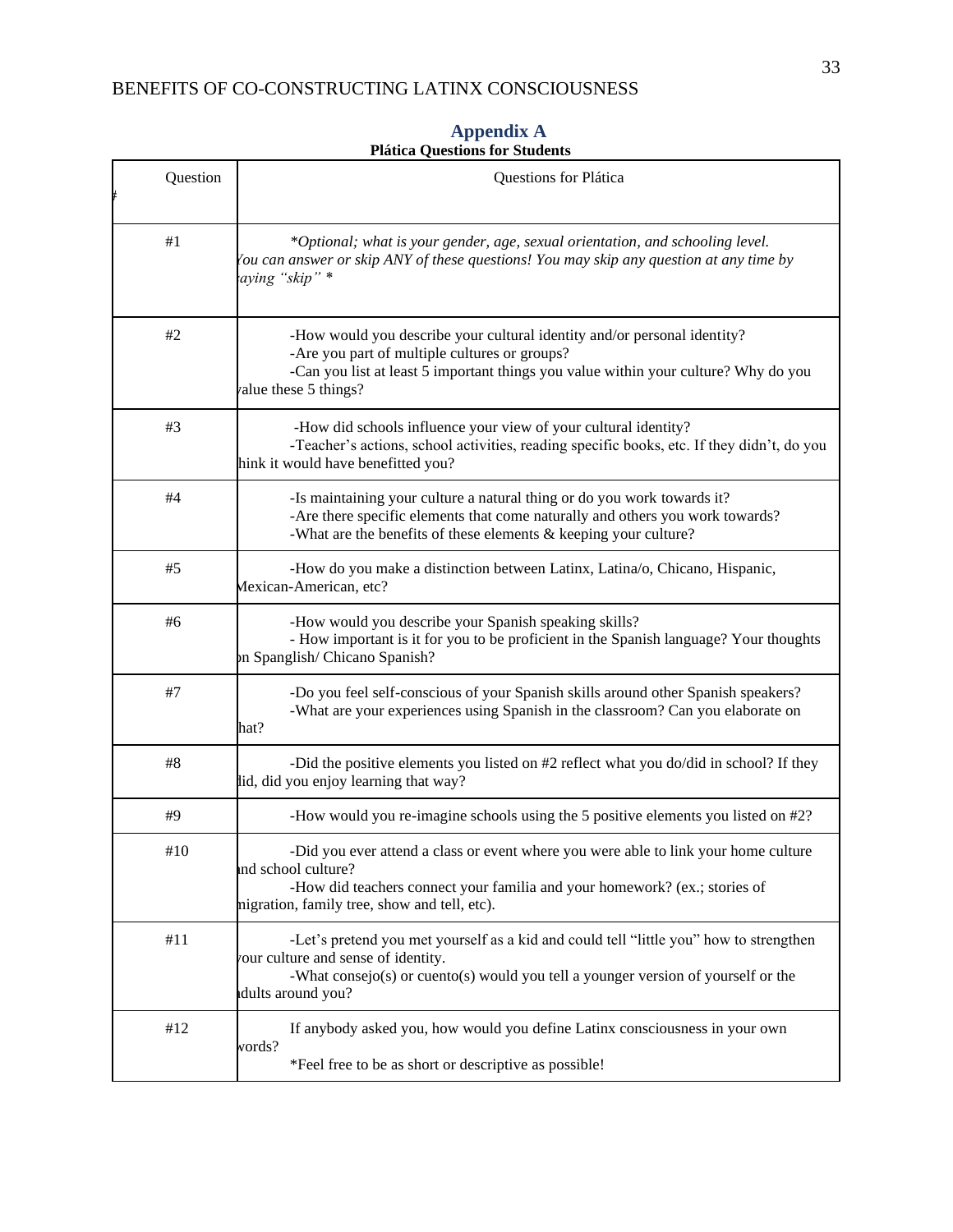#13 Are there any questions you want to ask me or anything you want to add?

#### **Stuff 2 Read & Interpret:(4) excerpts**

**(1)** "For a people who are neither Spanish nor live in a country in which Spanish is the first language; for a people who live in a country in which English is the reigning tongue but who are not Anglo: for a people who cannot entirely identify with either standard (formal, Castillian) Spanish nor standard English, what recourse is left to them but to create their own language? A language which they can connect their identity to, one capable of communicating the realities and values true to themselves-a language with terms that are neither español ni inglés, but both. We speak a patois, a forked tongue, a variation of two languages." (Anzaldúa, 1987, p. 77).

#### Questions to think about

*-How does this excerpt impact how you view Spanish, and Spanglish /"Chicano Spanish" use in the classroom? Is this excerpt an accurate or inaccurate reflection of your views?*

**(2)**"El choque de un alma atrapado entre el mundo del espíritu y el mundo de la técnica a veces la deja entullada. [The clash of a soul caught between the world of the spirit and the world of technique sometimes leaves it stunned.]

Cradled in one culture, sandwiched between two cultures, straddling all three cultures and their value systems, la mestiza undergoes a struggle of flesh, a struggle of borders, an inner war. Like all people, we perceive the version of reality that our culture communicates. Like others having or living in more than one culture, we get multiple, often opposing messages. The coming together of two self-consistent but habitually incompatible frames of reference causes un choque, a cultural collision. Within us and within *la cultura chicana* commonly held beliefs of the white culture attack commonly held beliefs of the Mexican culture, and both attack commonly held beliefs of the indigenous culture. Subconsciously, we see an attack on ourselves and our beliefs as a threat and we attempt to block with a counterstance." "el choque/the crash," (Anzaldúa, 1987, p.100).

#### Questions to think about:

*Do you live in more than one culture? Do these cultures give you opposing messages? What does a choque/cultural collision look like in your life? How does this relate to how we view ourselves as children of Latino parents? How does this play into your (cultural) consciousness? Thoughts on this passage?*

**(3)** "But I will not glorify those aspects of my culture which have injured me and which have injured me in the name of protecting me.

So, don't give me your tenets and your laws. Don't give me your lukewarm gods. What I want is an accounting with all three cultures--white, Mexican, Indian. I want the freedom to carve and chisel my own face, to staunch the bleeding with ashes, to fashion my own gods out of my entrails. And if going home is denied me then I will have to stand and claim my space, making a new culture—una cultura mestiza-with my own lumber, my own bricks and mortar and my own feminist architecture." (Anzaldúa, 1987, p. 44).

*"And if going home is denied me…"* is a reference to another part in the book about the "fear of going home: homophobia." There is a fear that her native/home culture will reject her for being gay. That our mother culture will reject and deny a metaphorical home/supportive family for being gay  $\&$  outside the traditional norm. If a home is denied to her, then she will make her own "a new culture."

#### Questions to think about:

*How does this piece make you feel and what stands out to you? What about that first sentence?? How can you relate this passage to your identity?* 

#### *References*

1. Anzaldúa, G. (1987). Borderlands/La Frontera. Aunt Lute Books. pp. 44, 77 & 100.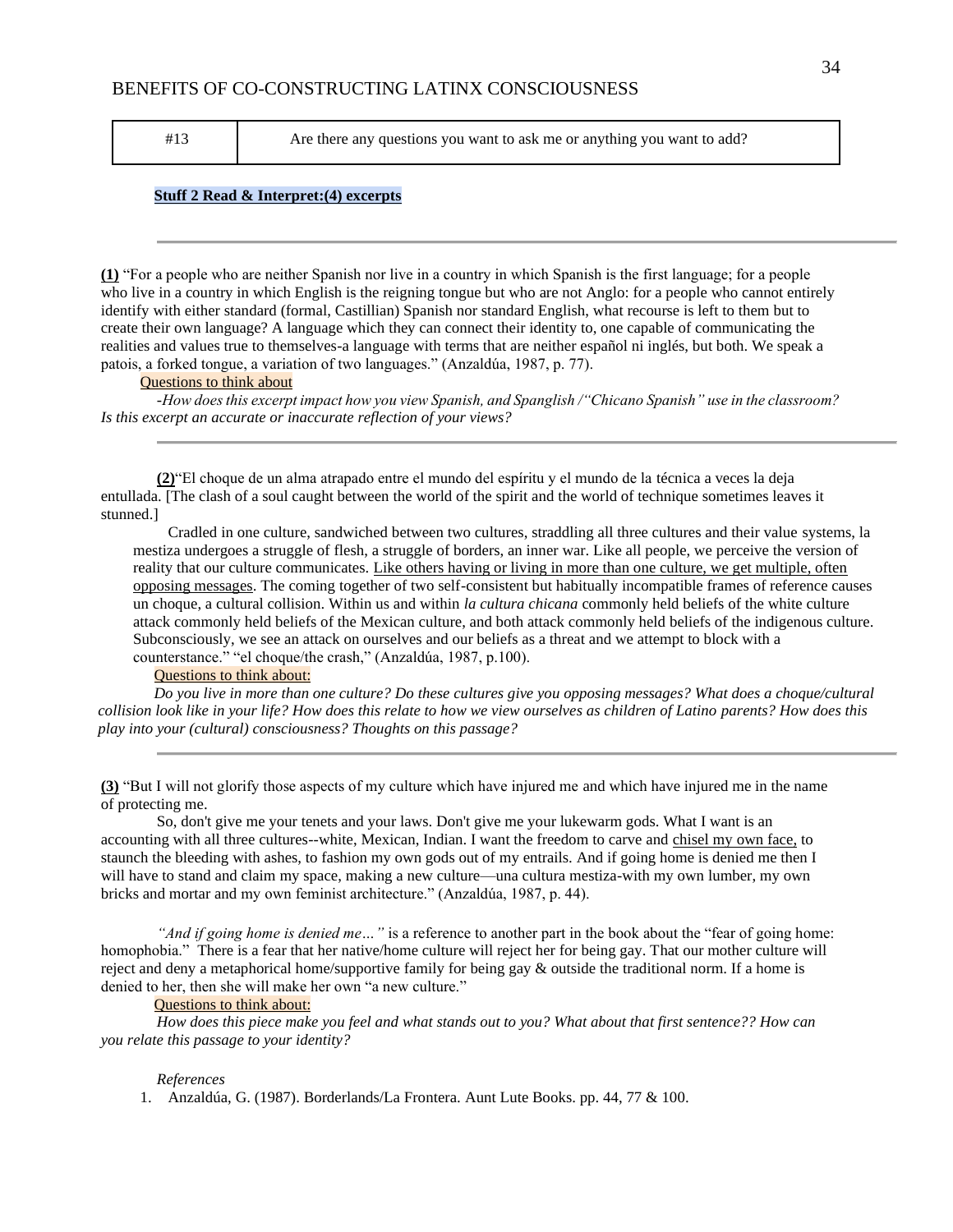# **Appendix B**

| <b>Plática Questions for Parents</b> |  |  |
|--------------------------------------|--|--|
|--------------------------------------|--|--|

<span id="page-35-0"></span>

| Question | Questions for Plática                                                                                                                                                                                                                                                                                    |  |
|----------|----------------------------------------------------------------------------------------------------------------------------------------------------------------------------------------------------------------------------------------------------------------------------------------------------------|--|
| #1       | *Optional; what is your gender, age, sexual orientation, and schooling level.<br>*You may skip any question at any time by saying "skip" *                                                                                                                                                               |  |
| #2       | How would you describe your cultural identity and/or personal identity? What has<br>elped you understand the culture you identify with?<br>Are you part of multiple cultures or groups?<br>-Can you list at least 5 important things you value within your culture?<br>-Why do you value these 5 things? |  |
| #3       | -Is maintaining/staying in your culture a natural thing or do you work towards it?<br>-Are there specific elements that come naturally and others you work towards?                                                                                                                                      |  |
| #4       | -How do you make a distinction between Latinx, Latina/o, Chicano, Hispanic,<br>Mexican-American, etc?                                                                                                                                                                                                    |  |
| #5       | -How would you describe your Spanish speaking skills?<br>-How important is it for you to be proficient in the Spanish language? Your thoughts<br>on Spanglish/Chicano Spanish?                                                                                                                           |  |
| #6       | -Do you feel self-conscious of your Spanish skills around other Spanish speakers?<br>-What are your experiences using Spanish in the classroom? Can you elaborate on<br>hat?                                                                                                                             |  |
| #7       | -Did the positive elements you listed on #2 reflect what you learned in school?<br>- Would you like your child to learn about these 5 elements in school?<br>-Why is it (or why is it not) important for you?                                                                                            |  |
| #8       | -How would you re-imagine schools using the 5 positive elements you listed on #2?                                                                                                                                                                                                                        |  |
| #9       | -Is it important for your child to retain Latino culture and its elements?<br>-Why? What would be/are the benefits of maintaining Latino culture within your<br>amily?                                                                                                                                   |  |
| #10      | -How did your parents enrich your understanding of Latinx/a/o culture?<br>- Do you wish to continue these same traditions and can you provide an example(s)?                                                                                                                                             |  |
| #11      | -What has helped you (co) construct your consciousness as a parent? (School, family,<br>community program, etc).<br>Do any specific consejos or cuentos come to mind? Name as many as you want.                                                                                                          |  |
| #12      | -Does your parental consciousness/awareness intersect with your cultural identity $\&$<br>wareness? If so, can you elaborate?                                                                                                                                                                            |  |
| #13      | Are there any questions you want to ask me or anything you want to add?                                                                                                                                                                                                                                  |  |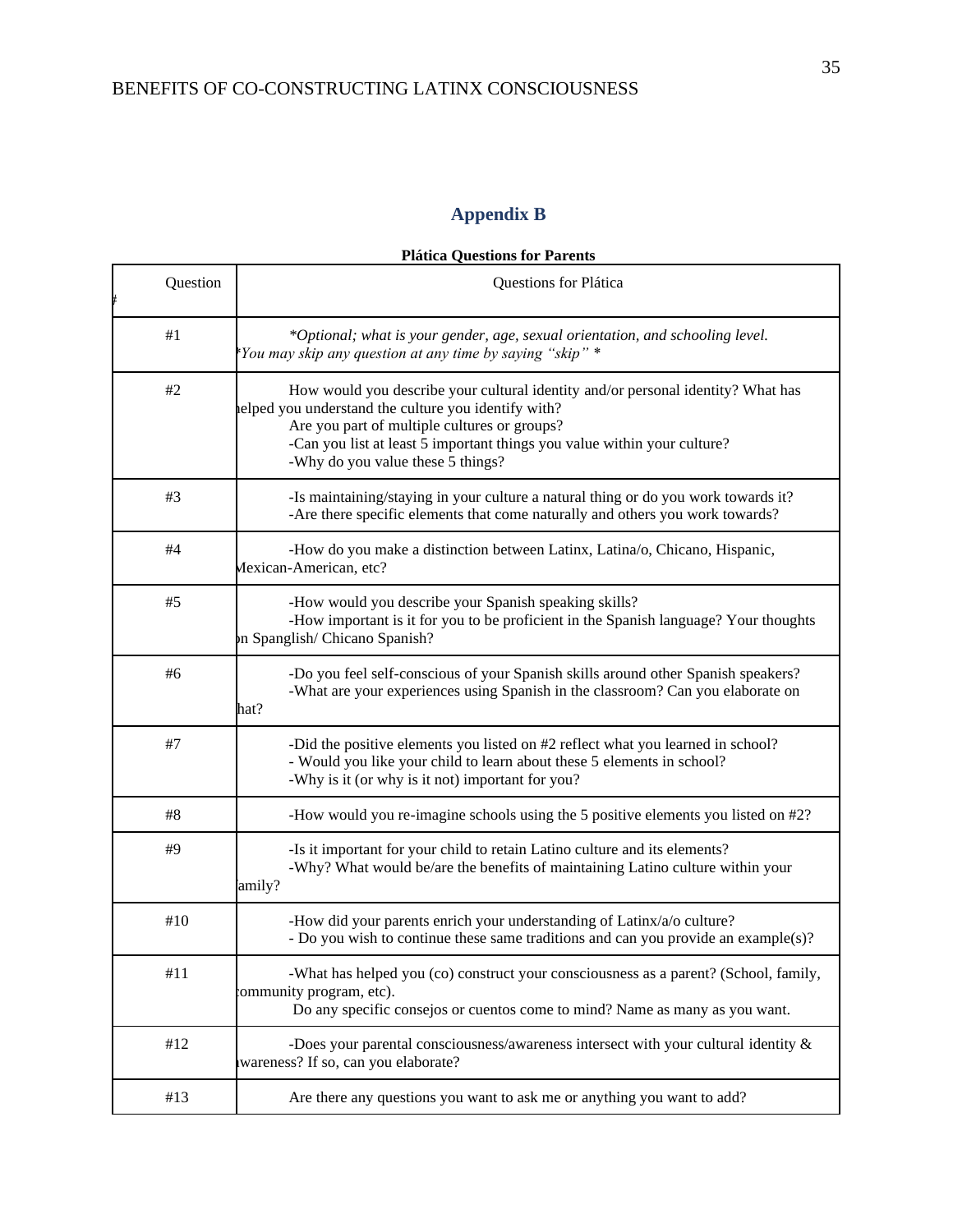#### **Stuff 2 Read:**

#### **(4) excerpts**

**(1)** "When we discuss Latina mothering in particular it is important to point out that as mothers we belong to a historically oppressed group in the U.S and by this very notion we transmit life lessons through our daily actions and rituals which become pedagogical moments or moments of teaching and learning that are political. Guzmán (2012) has referred to this as the 'pedagogy of the home.' It is through mothering that many of us develop coping skills, empowerment strategies, and ultimately agency. For the current analysis, I propose that mothering is a form of compassionate teaching for Latina girls that involves learning while encountering conflicts and contradictions that require healing and transformative modes of cultural practice." (Guzmán, 2012, p. 47).

- Pedagogy=study of ways to teach. Parenting is a way of teaching. Pedagogy of Home.

Questions to think about/not all will be asked. You can lead the conversation.

*-How do you view your parenting to be part of Latino culture and is it "political" for you? -What do you think of this excerpt and how does it relate to your view on mothering?*

*-How did your mother and/or how do you hope to "transmit life lessons through our daily actions and rituals" that are teaching moments?-How can you reimagine schools to include this?*

**(2)** "El choque de un alma atrapado entre el mundo del espíritu y el mundo de la técnica a veces la deja entullada. [The clash of a soul caught between the world of the spirit and the world of technique sometimes leaves it stunned.]

Cradled in one culture, sandwiched between two cultures, straddling all three cultures and their value systems, la mestiza undergoes a struggle of flesh, a struggle of borders, an inner war. Like all people, we perceive the version of reality that our culture communicates. Like others having or living in more than one culture, we get multiple, often opposing messages. The coming together of two self-consistent but habitually incompatible frames of reference causes un choque, a cultural collision. Within us and within la cultura Chicana, commonly held beliefs of the white culture attack commonly held beliefs of the Mexican culture, and both attack commonly held beliefs of the indigenous culture. Subconsciously, we see an attack on ourselves and our beliefs as a threat and we attempt to block with a counterstance." (Anzaldúa, 1987, p. 100).

#### Questions to think about:

*Do you live in more than one culture? Do these cultures give you opposing messages? What does a choque/cultural collision look like in your life? How does this relate to how we view ourselves as children of Latino parents? How does this play into your (cultural) consciousness? Thoughts on this passage?*

**(3)**"For a people who are neither Spanish nor live in a country in which Spanish is the first language; for a people who live in a country in which English is the reigning tongue but who are not Anglo: for a people who cannot entirely identify with either standard (formal, Castillian) Spanish nor standard English, what recourse is left to them but to create their own language? A language which they can connect their identity to, one capable of communicating the realities and values true to themselves-a language with terms that are neither español ni inglés, but both. We speak a patois, a forked tongue, a variation of two languages." (Anzaldúa, 1987, p. 77). Questions to think about*: Is this excerpt an accurate or inaccurate reflection of your views?*

*References*

<sup>1.</sup> Anzaldúa, G. (1987). Borderlands/La Frontera. Aunt Lute Books. pp. 77 & 100.

<sup>2.</sup> Guzmán, B. (2012). Cultivating a Guerrera Spirit in Latinas: The Praxis of Mothering. Association of Mexican-American Educators (AMAE) Journal, 6(1), 47.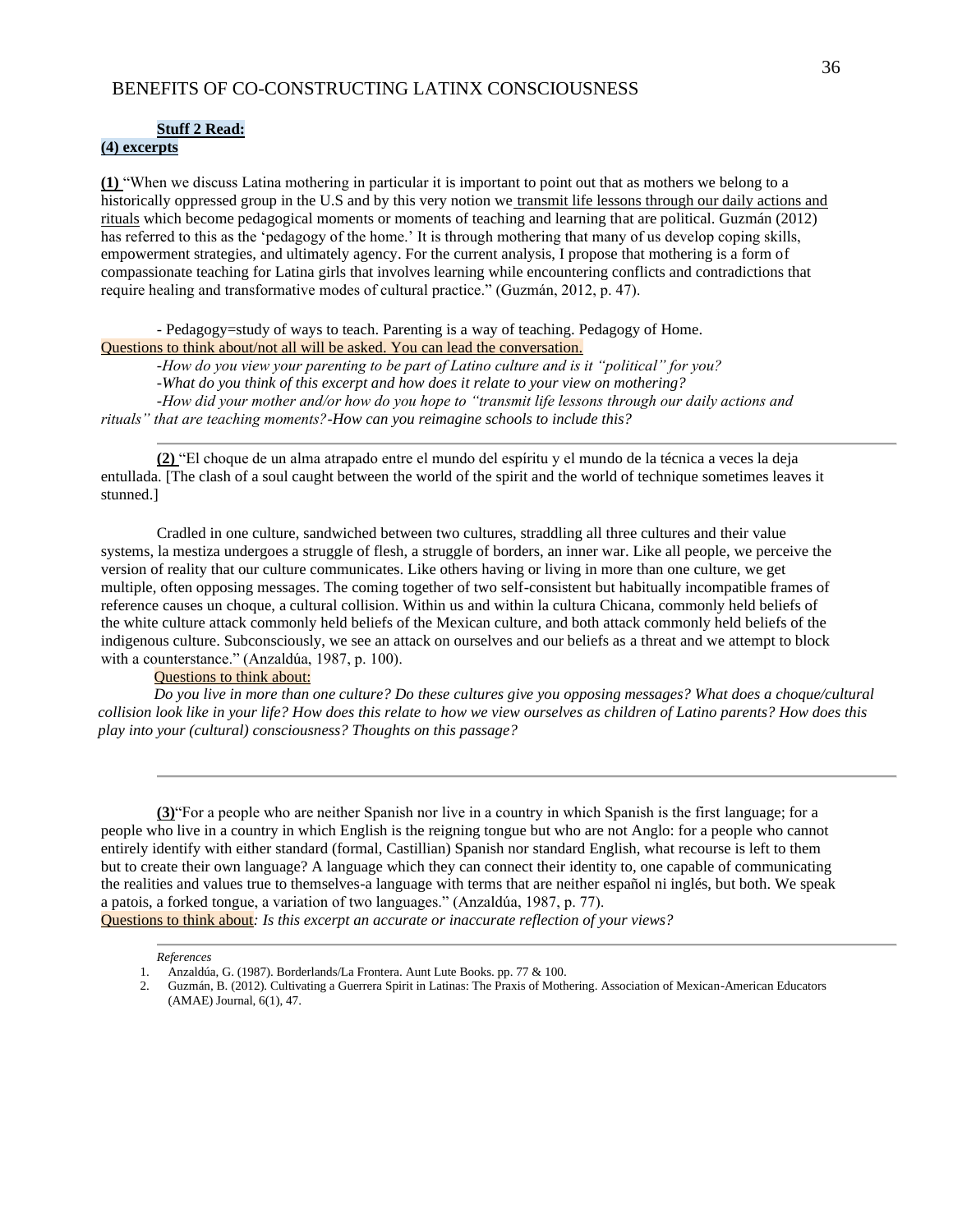# **Appendix C**

## **Plática Questions for Future Teachers**

<span id="page-37-0"></span>

| Question | Questions for Plática                                                                                                                                                                                                                                                                                    |  |
|----------|----------------------------------------------------------------------------------------------------------------------------------------------------------------------------------------------------------------------------------------------------------------------------------------------------------|--|
| #1       | *Optional; what is your gender, age, sexual orientation, and schooling level.                                                                                                                                                                                                                            |  |
|          | *You may skip any question at any time by saying "skip" *                                                                                                                                                                                                                                                |  |
| #2       | How would you describe your cultural identity and/or personal identity? What has<br>elped you understand the culture you identify with?<br>Are you part of multiple cultures or groups?<br>-Can you list at least 5 important things you value within your culture?<br>-Why do you value these 5 things? |  |
| #3       | Is maintaining/staying in your culture a natural thing or do you work towards it? Are<br>here specific elements that come naturally and others you work towards improving? What are<br>he "issues" you care and are aware of?                                                                            |  |
| $\#4$    | How do you make a distinction between Latinx, Latina/o, Chicano, Hispanic, Mexican-<br>American, etc?                                                                                                                                                                                                    |  |
| #5       | How would you describe your Spanish speaking skills? How important is it for you to<br>be proficient in the Spanish language? Your thoughts on Spanglish/Chicano Spanish?                                                                                                                                |  |
| #6       | Do you feel self-conscious of your Spanish skills around other Spanish speakers? What<br>re your experiences using Spanish in the classroom? Can you elaborate on that?                                                                                                                                  |  |
| #7       | How has your teacher preparation emphasized the value of the Spanish language? If<br>ot, why do you think this is so? Is it difficult to integrate Spanish within your field? Do/Would<br>ou encourage the use of Spanish within your classroom? Why?                                                    |  |
| $\#8$    | How do you gauge a Latinx student's cultural or personal needs in the classroom? How<br>an we connect the school and home cultures of Latinx students? How would you re-imagine<br>chools to use the 5 elements you listed on #1?                                                                        |  |
| #9       | Did the positive elements you listed on #1 reflect what you do/did in school? Why is it<br>or why is it not) important for students to learn about these elements in school?                                                                                                                             |  |
| #10      | Have you ever worked with a teacher (or student) to learn about Latinx culture and<br>dentity? If so, what did you do and how did it go?                                                                                                                                                                 |  |
| #11      | What have your classes taught you about connecting Latinx culture to academia? How<br>to you think we can integrate Latinx culture in your future class lessons? Can you give me any<br>particular cuentos, consejos, or suggestions? If not, what kind of resources would help you best?                |  |
| #12      | Are there any defining cuentos or consejos that have formed your perspective/identity<br>is a Latinx person and/or a teacher to Latinx students?                                                                                                                                                         |  |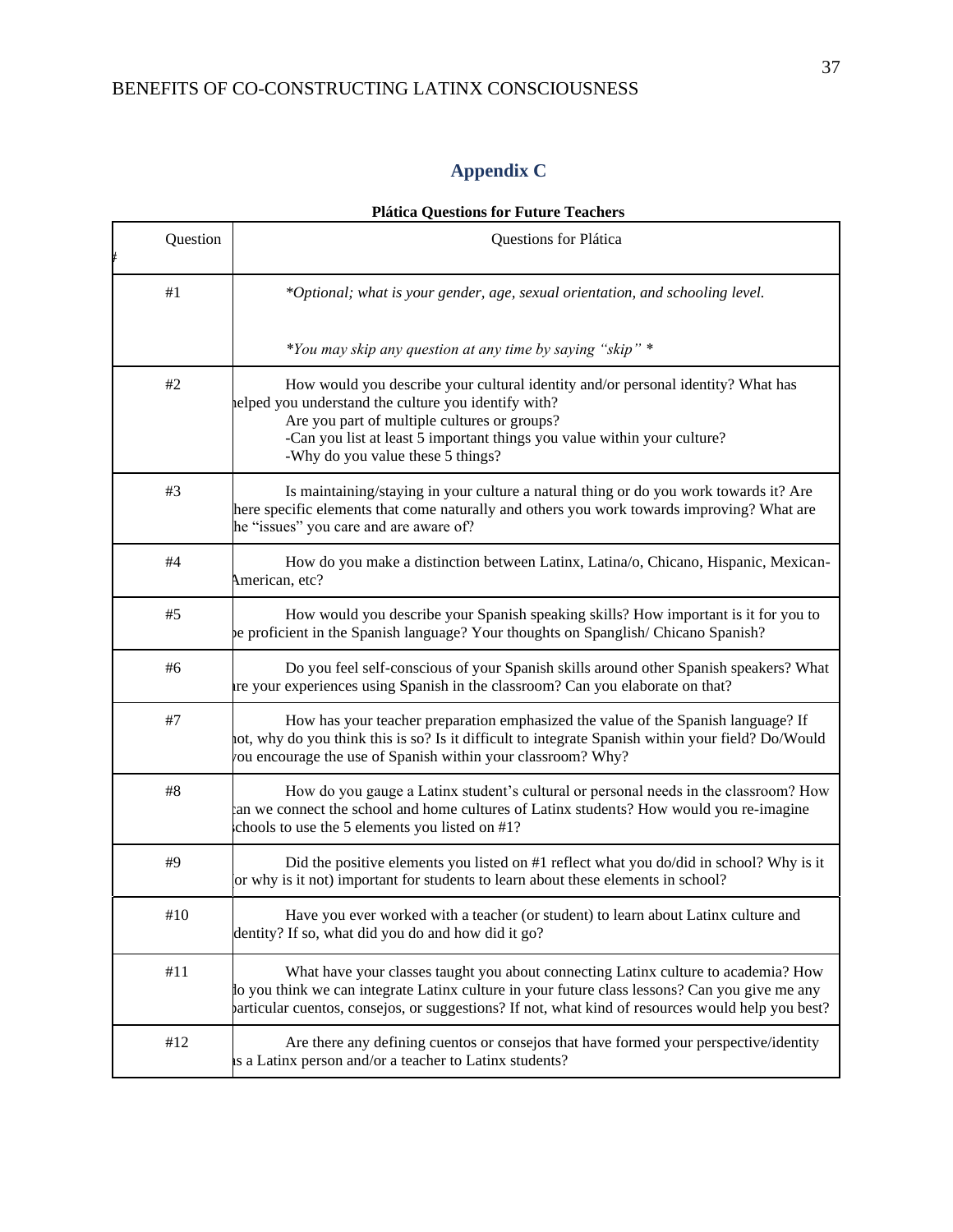| #13 | -Let's pretend you met yourself as a kid and could tell "little you" how to strengthen<br>your culture and sense of identity.<br>-What consejo(s) or cuento(s) would you tell a younger version of yourself or the<br>dults around you? |
|-----|-----------------------------------------------------------------------------------------------------------------------------------------------------------------------------------------------------------------------------------------|
| #14 | Are there any questions you want to ask me or anything you want to add?                                                                                                                                                                 |

#### **Stuff 2 Read & Interpret:(4) excerpts**

**(1)** "By the end of the century, Spanish speakers will compromise the biggest minority group in the U.S., a country where students in high schools and colleges are encouraged to take French classes because French is considered more "cultured." But for a language to remain alive it must be used. By the end of the century English, and not Spanish will be the mother tongue of most Chicanos and Latinos.

 So if you want to hurt me talk badly about my language. Ethnic identity is twin skin to linguistic identity I am my language until I can take pride in my language I cannot take pride in myself." (Anzaldúa, 1987, p. 81).

Questions to think about/not all will be asked. You can lead the conversation.: *-How does this excerpt impact how you view Spanish, and Spanglish /"Chicano Spanish" in the classroom? Is this excerpt an accurate or inaccurate reflection of your views?*

**(2)** "When we discuss Latina mothering in particular it is important to point out that as mothers we belong to a historically oppressed group in the U.S and by this very notion we transmit life lessons through our daily actions and rituals which become pedagogical moments or moments of teaching and learning that are political. Delgado Bernal (2001) has referred to this as the 'pedagogy of the home.' It is through mothering that many of us develop coping skills, empowerment strategies, and ultimately agency. For the current analysis, I propose that mothering is a form of compassionate teaching for Latina girls that involves learning while encountering conflicts and contradictions that require healing and transformative modes of cultural practice." (Guzmán, 2012, p. 47).

- Pedagogy=study of ways to teach. Parenting is a way of teaching. Pedagogy of Home.

## Questions to think about

*-How do you view parenting as part of the school process? How do you approach this idea of a pedagogy of home? -What do you think of this excerpt and how does it relate to your view on mothering?*

*-How did your mother and/or how do you hope to "transmit life lessons through our daily actions and rituals" that are teaching moments?-How can you reimagine schools to include this?*

**(4)**"El choque de un alma atrapado entre el mundo del espíritu y el mundo de la técnica a veces la deja entullada. [The clash of a soul caught between the world of the spirit and the world of technique sometimes leaves it stunned.]

Cradled in one culture, sandwiched between two cultures, straddling all three cultures and their value systems, la mestiza undergoes a struggle of flesh, a struggle of borders, an inner war. Like all people, we perceive the version of reality that our culture communicates. Like others having or living in more than one culture, we get multiple, often opposing messages. The coming together of two self-consistent but habitually incompatible frames of reference causes un choque, a cultural collision. Within us and within *la cultura chicana* commonly held beliefs of the white culture attack commonly held beliefs of the Mexican culture, and both attack commonly held beliefs of the indigenous culture. Subconsciously, we see an attack on ourselves and our beliefs as a threat and we attempt to block with a counterstance." "el choque/the crash," (Anzaldúa, 1987, p.100).

#### Questions to think about:

*Do you live in more than one culture? Do these cultures give you opposing messages? What does a choque/cultural collision look like in your life? How does this relate to how we view ourselves as children of Latino parents? How does this play into your (cultural+) consciousness? Thoughts on this passage?*

*References*

- 1. Anzaldúa, G. (1987). Borderlands/La Frontera. Aunt Lute Books. pp. 77 & 100.
- 2. Guzmán, B. (2012). Cultivating a Guerrera Spirit in Latinas: The Praxis of Mothering. Association of Mexican-American Educators (AMAE) Journal, 6(1), 47.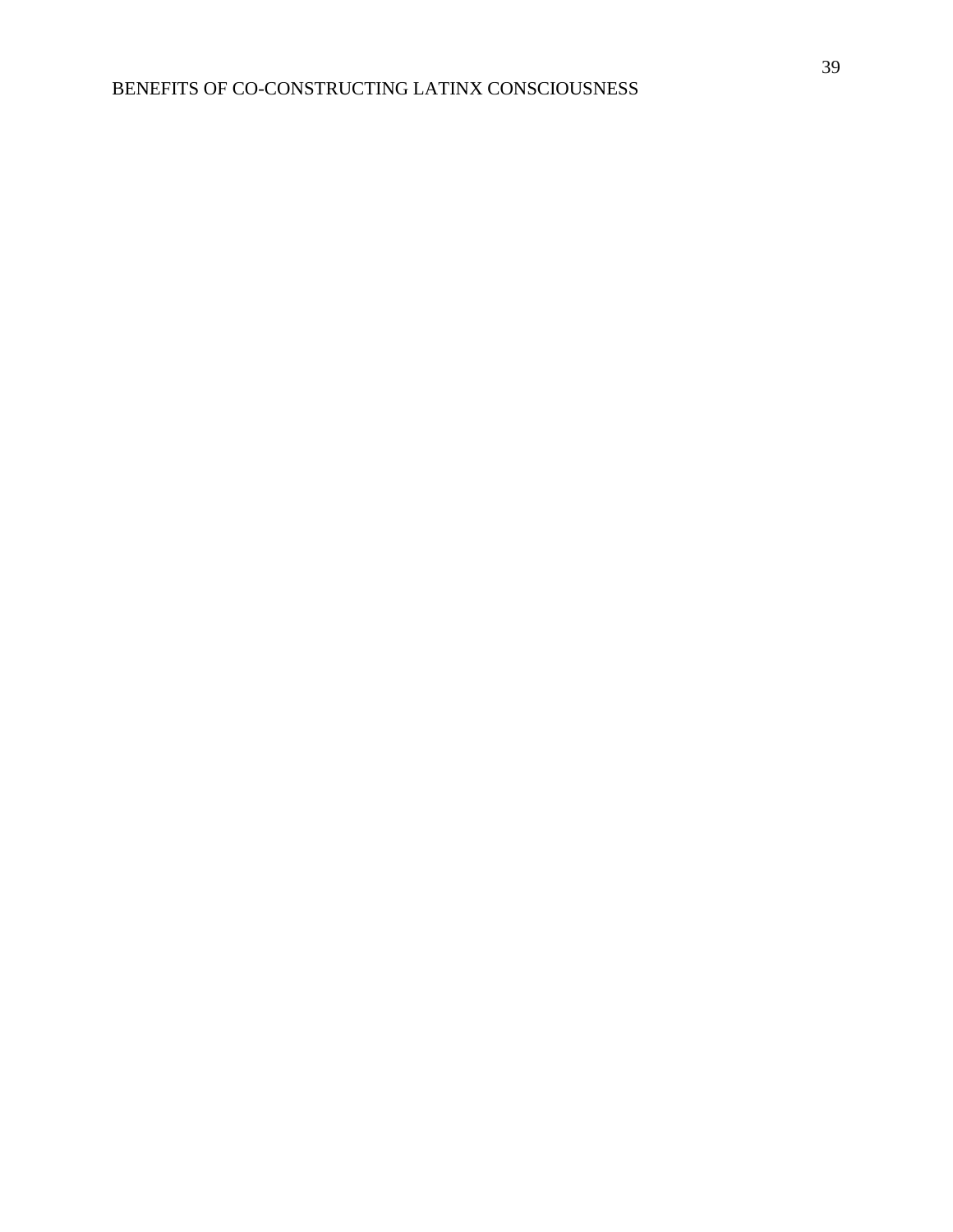#

# **Appendix D**

<span id="page-40-0"></span>

| Question | Questions for Plática                                                                                                                                                                                                                                                                                    |  |
|----------|----------------------------------------------------------------------------------------------------------------------------------------------------------------------------------------------------------------------------------------------------------------------------------------------------------|--|
| #1       | *Optional; what is your gender, age, sexual orientation, and schooling level.                                                                                                                                                                                                                            |  |
|          | *You may skip any question at any time by saying "skip" *                                                                                                                                                                                                                                                |  |
| #2       | How would you describe your cultural identity and/or personal identity? What has<br>elped you understand the culture you identify with?<br>Are you part of multiple cultures or groups?<br>-Can you list at least 3-5 important things you value within your culture?<br>-Why do you value these things? |  |
| #3       | Is maintaining/staying in your culture a natural thing or do you work towards it? Are<br>here specific elements that come naturally and others you work towards?                                                                                                                                         |  |
| #4       | How do you make a distinction between Latinx, Latina/o, Chicano, Hispanic, Mexican-<br>American, etc?                                                                                                                                                                                                    |  |
| #5       | How would you describe your Spanish speaking skills? How important is it for you to<br>be proficient in the Spanish language? Your thoughts on Spanglish/ Chicano Spanish?                                                                                                                               |  |
| #6       | Do you feel self-conscious of your Spanish skills around other Spanish speakers? What<br>re your experiences using Spanish in the classroom? Can you elaborate on that?                                                                                                                                  |  |
| $\#7$    | How has your teacher preparation emphasized the value of the Spanish language? If<br>not, why do you think this is so? Is it difficult to integrate Spanish within your field? Do you<br>incourage the use of Spanish within your classroom? How?                                                        |  |
| $\#8$    | How do you gauge a Latinx student's cultural or personal needs in the classroom? How<br>an we connect the school and home cultures of Latinx students? How would you re-imagine<br>chools to use the 5 elements you listed on #2?                                                                        |  |
| #9       | Did the positive elements you listed on #2 reflect what you do/did in school? Why is it<br>or why is it not) important for students to learn about these elements in school?                                                                                                                             |  |
| #10      | Have you ever worked with a teacher (or student) to learn about Latinx culture and<br>dentity? If so, what did you do and how did it go?                                                                                                                                                                 |  |
| #11      | What have your classes taught you about connecting Latinx culture to academia? How<br>to you integrate Latinx culture in your class lessons? Can you give me any particular cuentos,<br>onsejos, or suggestions? If not, what kind of resources would help you best?                                     |  |
| #12      | Are there any defining cuentos or consejos that have formed your perspective/identity<br>is a Latinx person and as a teacher to Latinx students?                                                                                                                                                         |  |
| #13      | -Let's pretend you met yourself as a kid and could tell "little you" how to strengthen<br>our culture and sense of identity.                                                                                                                                                                             |  |

## **Plática Questions for Teachers**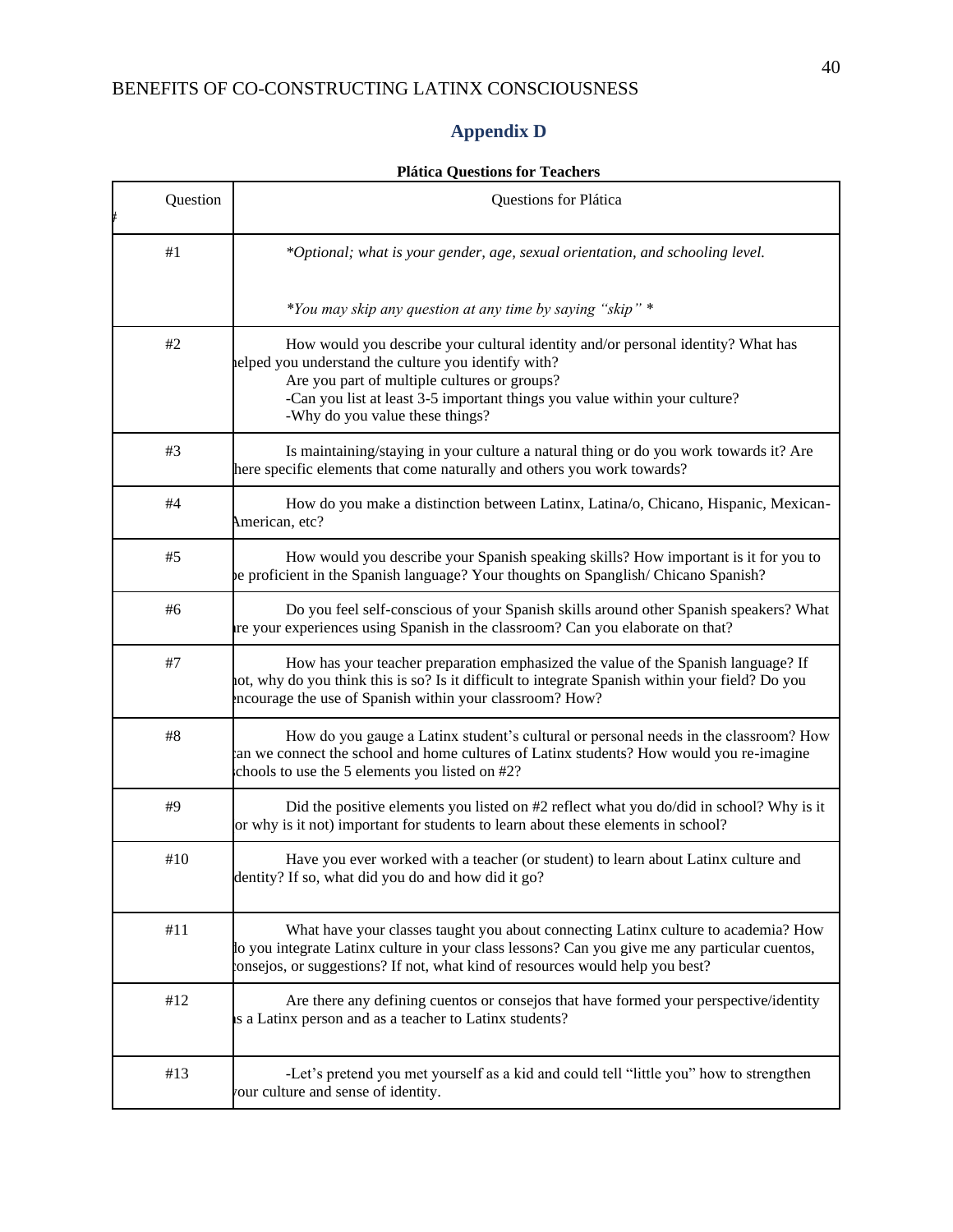|     | -What consejo(s) or cuento(s) would you tell a younger version of yourself or the<br>dults around you? |  |
|-----|--------------------------------------------------------------------------------------------------------|--|
| #14 | Are there any questions you want to ask me or anything you want to add?                                |  |

#### **Stuff 2 Read & Interpret: (4) excerpts**

**(1)**"By the end of the century, Spanish speakers will compromise the biggest minority group in the U.S., a country where students in high schools and colleges are encouraged to take French classes because French is considered more "cultured." But for a language to remain alive it must be used. By the end of the century English, and not Spanish will be the mother tongue of most Chicanos and Latinos.

 So if you want to hurt me talk badly about my language. Ethnic identity is twin skin to linguistic identity I am my language until I can take pride in my language I cannot take pride in myself." (Anzaldúa, 1987, p. 81).

Questions to think about/not all will be asked. You can lead the conversation.: *-How does this excerpt impact how you view Spanish, and Spanglish /"Chicano Spanish" in the classroom? Is this excerpt an accurate or inaccurate reflection of your views?*

**(2)** "When we discuss Latina mothering in particular it is important to point out that as mothers we belong to a historically oppressed group in the U.S and by this very notion we transmit life lessons through our daily actions and rituals which become pedagogical moments or moments of teaching and learning that are political. Delgado Bernal (2001) has referred to this as the 'pedagogy of the home.' It is through mothering that many of us develop coping skills, empowerment strategies, and ultimately agency. For the current analysis, I propose that mothering is a form of compassionate teaching for Latina girls that involves learning while encountering conflicts and contradictions that require healing and transformative modes of cultural practice." (Guzmán, 2012, p. 47).

- Pedagogy=study of ways to teach. Parenting is a way of teaching. Pedagogy of Home.

#### Questions to think about

*-How do you view parenting as part of the school process? How do you approach this idea of a pedagogy of home? -What do you think of this excerpt and how does it relate to your view on mothering?*

*-How did your mother and/or how do you hope to "transmit life lessons through our daily actions and rituals" that are teaching moments?*

*-How can you reimagine schools to include this?*

**(3)** "El choque de un alma atrapado entre el mundo del espíritu y el mundo de la técnica a veces la deja entullada. [The clash of a soul caught between the world of the spirit and the world of technique sometimes leaves it stunned.]

Cradled in one culture, sandwiched between two cultures, straddling all three cultures and their value systems, la mestiza undergoes a struggle of flesh, a struggle of borders, an inner war. Like all people, we perceive the version of reality that our culture communicates. Like others having or living in more than one culture, we get multiple, often opposing messages. The coming together of two self-consistent but habitually incompatible frames of reference causes un choque [crash], a cultural collision. Within us and within la cultura Chicana, commonly held beliefs of the white culture attack commonly held beliefs of the Mexican culture, and both attack commonly held beliefs of the indigenous culture. Subconsciously, we see an attack on ourselves and our beliefs as a threat and we attempt to block with a counterstance." (Anzaldúa, 1987, p.100).

#### Questions to think about:

*Do you live in more than one culture? Do these cultures give you opposing messages? What does a choque/cultural collision look like in your life? How does this relate to how we view ourselves as children of Latino parents? How does this play into your (cultural+) consciousness? Thoughts on this passage?*

*References*

- 1. Anzaldúa, G. (1987). Borderlands/La Frontera. Aunt Lute Books. pp. 77 & 100.
- 2. Guzmán, B. (2012). Cultivating a Guerrera Spirit in Latinas: The Praxis of Mothering. Association of Mexican-American Educators (AMAE) Journal, 6(1), 47.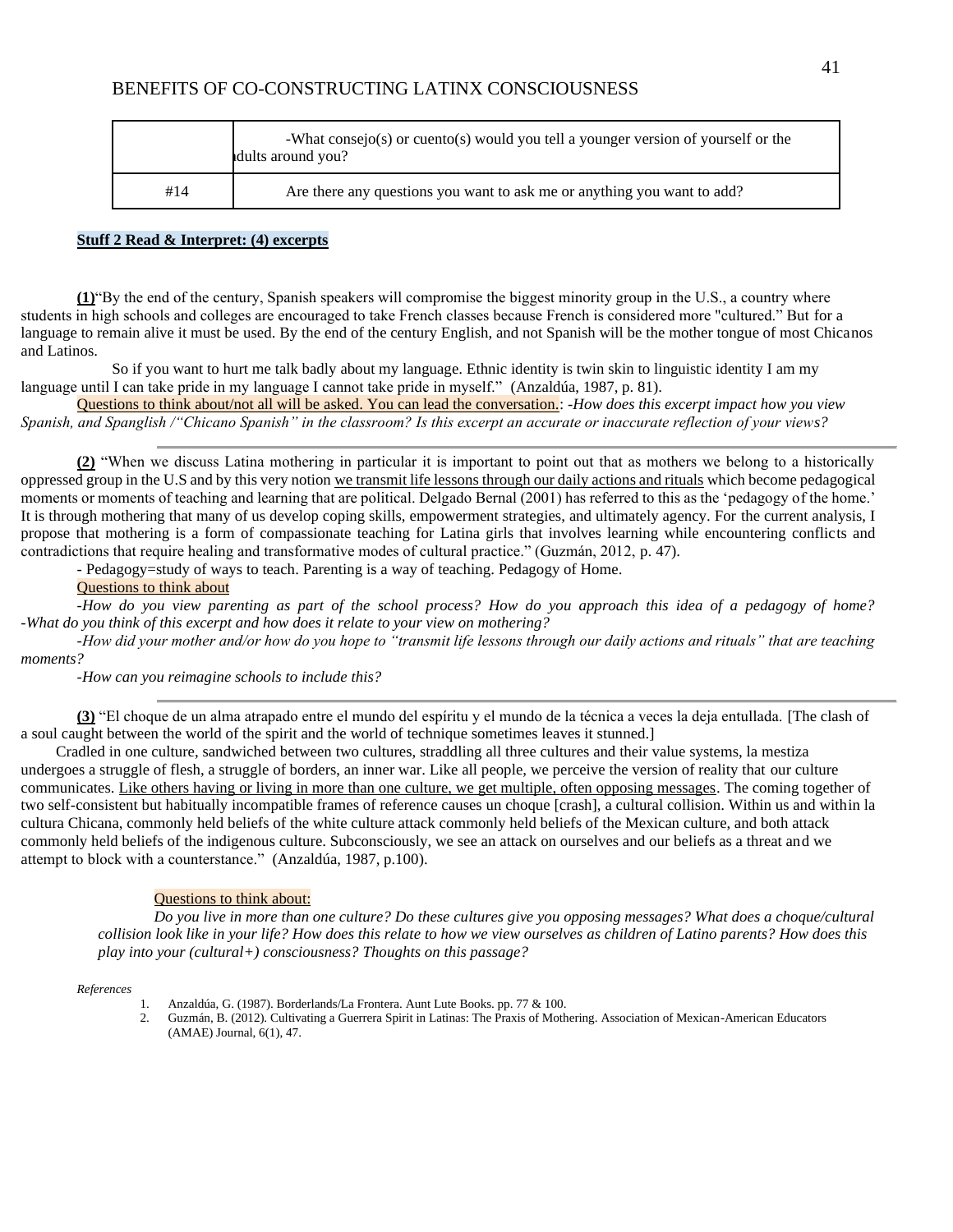#### **Appendix E**

#### **Letter for Plática Participants**

<span id="page-42-0"></span>Hello!! My project is about the *Benefits of Co-Constructing Latinx Consciousness in Schools*. We all have a consciousness, but we don't have the same feelings towards it, especially when it relates to our culture. Our familias, maestras, and amigas all influence our consciousness, but schools do not always link our home culture and personal consciousness in the classroom. Latinx consciousness is a new concept that builds off of previous research and I would like your help constructing it. I am interviewing parents, teachers, and students for this project because they/you are the biggest influence on Latinx students.Please let me know if you cannot participate as soon as you can. I appreciate you for reading all this!!

#### **Background**

"The United States has a well-deserved reputation as a graveyard for immigrant languages. (Alba, & Stowell, 2007, p. 1). Non-English speaking people lose their language in America and their children reflect the change. Alba and Stowell (2007) found that "less than 30 percent of third-generation Hispanic children today speak some Spanish at home." (p. 4). Schools are slowly learning to connect different cultures & languages to schoolwork, but parents and students are not always considered in this process. This project aims to listen to and amplify the voices of the people most affected.

 This project works alongside Gloria Anzaldúa's ideas of a mestiza consciousness and will "connect the community to the academy."(Anzaldúa, 1990, xxvi). With this project, we will connect community voces/voices and CSUMB/academia to find out how to generate positive social change within the classroom for Latinx students.

We will explore the important elements of your culture, how you "got" or received that culture, your comfort level with the Spanish language, and determine the benefits of knowing about Latinx culture. We will shape how Latinx consciousness is defined and expressed. Additionally, we will re-imagine schools to aid Latinx students (with or without Latinx consciousness). All our pláticas will result in various opinions and beliefs around how what a Latinx/a/o should look like and we will define what our collective, individual and complex Latinx consciousness looks like.

#### **Procedures**

Overall, this project will require 2-3 hours of your time. I am open to any suggestions and modifications to make this work. I have provided a list of questions, excerpts and definitions that I will be using during our pláticas. We will keep the pláticas centered on your voice and how you relate to the themes presented. I am asking that we audio record the pláticas and I have provided the audio consent form (& further details) on another page. I can provide further resources and citations if required for preparation. I can also send you the full version of the texts or in another format if needed. I recommend you look at the definitions, the questions and then the excerpts before our plática. The following table explains the plática details, process, and requirements.

| Plática details                                                                                                                                                                                                          | <b>Process</b>                                                                                                                                                                                                                                                                                          | <b>Requirements</b>                                                                                                                            |
|--------------------------------------------------------------------------------------------------------------------------------------------------------------------------------------------------------------------------|---------------------------------------------------------------------------------------------------------------------------------------------------------------------------------------------------------------------------------------------------------------------------------------------------------|------------------------------------------------------------------------------------------------------------------------------------------------|
| $(1)$ - First plática<br>nterview<br>-30 minutes to 1 hour.                                                                                                                                                              | -A fluid plática. Allows us to cover<br>ny questions, any questions you may have,<br>and opinions on the excerpts provided.                                                                                                                                                                             | -Set of questions<br>-Reading excerpts to<br>liscuss and interpret<br>-Be able to conduct<br>plática on Zoom or in-person                      |
| (1) A follow-up plática<br>en communidad.<br>(Parents will talk to<br>other parents, students talk with<br>other students, etc).<br>$\sim$ 30 minutes to 1 hour.<br>*This interview depends<br>on time and availability* | -I will summarize our conversation<br>and will provide you with a copy beforehand.<br>-We will discuss if my report is<br>forrect and if we missed anything during our<br>that.<br>This prevents any misinterpretations<br>on my part and you will be able to hear the<br>esponses from other pláticas. | -Summary of the<br>bláticas.<br>-Any extra observations<br>or consejos you want to give<br>-Be able to conduct<br>plática on Zoom or in-person |

Afterward, I will be using the pláticas results for my written discussion paper and an art collage. I may use what you said during the pláticas, but I will ask for your approval in the plática report beforehand.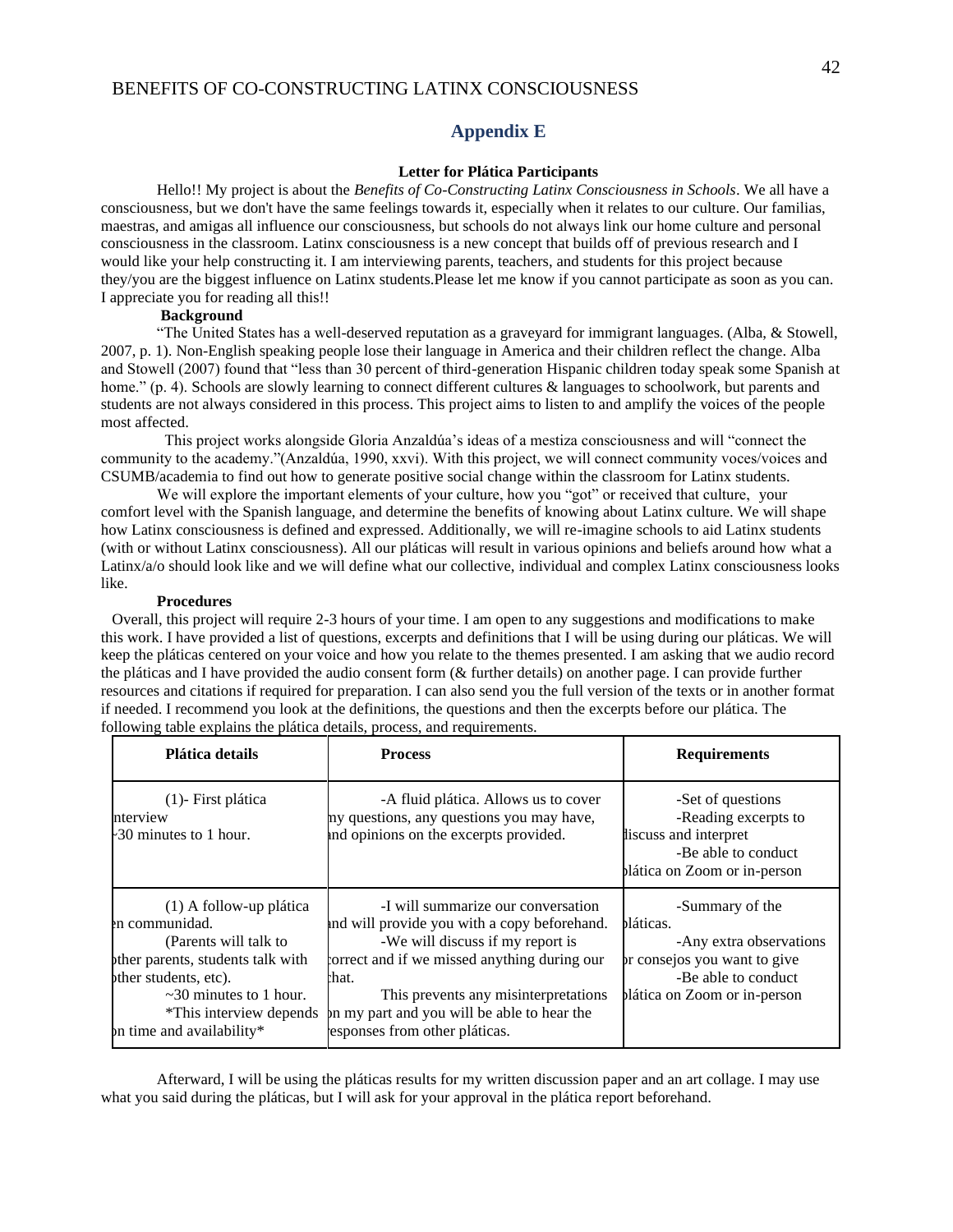#### **Risks and Discomforts**

This project requires you to read ~2-3 pages of reading in English and a little bit of reading in Spanish. I have provided translations, but let me know if you need anything clarified! I am happy to answer any questions!

This interview may have potentially uncomfortable or unfamiliar questions that you can skip. The interviews may be longer or shorter depending on the length of our discussions. There may be moments you may wish to take a break and we can stop. We both have the choice to stop at any time and ask different/follow-up questions. We may also revisit another question as our plática progresses. If we stop the plática altogether, then we can reschedule the interview or stop the process completely.

#### **Benefits**

I will explore and analyze the elements that make up Latinx consciousness and if there are any benefits for modern Latinx students. We cover what cultural capital is, cultural consciousness, and see if "Latinx consciousness" would be beneficial in the classroom. This is also a chance for you (the participant) to provide input about your educational (and life experiences) and we can encourage positive social change within the classroom.

#### **Conclusion**

Schools and educators help students shape their personal consciousness and our consciousness determines our futures. The main constructors of consciousness are students and we are influenced by our environment. I want to start a meaningful dialogue about how you developed your consciousness, identity, and cultural knowledge. We will explore a new area of development for Latinx students and explore the benefits of Latinx/a/o culture within the classroom.

Muchas gracias por tu tiempo and I send you best wishes, Elizabeth Cruz R. ecruz@csumb.edu 707-889-5964

#### References:

1. Alba, R., & Stowell, J. (2007).. Linguistic assimilation across the generations: An analysis of home language among second-and third-generation children from contemporary immigrant groups. Retrieved from https://paa2007.princeton.edu/papers/7138

2. Anzaldúa, G. (2002) Now let us shift ... the path of conocimiento ... inner work, public acts, In G. Anzaldúa & A. Keating (Eds) *This bridge we call home: radical visions for transformation* (New York, Routledge), 540–578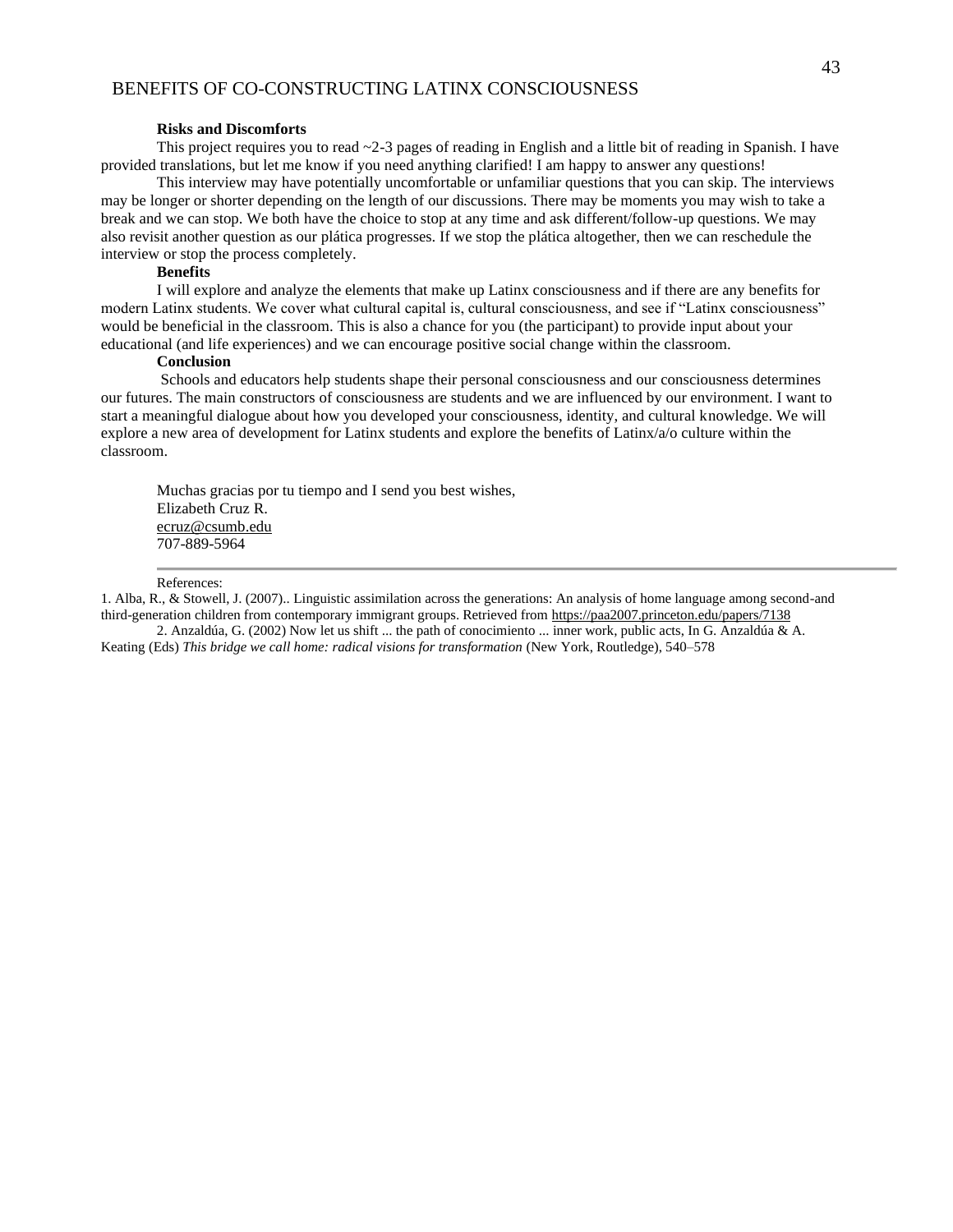#### **Appendix F**

#### **Definitions and Connections**

<span id="page-44-0"></span>This page is part of Elizabeth Cruz R.'s CSUMB Liberal Studies Capstone Project. We can refer to this page at any time during the process. Thank you for reading!

-The definitions in "quotations" come from https://www.oxfordlearnersdictionaries.com/us/ unless cited otherwise.

-If the statement does not have a citation and quotation marks, then I am *paraphrasing* the meanings for efficiency.

-Let me know if you have questions or suggestions!

**Chicano:** a person living in the US whose family came from Mexico. Chicanx is the gender-neutral and fluid

version.

**Co-construct:** to work together to build and create something.

**Consciousness:** "the state of being able to use your senses and mental powers to understand what is happening." Anzaldúa describes how knowledge makes her conscious, aware and is also a painful process.

**Culture:** "refers to behaviors and values that are learned, shared, and exhibited by a group of people." (Yosso, 2005, p. 75).

**Hispanic:** "of or connected with Spain or Spanish-speaking countries, especially those of Latin America."

**Latino:** "a person, especially one who is living in the US, who comes from Latin America, or whose family came from there." Can be used to refer to male Latinos or multiple Latinos (plural). Latina/o is a way to describe both Latinos and Latinas while writing.

**Latinx/Latine:** "a person, especially one who is living in the US, who comes from Latin America, or whose family came from there (used as a gender-neutral alternative to Latino or Latina)." I will be using this term to include everybody and am open to modifications.. Please let me know if you have any preguntas or suggestions!

**Latinx consciousness\*\*:** A concept revisiting Anzalúa's ideas around a mestiza consciousness 35 years after its creation. We have differing levels of historical, experiential, familial, community, and cultural awareness, yet we all are united under the term "Latino" or "Hispanic." Latinx consciousness is the intersection of Latinx culture, progressive action, understanding, reflection, and healing. The complexities from the voces/voices, raizes/roots y valores/values of Latin American descendants make up a collective stream of Latinx consciousness.\*\*This response will vary. There is no "correct" answer. \*\*\*\*

**Mestiza:** "a Latin American woman who has both Spanish and indigenous ancestors." Anzaldúa reclaims it by describing herself as a mestiza who has white, African, and "Indian" ancestry. See figure 1 for more details.

#### **Mestiza consciousness:**

Gloria Anzaldúa describes it as a "shift out of habitual formations; from convergent thinking, analytical reasoning that tends to use rationality to move toward a single goal (a Western mode), to divergent thinking, characterized by movement away from set patterns and goals and toward a more whole perspective, one that includes rather than excludes." (Anzaldúa, 1987, p. 101). Rest of the quote is below.

**(What is) Plática methodology:** Conversations that are fluid, trusting, match each other's energy, we exchange knowledge and ideas in a casual setting. This is a research method "that honors participants [you] as co-